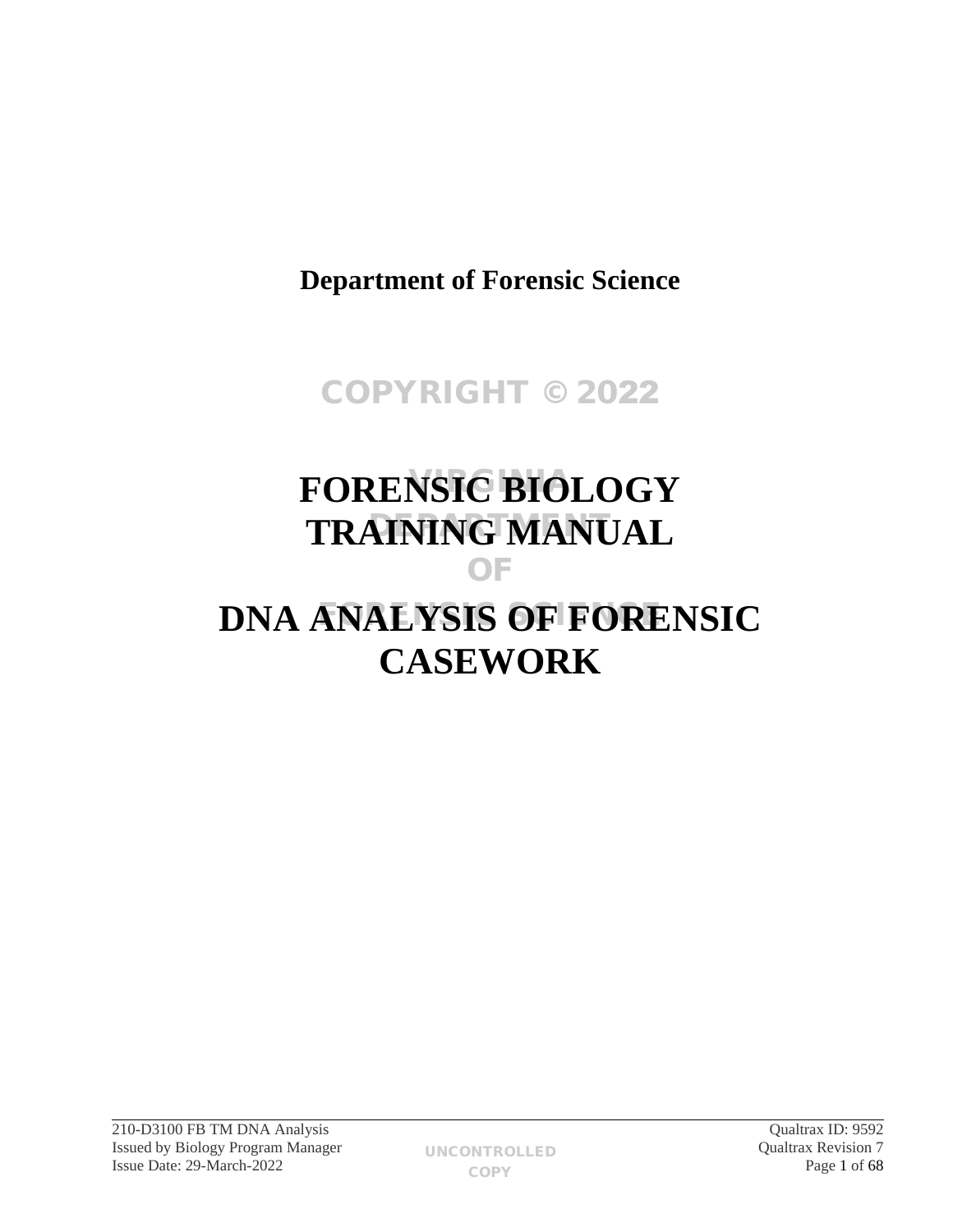# **TABLE OF CONTENTS**

VIRGINIA

DEPARTMENT

OF

# **1 [Overview of Training Program](#page-4-0)**

- **1.1 Purpose and Scope**
- **1.2 Coordination of the Program**
- **1.3 Training Period**
- **1.4 Location of Training**
- **1.5 Guidelines for Comprehensive Oral Competency Examination**
- **1.6 Guidelines for Final Comprehensive Mock Trial**
- **1.7 Transition from Trainee to Examiner**
- **1.8 Instructions for the Training Coordinator**
- **1.9 Instructions for the Trainee**
- **2 [Safety](#page-9-0)**
	- **2.1 Bloodborne Pathogens** COPYRIGHT © 2022
	- **2.2 Hazards**
	- **2.3 Safety Procedures**

# **3 [Introduction to DNA PCR-Based Typing](#page-10-0)**

- **3.1** *Taq* **DNA Polymerase**
- **3.2 PCR Primers**

# **4 [DNA Isolation](#page-12-0)**

- **4.1 Purpose and Scope**
- **4.2 Tasks**
- **4.3 Evaluation** FORENSIC SCIENCE
- **5 [DNA Quantitation](#page-15-0)**
	- **5.1 Purpose and Scope**
	- **5.2 Tasks**
	- **5.3 Evaluation**

# **6 [Normalization Wizard and Amplification Process](#page-16-0)**

- **6.1 Purpose and Scope**
- **6.2 Tasks**
- **6.3 Evaluation**

## **7 [Capillary Electrophoresis](#page-17-0)**

- **7.1 Purpose and Scope**
- **7.2 Tasks**
- **7.3 Evaluation**

## **8 [Capillary Electrophoresis Data Analysis and Interpretation](#page-18-0)**

- **8.1 Purpose and Scope**
- **8.2 Tasks**
- **8.3 Evaluation**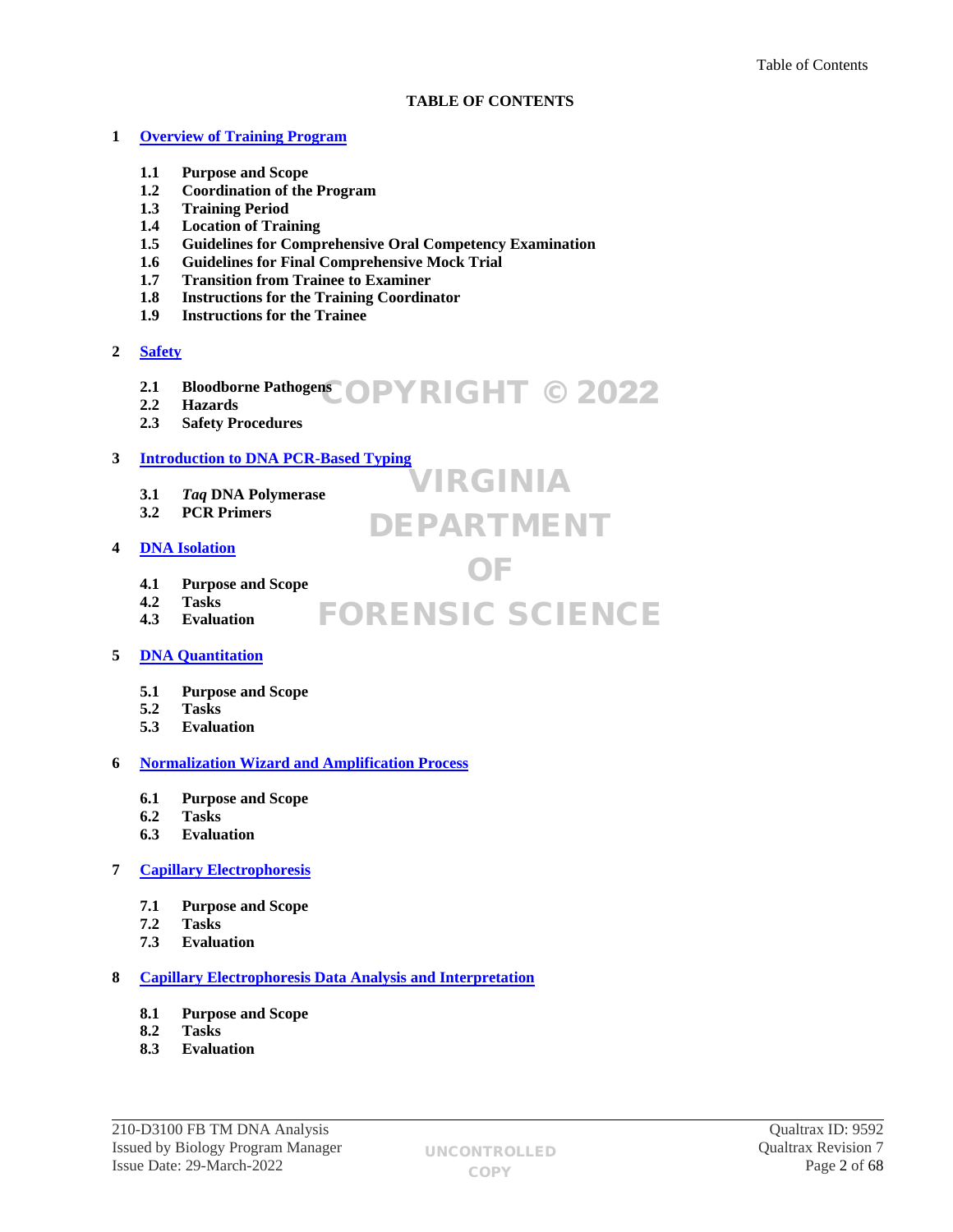# **9 [Statistics, Report Writing and CODIS](#page-19-0)**

- **9.1 Purpose and Scope**
- **9.2 Tasks**
- **9.3 Evaluation**

## **10 [Testimony and Expert Witness Qualification](#page-21-0)**

- **10.1 Purpose and Scope**
- **10.2 Tasks**
- **10.3 Evaluation**

# **11 [Hair Root Evaluation for STR Analysis](#page-22-0)**

- **11.1 Purpose and Scope**
- **11.2 Tasks**

#### **11.3 Evaluation** COPYRIGHT © 2022

# **12 [Coordination of the Biomek](#page-24-0)® NX<sup>P</sup> Automation Workstation**

- **12.1 Purpose and Scope**
- **12.2 Tasks**
- **12.3 Evaluation**

# **13 [Y-STR Analysis](#page-26-0)**

# DEPARTMENT

VIRGINIA

OF

- **13.1 Purpose and Scope**
- **13.2 Tasks**
- **13.3 Evaluation** 13.3 Evanuation<br>13.4 Examiner Qualification **ORENSIC SCIENCE**

# **14 [Kinship Statistical Analysis](#page-29-0)**

- **14.1 Purpose and Scope**
- **14.2 Tasks**
- **14.3 Evaluation**
- **14.4 Examiner Qualification**

## **15 TrueAllele® [Statistical Analysis](#page-31-0)**

- **15.1 Purpose and Scope**
- **15.2 Tasks**
- **15.3 Evaluation**
- **15.4 Examiner Qualification**

# **16 [Familial DNA Searching](#page-34-0)**

- **16.1 Purpose and Scope**
- **16.2 Tasks**
- **16.3 Evaluation**
- **16.4 Examiner Qualification**

## **17 [STRmix™ System Statistical Analysis](#page-37-0)**

- **17.1 Purpose and Scope**
- **17.2 Tasks**
- **17.3 Evaluation**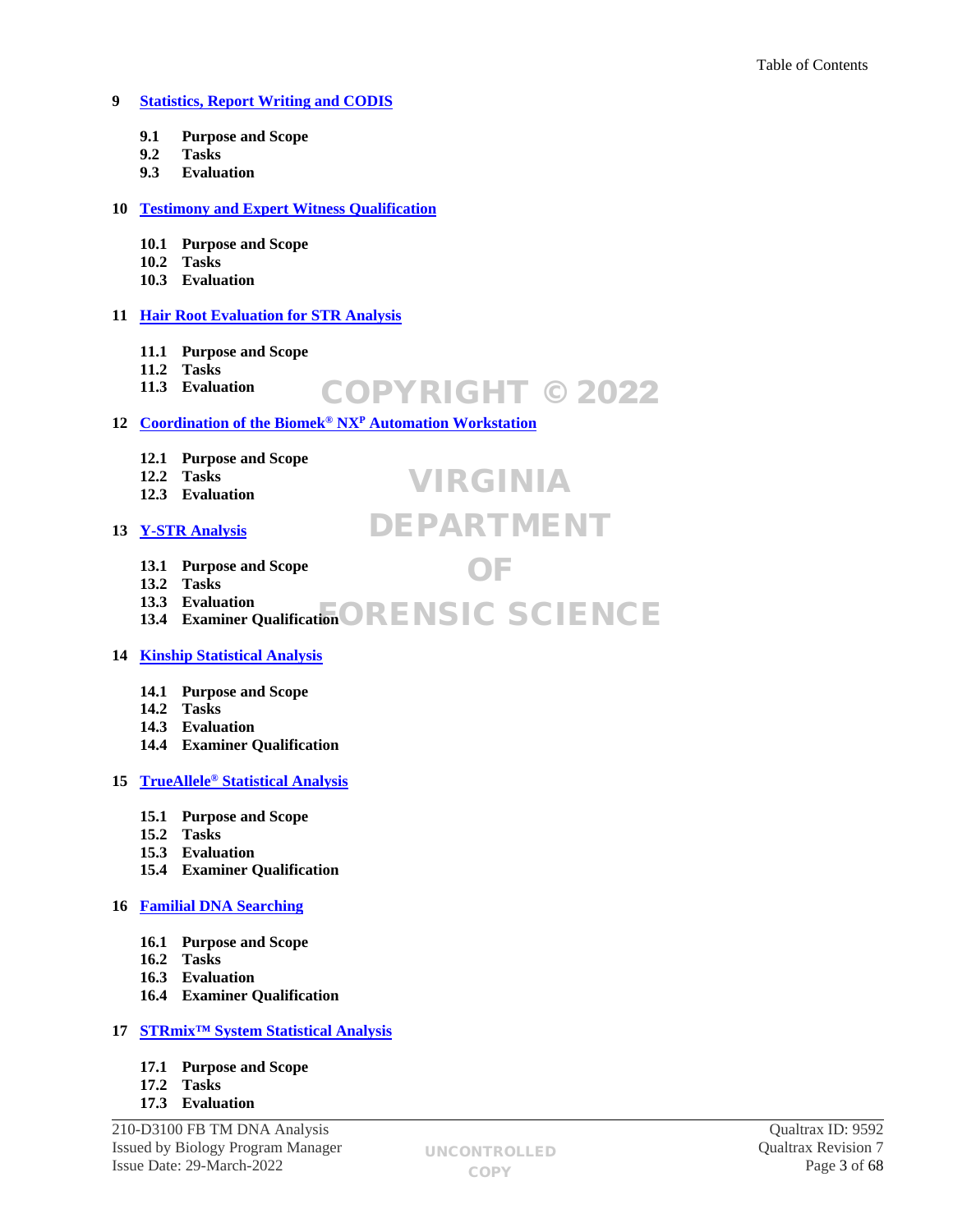- **17.4 Examiner Qualification**
- **Appendix A [References and Required Readings](#page-39-0)**
- **Appendix B [Glossary](#page-47-0)**
- **Appendix C [Study Questions](#page-52-0)**
- **Appendix D [Additional Training Aids](#page-58-0)**

# COPYRIGHT © 2022

# VIRGINIA DEPARTMENT OF FORENSIC SCIENCE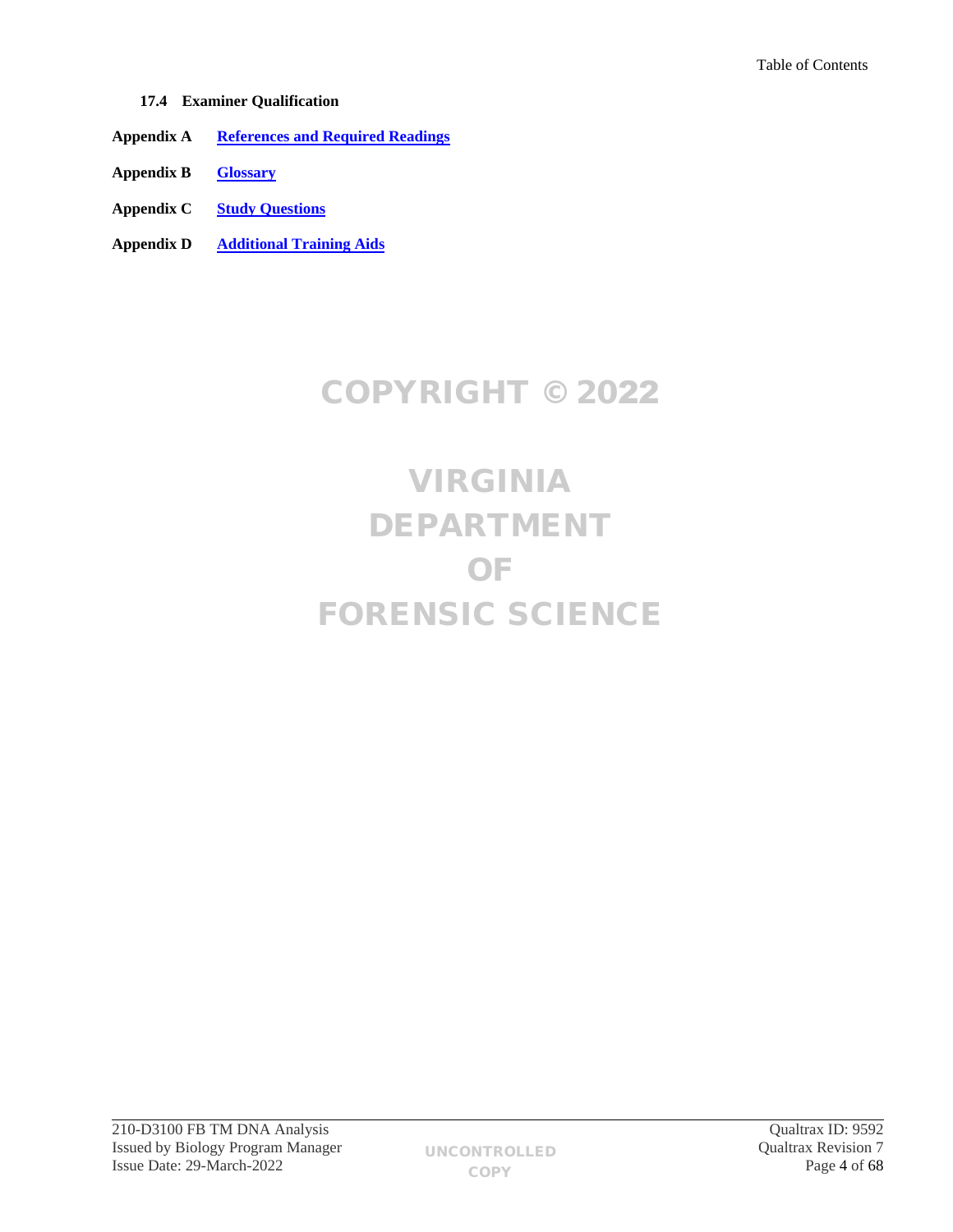# <span id="page-4-0"></span>**1 OVERVIEW OF TRAINING PROGRAM**

The requirements set forth in this chapter are intended to apply to the training of an examiner to perform DNA PCRbased STR casework using the PowerPlex® Fusion System. It is intended that this training be a continuation of the training received in accordance with the FB TM Case Approach and Identification of Biological Substances. Requirements or tasks set forth in this manual that have already been completed during the completion of the requirements or tasks set forth in the FB TM Case Approach and Identification of Biological Substances need not be repeated.

Trainees with prior applicable experience may follow an abbreviated training plan as deemed appropriate by the Biology Program Manager.

Modifications for Forensic Scientist I (Forensic Scientist – Biologist) trainees will be made on an individual basis as deemed appropriate by the Biology Program Manager.

This manual also addresses the supplemental training of qualified examiners in areas such as Y-STR casework, kinship statistical analysis, TrueAllele<sup>®</sup> statistical analysis, familial DNA searching, and STRmix<sup>™</sup> System statistical analysis. statistical analysis, TrueAllele® statistical analysis, familial DNA searching, and STRmix<sup>™</sup> System statistical analysis.<br>Not all examiners in the Forensic Biology Section will necessarily be trained in these areas. The s for these supplemental training programs are set forth in the applicable chapters of this manual.

The reestablishing of the technical skills and knowledge of analysts and technical reviewers who reinterpret legacy data for which they were previously qualified and whose external proficiency testing does not include a legacy technology,<br>typing test kit, or platform is conducted through a training in Qualtrax. As a final step, the technical typing test kit, or platform is conducted through a training in Qualtrax. As a final step, the technical leader shall review the documentation of an analyst's or technical reviewer's maintenance or reestablishment of the technical skills and Ine documentation of an analyst s of technical reviewer is maintenance of reestablishment of the technical skins and knowledge and authorize the analyst or technical reviewer to reinterpret legacy data for no more than a t This authorization is documented with an email generated by Qualtrax once the technical leader has completed this final step. OF

# **1.1 Purpose and Scope**

The purpose of this document is to provide a uniform training program for the analysis of forensic casework using DNA PCR-based STR analysis, and in so doing, to adhere to the national DNA standards. This training program supplements successful completion of college course work in biochemistry, molecular biology, and genetics. The Department of Forensic Science requires all DNA examiners to complete course work (graduate or undergraduate) in genetics, biochemistry, molecular biology (molecular genetics or recombinant DNA technology) or other courses which provide a basic understanding of the foundation of forensic DNA analysis, as well as course work and/or training in statistics as it applies to forensic DNA analysis. These courses must be completed before an individual can be deemed qualified to perform DNA analysis on casework by the Department**.** FORENSIC SCIENCE

The program will provide exposure to methods, techniques and procedures presently used and accepted by the courts and forensic DNA examiners. Additionally, it will provide for exposure to the pertinent literature available in the field and a review of applicable court rulings on the admissibility of forensic DNA analysis. The training will focus on the methods currently used in the Virginia Department of Forensic Science to allow for proficiency to be developed using both known and case materials. Methods previously employed by the Department should be reviewed in the event the trainee eventually becomes involved in a cold case analysis.

Because each case a forensic examiner analyzes has the potential of involving him/her as an expert witness in courtroom testimony, testimony training is equally important as the analytical training. Therefore, the training will also provide exposure to court procedures and assistance in developing the skills necessary for effective expert witness testimony. It is the training coordinator's responsibility to ensure that the trainee is thoroughly prepared for legal questioning. This can be done by a combination of mock trials, prearranged as well as impromptu question and answer sessions, pertinent literature review, and observation of courtroom testimony given by experienced examiners.

Throughout the DNA training, oral and practical examinations and/or informal mock trials related to case approach and identification of biological substances will continue to ensure that the information learned remains fresh and the skills honed.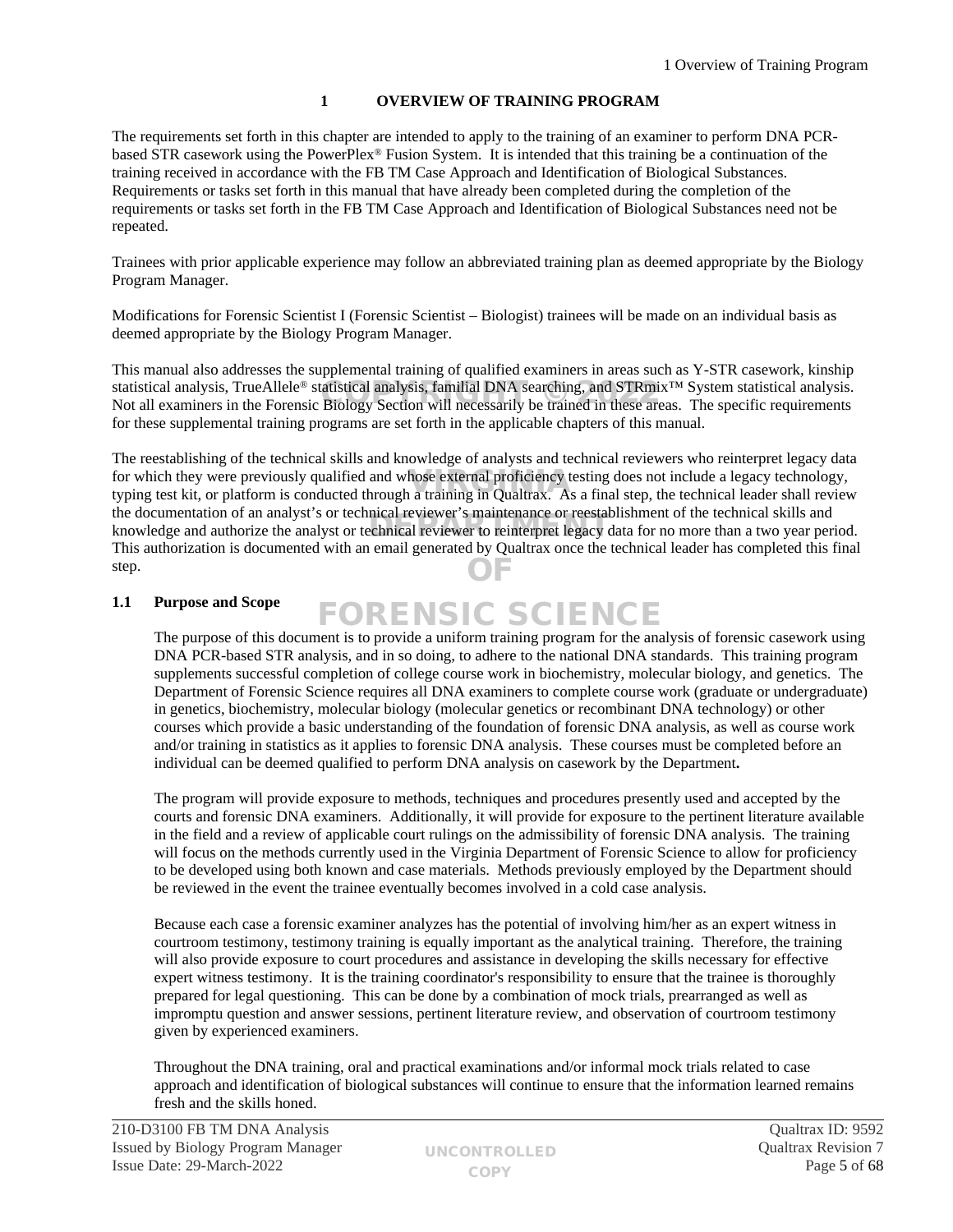The sequence in which the tasks are presented in the outline should not necessarily be considered as a mandatory order of instruction. If a particular sequence is considered to be mandatory, that sequence will be specified in the task lists below. If a Procedures Manual has been read and the information retained, the trainee is not required to re-read it in its entirety simply because it is listed as a task in a particular area of study. Exposure to legal aspects and testimony will be continuous throughout the training.

Oral and practical examinations and/or mock trials encompassing several topics will be staged periodically. Upon completion of DNA training, the trainee will undergo a comprehensive oral competency examination. The comprehensive oral competency examination is used to ascertain the trainee's technical knowledge of case approach, identification of biological substances, and DNA analysis, with the emphasis on DNA and how case approach and identification of biological substances integrates with DNA analysis. A practical examination (i.e., analysis of a validated fabricated case) is used to ascertain the trainee's technical skills and abilities in case approach, identification of biological substances, and DNA analysis. Finally, the trainee will testify to the examinations performed on the fabricated case at a recorded formal comprehensive mock trial, thus likening this test to an actual courtroom situation.

## Satisfactory performance in all areas is required prior to upgrading a trainee to a qualified examiner in the<br>Forensic Biology Section. **Forensic Biology Section.**

Once the trainee has satisfactorily completed all training requirements and given a satisfactory performance on the comprehensive oral competency examination, satisfactory performance on the practical examination, and a satisfactory performance in the final comprehensive mock trial, a memorandum will be issued by the Biology<br>Program Manager to the Department Director recommending that the person be qualified to perform the duties Program Manager to the Department Director recommending that the person be qualified to perform the duties of an examiner in the section. If the trainee cannot meet the criteria expected of him/her during the period allowed an examiner in the section. If the trainee cannot meet the criteria expected of film/h<br>for training in each of the areas, steps will be taken to effect the appropriate action.

# **1.2 Coordination of the Program**

The training coordinator will be an experienced examiner. The coordinator may delegate certain duties and blocks Ine training coordinator will be an experienced examiner. The coordinator may delegate certain duties and bio<br>of instruction to other qualified examiners, but will be responsible for the overall training and monthly traini reports.

OF

## **1.3 Training Period**

It is estimated that this training program can be completed in four to six months, which is to include successful completion of the formal comprehensive mock trial. Some individuals may require less time than others, depending on such factors as experience and education. The qualifications of the trainee will be evaluated and modifications will be made to this training program as appropriate. The length of the training period is a matter which will be left to the discretion of the Biology Program Manager, the trainee's supervisor, section supervisor (if different) and the training coordinator.

# **1.4 Location of Training**

Whenever practical, the bulk of an individual's training will occur in the laboratory to which he/she will be assigned. If this is not possible, the training will be conducted at the most convenient laboratory. Certain phases of instruction may be scheduled at any of the four laboratories. Such arrangements will be made through the Biology Program Manager and Regional Director(s). Oversight and direction of the training will be provided by the Biology Program Manager.

## **1.5 Guidelines for Comprehensive Oral Competency Examination**

1.5.1 A comprehensive oral competency examination of the trainee will be conducted by the section supervisor, the group supervisor (if different), the Biology Program Manager, and the Laboratory Director or designee to ascertain the technical knowledge of the individual. Questions will be used to ascertain whether the goals, as set forth in each technical portion of the training program, have been achieved. The questions that are asked and the outcome of the oral competency will be documented.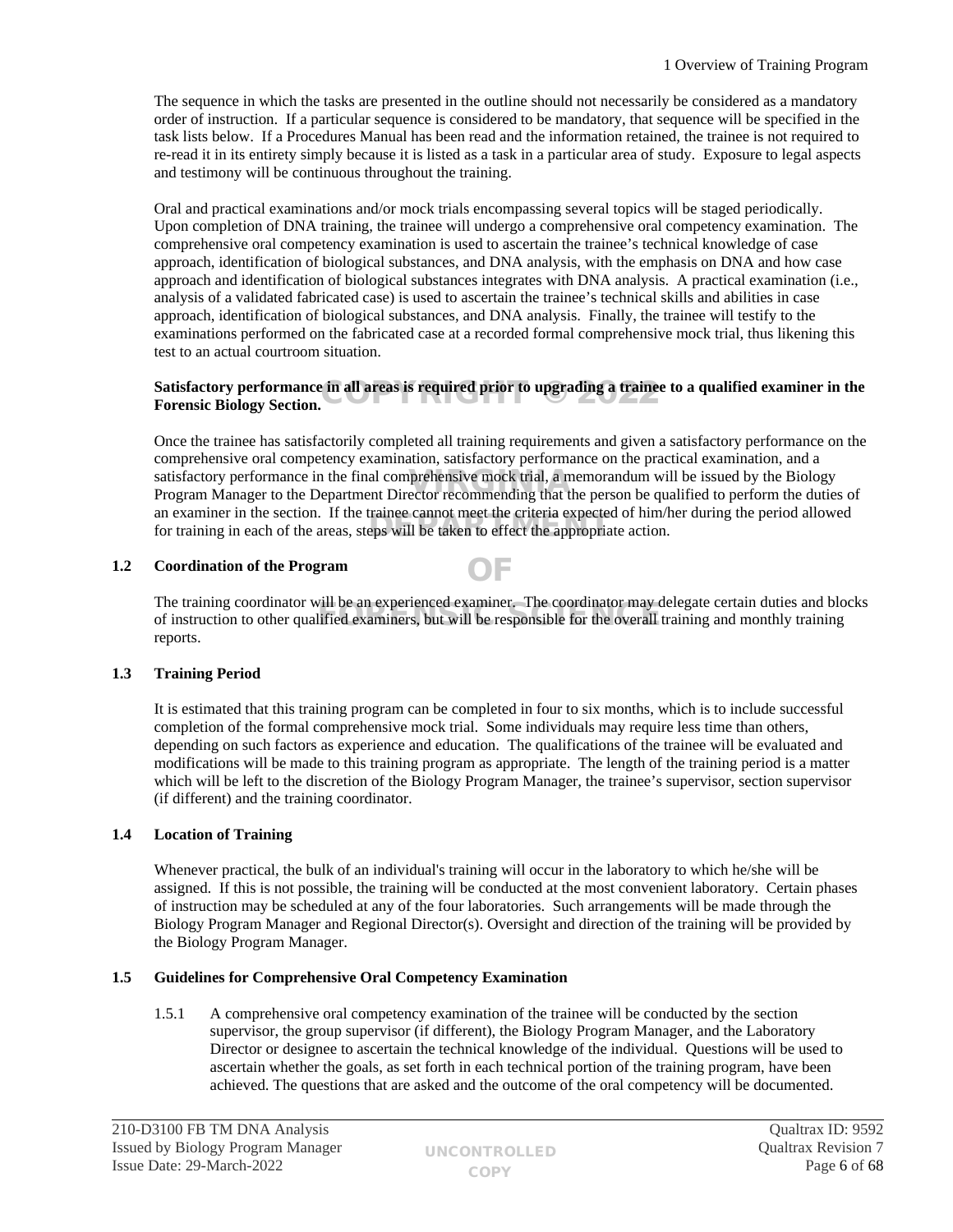- 1.5.2 Immediately following the comprehensive oral competency examination, the trainee may be released while the supervisor(s), the Biology Program Manager, and the Laboratory Director or designee evaluate the trainee's performance.
- 1.5.3 The outcome of the oral competency examination evaluation will be one of the following:
	- Satisfactory
	- Unsatisfactory
	- 1.5.3.1 If the panel deems the trainee's performance to be unsatisfactory, steps will be taken to effect the appropriate action, as determined by the panel.

## **1.6 Guidelines for the Final Comprehensive Mock Trial**

- 1.6.1 Refer to the Department Quality Manual in determining who will attend and serve as an evaluator for the final mock trial.
- 1.6.2 The final mock trial will not exceed four (4) hours. Prior to the trial, the "prosecutor" and the "defense attorney" may reach an agreement as to selected items to be introduced at trial in order to remain within the set time constraints.
- 1.6.3 The atmosphere of the trial will be formal (i.e., it will be conducted in the same manner as a real courtroom situation). This includes conduct protocol and all other aspects courtroom situation). This includes conduct, protocol, and all other aspects.
- 1.6.4 Harassment of the expert witness by defense counsel or prosecutor will be kept to the minimum necessary to achieve the desired goal. Questioning by both the prosecutor and defense attorney(s) should be relevant and realistic. OF
- 1.6.5 There may be two "defense lawyers" at the trial, one of whom must be a qualified examiner in the There may be two "defense lawyers" at the trial, one of whom must be a<br>Forensic Biology Section.
- 1.6.6 The trial may be stopped at any time upon the request of any of the involved parties.
- 1.6.7 The trial will be recorded.
- 1.6.8 Immediately following the trial, the trainee may be released while the Department Director or his designee, the Biology Program Manager, section supervisor, and trial participants evaluate the trainee's performance.
- 1.6.9 The outcome of the final comprehensive mock trial evaluation will be:
	- Satisfactory
	- Unsatisfactory
	- 1.6.9.1 If the panel deems the trainee's performance to be unsatisfactory, steps will be taken to effect the appropriate action, as determined by the panel.
- 1.6.10 The evaluation may be followed by a short performance critique.
- 1.6.11 The training coordinator will review the recording with the trainee as soon as possible. Other comments should be gathered by the trainee from trial participants/observers as soon as possible.

## **1.7 Transition from Trainee to Examiner**

Once the individual has successfully completed all training (case approach, identification of biological substances, and DNA analysis), the supervisor will ensure that the transition from trainee to qualified examiner takes place as smoothly as possible. Guidance will continue to be offered.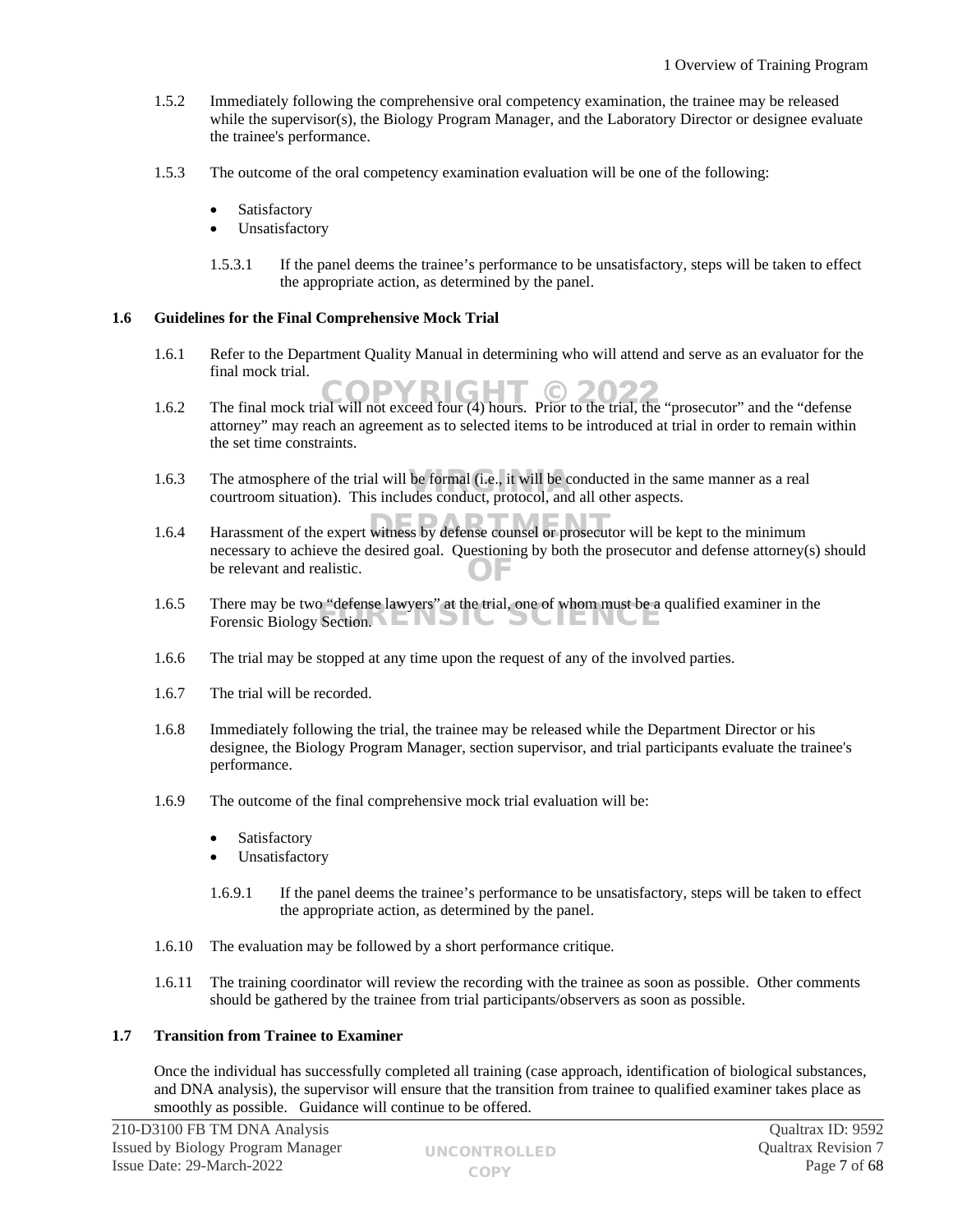- 1.7.1 For a period of time, all of the newly qualified examiner's reports will be reviewed by the supervisor, or designee, prior to release.
- 1.7.2 Casework will be monitored closely for at least six (6) months.
- 1.7.3 The supervisor, or designee, may, depending upon previous testimony experience and the evaluation of the first testimony after qualification, accompany the newly qualified examiner to court for the first few cases.

## **1.8 Instructions for the Training Coordinator**

**NOTE:** Refer to the Department Quality Manual for the requirements for training documentation and for the retention requirements for those records.

The intent of the training program is to ensure that each and every trainee is provided with certain basic principles and fundamentals necessary for the complete education of an examiner in the Forensic Biology Section. All of the listed topics must be incorporated into the program. However, education and prior experience of the trainee the listed topics must be incorporated into the program. However, education and prior experience of the trainee<br>will be used as a guide to determine the amount of time devoted to each topic. Some of the topics will suggest order of events and this ranking should be followed. ANY DEVIATION FROM THE CONTENTS OF THIS PROTOCOL MUST BE CLEARED WITH THE BIOLOGY PROGRAM MANAGER PRIOR TO IMPLEMENTATION.

At the culmination of the training, the trainee should be able to demonstrate through the Comprehensive Oral Competency Examination, the final practical examination, and the Final Comprehensive Mock Trial: EPARTMEN

- Knowledge of the principles and practices of forensic body fluid identification and DNA, as these relate to the analysis of case material.
- analysis of case material.<br>
 Knowledge of the theory and application of instrumentation and specialized techniques used to examine biological evidence.
- biological evidence.<br>
 The ability to perform accurate forensic analyses independently and proficiently, to accurately document the findings of all analyses in accordance with Department and Section policies and procedures, and to accurately report those findings in a Certificate of Analysis.
- The ability to skillfully present and defend analytical findings in a court of law.
- 1.8.1 The training coordinator, or designated examiner, will document the completion of each required training task by the trainee on the Training Documentation Form.
	- 1.8.1.1 The completed Training Documentation Form will be retained by the trainee in his/her training notebook.
	- 1.8.1.2 One copy of all completed Training Documentation Forms will accompany the training coordinator's final report to the Biology Program Manager stating that all aspects of the training program have been completed satisfactorily.
- 1.8.2 The training coordinator will continually evaluate the trainee's performance and submit a monthly training report of progress to the Biology Program Manager and Laboratory Director using the Qualtrax workflow in accordance with the requirements set forth in the Department Quality Manual.
	- 1.8.2.1 A monthly training report will be submitted individually for each trainee.
	- 1.8.2.2 Each monthly training report will be maintained and used as documentation of the trainee's progress toward qualification as an examiner.

## **1.9 Instructions for the Trainee**

1.9.1 The trainee will keep a notebook of all work completed, including the Training Documentation Form and the training coordinator's monthly training reports.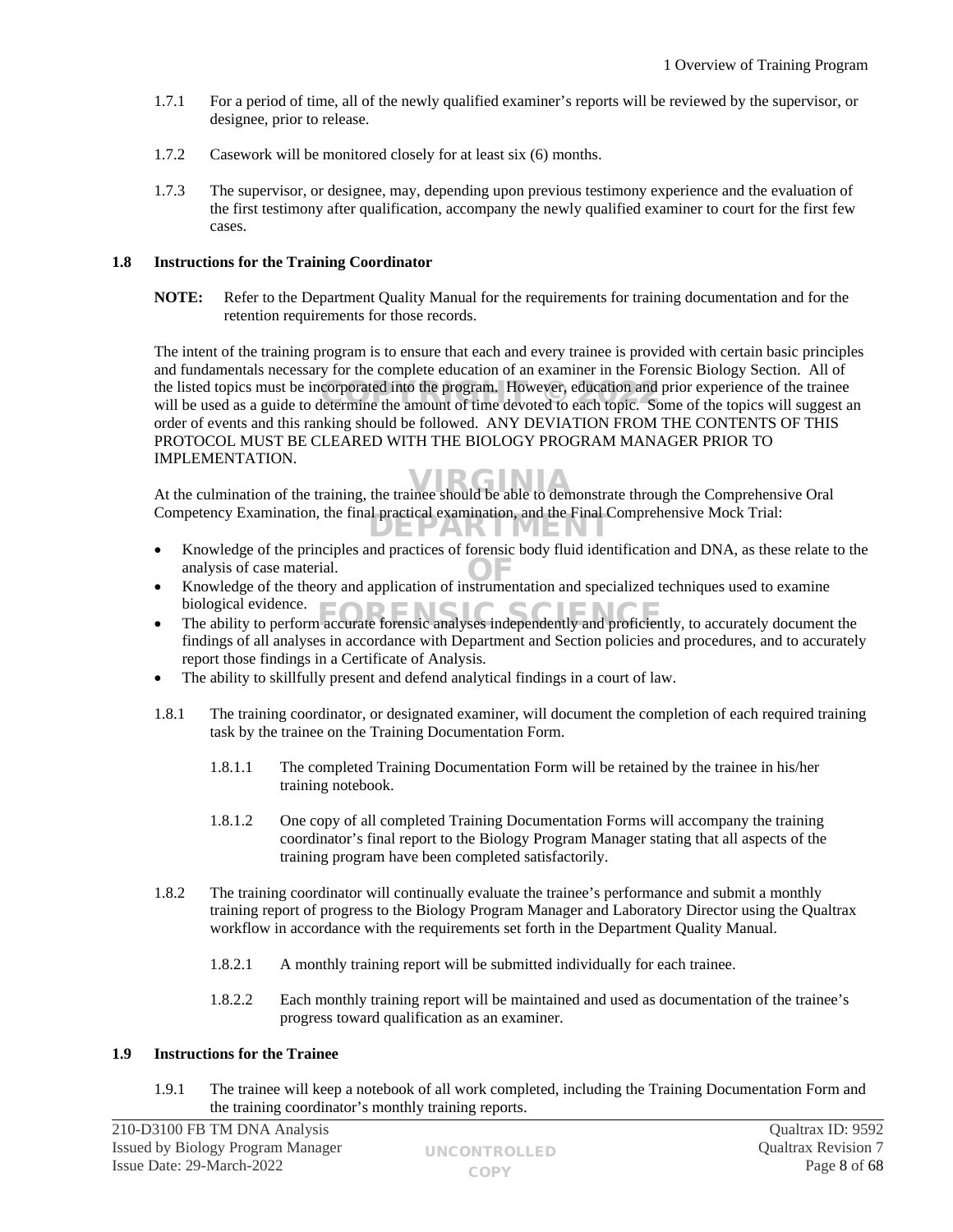- 1.9.2 The notebook will be organized by subject.
	- 1.9.2.1 Within each subject category the following will be included:
		- The types of tests or examinations observed and performed
		- Notes and comments on each type of test
		- Review of pertinent literature
		- Answers to study questions (see 1.9.4)
	- 1.9.2.2 For each procedure performed, comments/notes will include the following, as applicable:
		- Principle behind the procedure
		- A procedural outline including the purpose of critical reagents
		- Sensitivity of the procedure
		- Specificity of the procedure
		- Contemporaneous results of testing Interpretation of results COPYRIGHT COPYRIGHT COPYRIGHT OF THE COPYRIGHT OF THE COPYRIGHT OF THE COPYRIGHT OF THE COPYRIGHT OF THE COPYRIGHT OF THE COPYRIGHT OF THE COPYRIGHT OF THE COPYRIGHT OF THE COPYRIGHT OF THE COPYRI
		-
		- Possible interferences/problems
		- Other comments including comparisons to other methods or procedures
- 1.9.3 The DNA PCR-based STR analysis and quality control procedures can be found in the Forensic Biology Procedures Manuals. Procedures Manuals.
- 1.9.4 A list of study questions is located in Appendix C. Each trainee is expected to write out the answers to the answers to the answers to the answers to the answers to the answers to the answers to the answers to the se the questions after completing the required tasks and readings for each subject area.
- 1.9.5 The training program provides the trainee with exposure to various types of samples. Similar samples have been grouped together. Each group of samples can be worked simultaneously, although they may  $\frac{1}{2}$  be at different stages of the procedure.
- 1.9.6 The trainee will assist with opening of, screening of, collection for DNA from, and documentation of casework evidence throughout the training only after successful completion of an applicable competency test and under the direct supervision of a qualified examiner. All FS Lab numbers and/or names must be redacted from the training notes/copies maintained in the training notebook.
	- 1.9.6.1 Refer to the FB TM Case Approach and ID of Biological Substances for the requirements for applicable competency testing.
	- 1.9.6.2 A trainee previously qualified to perform these duties under supervision as detailed in the FB TM Case Approach and ID of Biological Substances remains qualified and need not be competency tested again.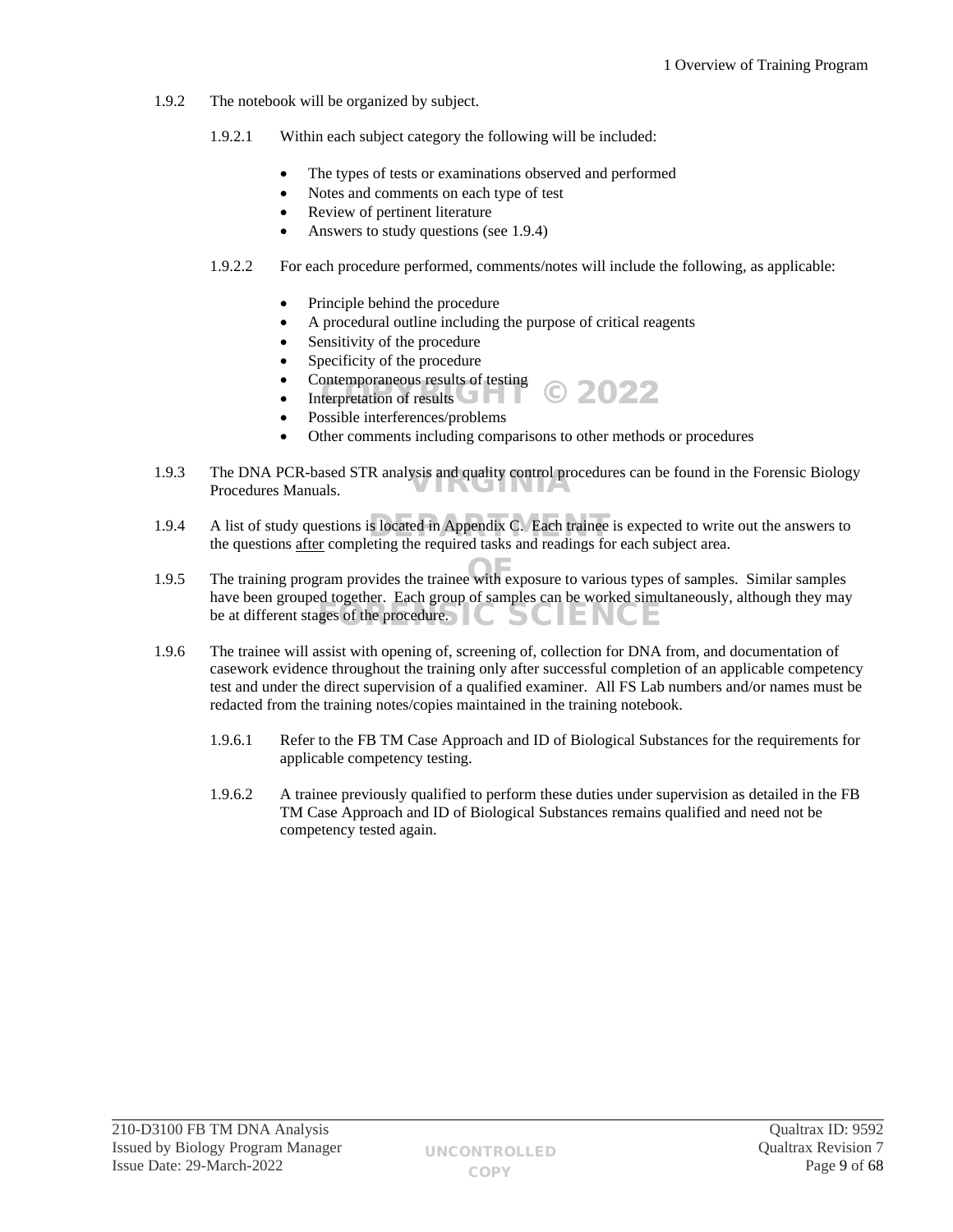# <span id="page-9-0"></span>**2 SAFETY**

# **2.1 Bloodborne pathogen**

All trainees will attend a bloodborne pathogen training course and a chemical hygiene course organized by the Department's Safety Coordinator.

# **2.2 Hazards**

Each individual working in the laboratory of the Forensic Biology Section will be made aware of the hazards inherent in his/her work. These hazards include, but are not limited to:

- Infectious agents, such as those associated with:
	- o Hepatitis
	- o HIV/AIDS
	- $\circ$  Sexually transmitted diseases  $\triangledown$  RIGHT © 2022
	- o Parasitic infections
	- o Bacterial infections
- Hazardous materials, such as:
	- o Acids and bases
	- o Organic chemicals

# **2.3 Safety Procedures**

2.3.1 All trainees will read and become familiar with the Department of Forensic Science Safety Manual.

VIRGINIA

DEPARTMENT

- 2.3.2 All trainees will follow personal protective measures.
	- 2.3.2.1 Gloves, safety glasses and other protective clothing and equipment will be worn.
	- 2.3.2.2 The production of aerosols will be avoided.
	- 2.3.2.3 No mouth pipetting is allowed.
	- 2.3.2.4 Trainees will read and become familiar with the prescribed precautions for the handling of all chemicals used in a particular procedure before performing the procedure.
		- 2.3.2.4.1 This will include a review of any applicable Safety Data Sheets (SDS).
- 2.3.3 All trainees will follow biosafety practices.
	- 2.3.3.1 Prescribed personal, work space and equipment cleaning procedures will be followed.
	- 2.3.3.2 All biological materials and containers/supplies that have come in contact with biological materials and/or hazardous chemicals will be placed in biohazard bags, which will be disposed of according the procedures outlined in the Department Safety Manual.
	- 2.3.3.3 All glassware for disposal will be placed in broken glass containers, which will be disposed of according to approved guidelines.
	- 2.3.3.4 Organic and other hazardous chemicals (e.g., phenol, tetramethylbenzidine) will be retained in appropriately labeled containers in a designated, marked area in the section or building until disposed of following the procedures outlined in the Department Safety Manual (i.e., picked up by a disposal company).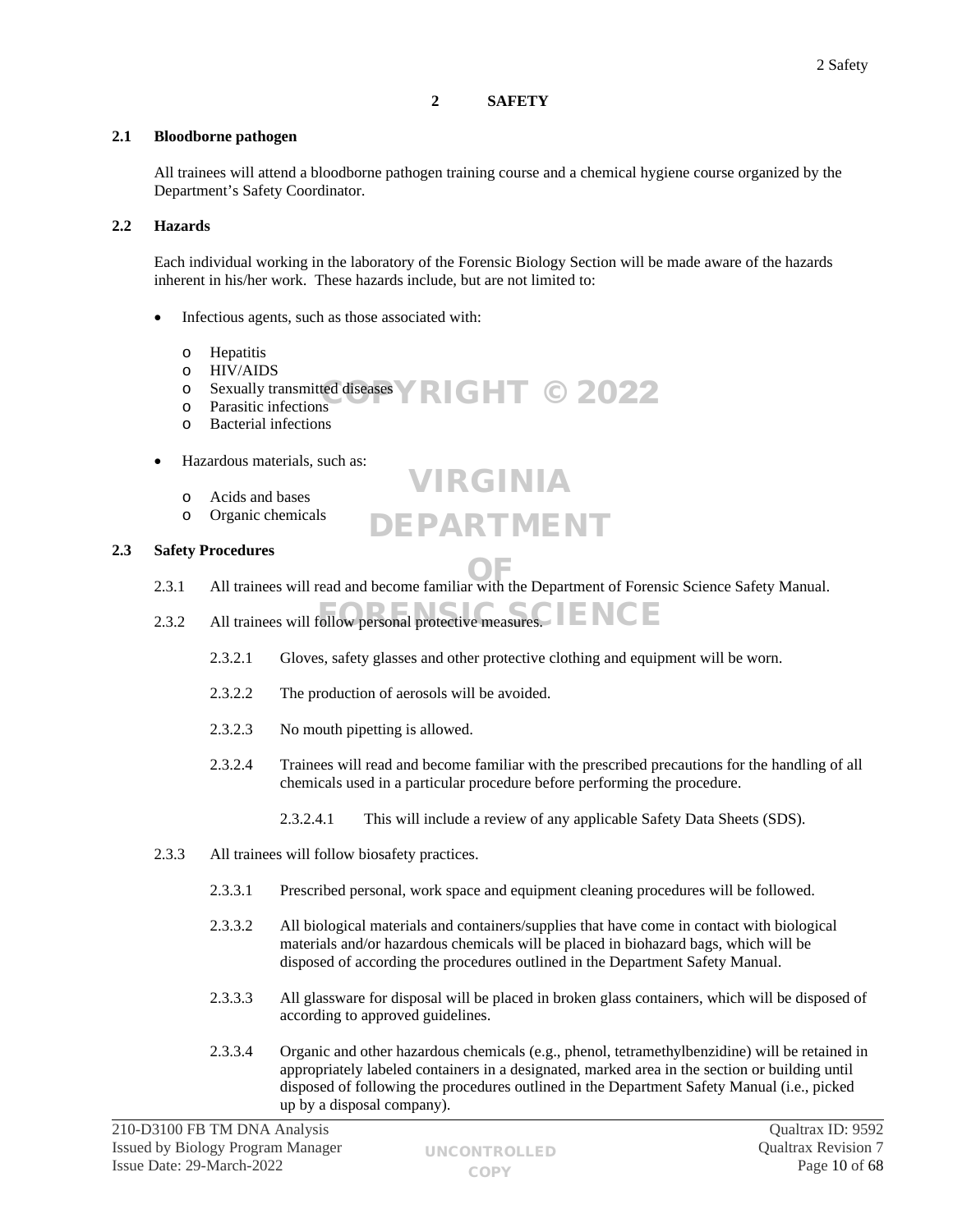# <span id="page-10-0"></span>**3 INTRODUCTION TO DNA PCR-BASED TYPING**

The original PCR method, invented by Kary Mullis, was used to diagnose prenatal sickle-cell anemia.<sup>1,3</sup> Since the first report in 1985 of DNA amplification using the process known as polymerase chain reaction (PCR), many advances and modifications have been made to the basic method. PCR is an *in vitro* method for the enzymatic synthesis of specific DNA sequences, using two oligonucleotide primers that hybridize to opposite strands and flank the region of interest in the target DNA. A repetitive series of cycles involving template denaturation, primer annealing, and extension of the annealed primers by DNA polymerase results in the exponential accumulation of a specific fragment whose termini are defined by the 5' ends of the primers. Because the primer extension products synthesized in one cycle can serve as a template in the next, the number of target DNA copies approximately doubles at every cycle. Thus, 20 cycles of PCR yields about a million-fold amplification. With advances in the polymerase chain reaction process, analyzing forensic casework has been made more efficient. The ability to extract and type DNA from forensic evidentiary samples has revolutionized the field of forensic DNA. Previously, genetic marker typing was limited to the analysis of blood group markers and soluble polymorphic protein markers. Because the number of suitable markers expressed in particular fluids and tissues is relatively small, and because mixtures of fluids cannot be separated for conventional genetic marker typing, a suspect frequently cannot be included or excluded as a fluid donor in a case. However, the development of methods to extract DNA from virtually all biological specimens has greatly expanded the potential for individual<br>identification.<sup>3</sup> identification.<sup>3</sup>

# **3.1** *Taq* **DNA Polymerase**

Initially, PCR amplification used the Klenow fragment of *E. coli* DNA polymerase I to extend the annealed primers. This enzyme was inactivated by the high temperatures required to separate the two DNA strands at primers. This enzyme was inactivated by the high temperatures required to separate the two DNA strands at the outset of each PCR cycle. Fresh enzyme had to be added constantly during every cycle. To make the process outset of each PCK cycle. First enzyme had to be added constantly during every cycle. To make the process more time efficient, molecular biologists began to use an enzyme from a thermophilic eubacterial microorganism, *Thermus aquaticus* (*Taq*), capable of growth at 70-75°C.1,2 Although *Taq* DNA polymerase has a very limited ability to synthesize DNA above 90 °C, the enzyme is relatively stable and is not denatured irreversibly by exposure to high temperatures. Preliminary results indicated retention of 65% activity after a 50-cycle PCI exposure to high temperatures. Preliminary results indicated retention of 65% activity after a 50-cycle PCR amplification when the upper limit temperature was 95 °C.<sup>1</sup>Under normal reaction conditions, the amount of *Taq* amplification when the upper limit temperature was 95 °C. Onder normal reaction conditions, the amount DNA polymerase becomes limiting after 25-30 cycles of amplification.<sup>4</sup> Two of the forms of *Taq* DNA polymerase that are now available are genetically engineered forms of the native enzyme synthesized in *E. coli.* One of these DNA polymerases, AmpliTaq GoldTM (PE Applied Biosystems), is provided in an inactive state. Heat activates the enzyme. This feature allows flexibility in reaction setup. Both forms of the polymerase carry a  $5'$  > 3' polymerization-dependent exonuclease activity, but they lack a  $3' \rightarrow 5'$  exonuclease activity.<sup>4,5</sup>

# **3.2 PCR Primers**

In order to amplify a sequence of DNA, oligonucleotide primers flanking the target DNA sequence of interest are used. These oligonucleotides typically have different sequences and are complementary to sequences that lie on opposite strands of the template DNA with their 3' ends oriented toward each other. The template DNA is first denatured by heating in the presence of a large molar excess of each of the two oligonucleotides and the four dNTPs. The reaction is then cooled to a temperature that allows the oligonucleotide primers to anneal to their target sequences, after which the annealing primers are extended with the enzyme AmpliTaq GoldTM (PE Applied Biosystems) in an automated series of heating and cooling cycles. With each cycle the number of copies of DNA will approximately double. The primers are responsible for the sequence specificity of the PCR reaction. Typically, the length of the primers used in the PCR amplification should be at least 16 nucleotides and preferably 20 to 30 nucleotides and single stranded.<sup>4</sup>

# **References**

- 1. Gelfand, D. H. and Erlich, H. A., PCR Technology: Principles and Applications for DNA Amplification, Stockton Press, New York, New York, 1989.
- 2. Engelke, D. R., Krikos, A., Brick, M. E., and Ginsburg, D., "Purification of *Thermus aquaticus* DNA Polymerase Expressed in *Escherichia coli*," Analytical Biochemistry, Vol. 191: 396-400, 1990.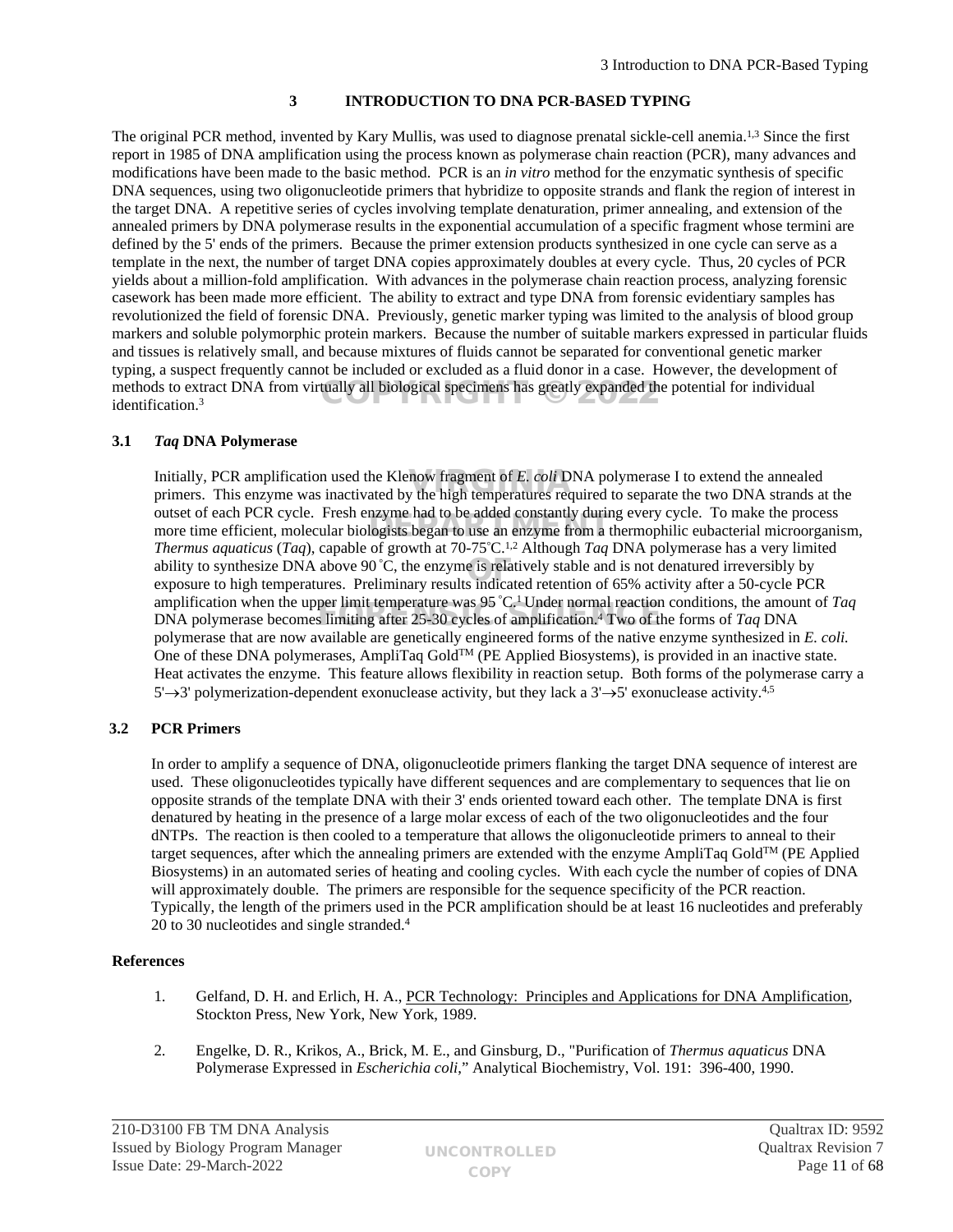- 3. Reynolds, R. and Sensabaugh, G., "Analysis of Genetic Markers in Forensic DNA Samples Using the Polymerase Chain Reaction," Analytical Chemistry, Vol. 63: 1-15, 1990.
- 4. Sambrook, J., Fritsch, E. F., and Maniatis, T., Molecular Cloning: A Laboratory Manual, Vol. 2, Cold Spring Harbor Laboratory Press, New York, 1989.
- 5. Longley, M. J., Bennett, S. E., and Mosvaugh, D. W., "Characterization of the  $5' \rightarrow 3'$  Exonuclease Associated With *Thermus aquaticus* DNA Polymerase," Nucleic Acid Research, Vol. 18: 7317-7322, 1990.

# COPYRIGHT © 2022

# VIRGINIA DEPARTMENT OF FORENSIC SCIENCE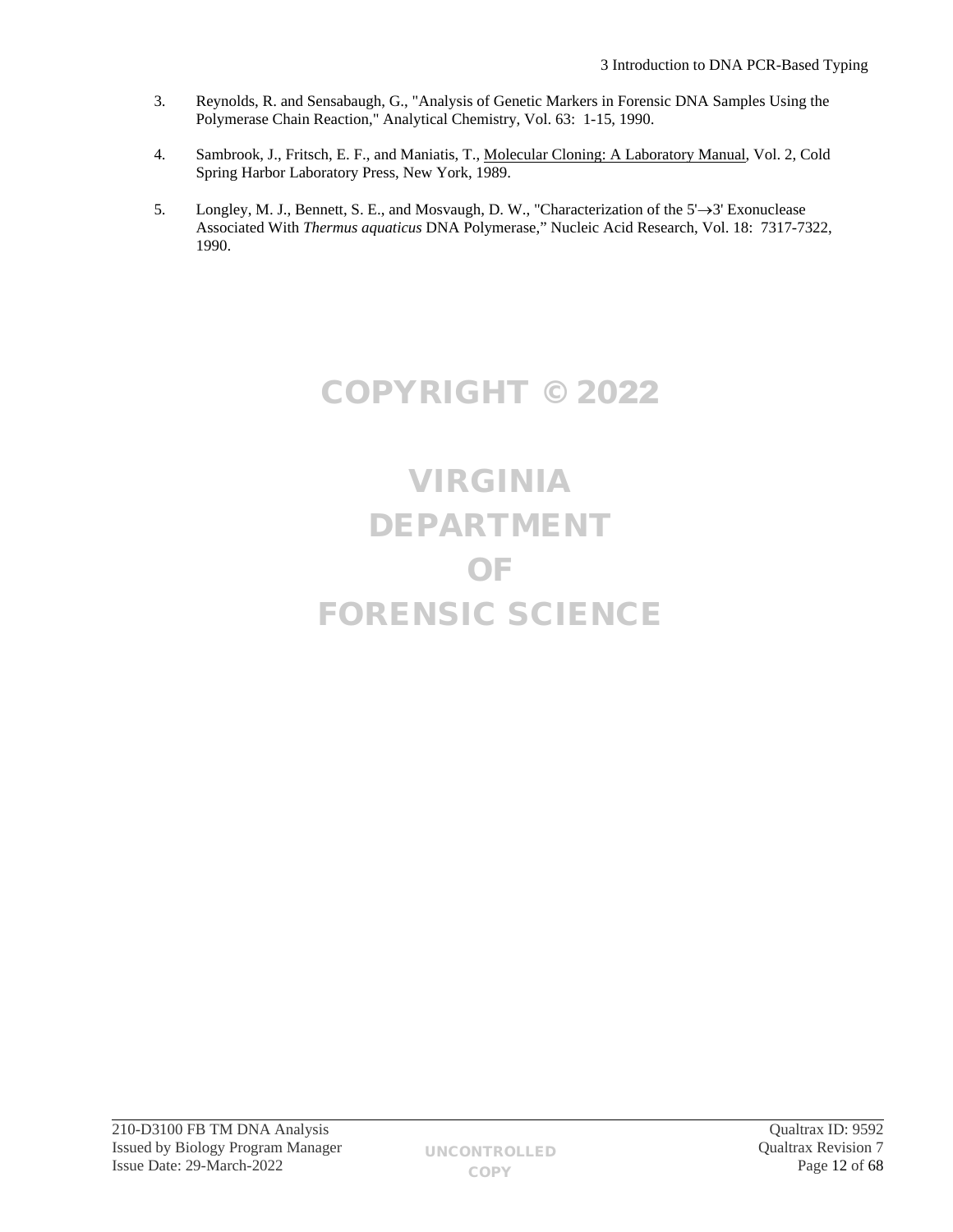# <span id="page-12-0"></span>**4 DNA ISOLATION**

#### **4.1 Purpose and Scope**

During the completion of this area of study the trainee will:

- Develop an understanding of the theory and procedures of DNA isolation from blood stains, other biological stains, tissue, bone, teeth, hair and mixed biological samples.
- Become acquainted with the sensitivity of the isolation procedure.
- Become familiar with the limitations of the isolation procedure.
- Become familiar with the use of controls incorporated at this stage of the procedure.
- Become familiar with the reagents used for DNA isolation and the function of each.
- Become familiar with proper documentation of DNA isolation.

## **4.2 Tasks**

**NOTES:** Ensure that all appropriate controls are isolated with all training samples required below.

- 4.2.1 Read the Forensic Biology Procedures Manual Extraction of DNA.
- 4.2.2 Prepare the reagents necessary for DNA isolation.
- 4.2.3 Observe a project coordinator or robot operator run a minimum of one of the following sets of samples through the entire DNA isolation process, deck setup, and initiation of the Biomek<sup>®</sup> NX<sup>P</sup> Software. VIRGINIA
	- 4.2.4 Perform DNA isolation on at least 28 blood stains prepared on a variety of different substrates commonly OF encountered in casework.
		- 4.2.4.1 Use the organic extraction method for  $14$  of the blood stains.
		- 4.2.4.2 Use the manual DNA IQ<sup>™</sup> extraction method for 7 of the blood stains.
		- 4.2.4.3 Use the automated DNA IO<sup> $m$ </sup> extraction method for the remaining 7 blood stains.
		- 4.2.4.4 Initially use large stains (200  $\mu$ L) and gradually move to smaller stains (5  $\mu$ L) to test the ability to obtain DNA from smaller stains.
		- 4.2.4.5 All blood stain extracts will be quantitated using the Plexor® HY human quantitation method.
		- 4.2.4.6 All blood stain extracts will be taken through the entire DNA analysis prior to proceeding to 4.2.5.
	- 4.2.5 Perform DNA isolation on at least 28 other unmixed biological stains including semen, vaginal fluid, saliva, vasectomized seminal fluid, urine, and feces prepared on a variety of different substrates commonly encountered in casework. These stains will vary in size from large stains  $(200 \mu L)$  to smaller stains  $(5 \mu L)$ .
		- 4.2.5.1 Use the organic extraction method for 14 of the samples.
		- 4.2.5.2 Use the manual DNA IQ<sup>TM</sup> extraction method for 14 of the samples.
		- 4.2.5.3 All unmixed biological stain extracts will be quantitated using the Plexor® HY human quantitation method.
		- 4.2.5.4 All unmixed biological stain extracts will be taken through the entire DNA analysis prior to proceeding to 4.2.6.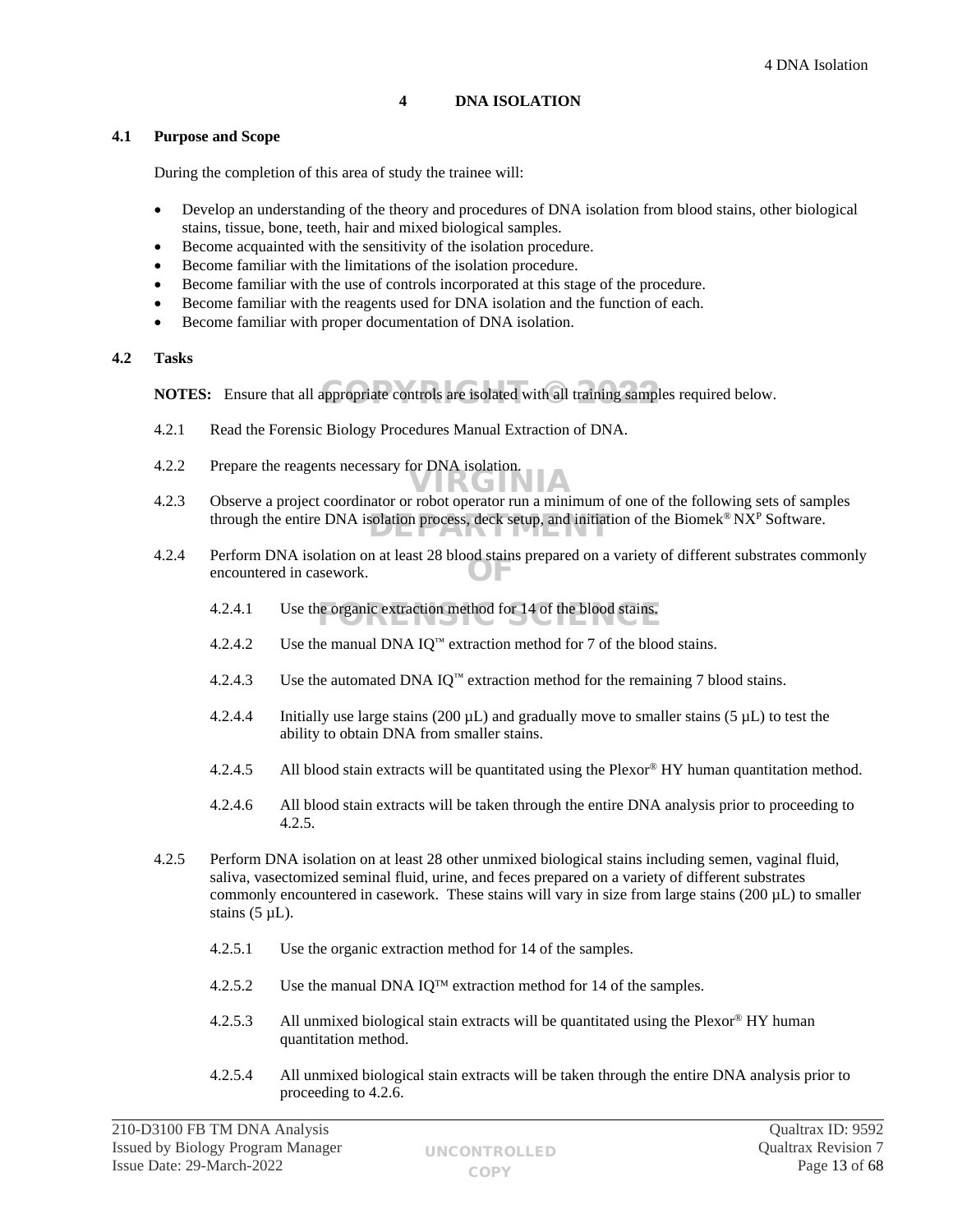- 4.2.6 Perform DNA isolation on at least 20 mixed biological stains, each consisting of a mixture of two biological fluids to include semen, vaginal fluid, blood or saliva prepared on a variety of different substrates commonly encountered in casework. These stains will vary in size and quantity of fluid present.
	- 4.2.6.1 Use the Organic extraction method for mixed body fluid stains (differential procedure) for 10 of the mixed biological stains.
	- 4.2.6.2 Use the manual DNA IQ<sup>TM</sup> extraction method for mixed body fluid stains (differential procedure) for 5 of the mixed biological stains.
	- 4.2.6.3 Use the automated DNA IQ<sup>TM</sup> extraction method for mixed body fluid stains (differential procedure) for 5 of the mixed biological stains.
	- 4.2.6.4 All mixed biological stain extracts will be quantitated using the Plexor<sup>®</sup> HY human quantitation method.
	- 4.2.6.5 All mixed biological stain extracts will be taken through the entire DNA analysis prior to proceeding to 4.2.7.
- 4.2.7 Perform DNA isolation on the following sample types using either an organic extraction method or DNA  $IQ^{TM}$  extraction method (manual or robotic) and carry through quantitation and the entire DNA analysis:
	- Two bone samples DEPARTMENT
	- Six tissue samples (preferably multiple types of tissue, if available) OF
	- Five animal samples
	- Ten stains contaminated with contaminants such as bacteria, soil, grass, cleaning agents, etc.
	- Five hair samples
	- A family study (at least 3 people; greater than 3 people, if available)
	- Aged stains at least 5 years old (10 samples total)
	- Two teeth
- 4.2.8 Perform the Casework Direct (CD) extraction method on the following sample types:
	- Two unmixed biological stains prepared on swabs one from a male and one from a female
	- Two mixed biological stains prepared on swabs semen or seminal fluid mixed with another body fluid on each
	- **NOTE:** These extracts are to be quantitated on the same day on which they are extracted.
- 4.2.9 Read applicable literature, become familiar with applicable glossary terms and complete the applicable study questions.

# **4.3 Evaluation**

4.3.1 Because the DNA profiles to be obtained from each of the training samples are unknown in advance to the trainee, the satisfactory completion of DNA analysis on the above listed non-CD training samples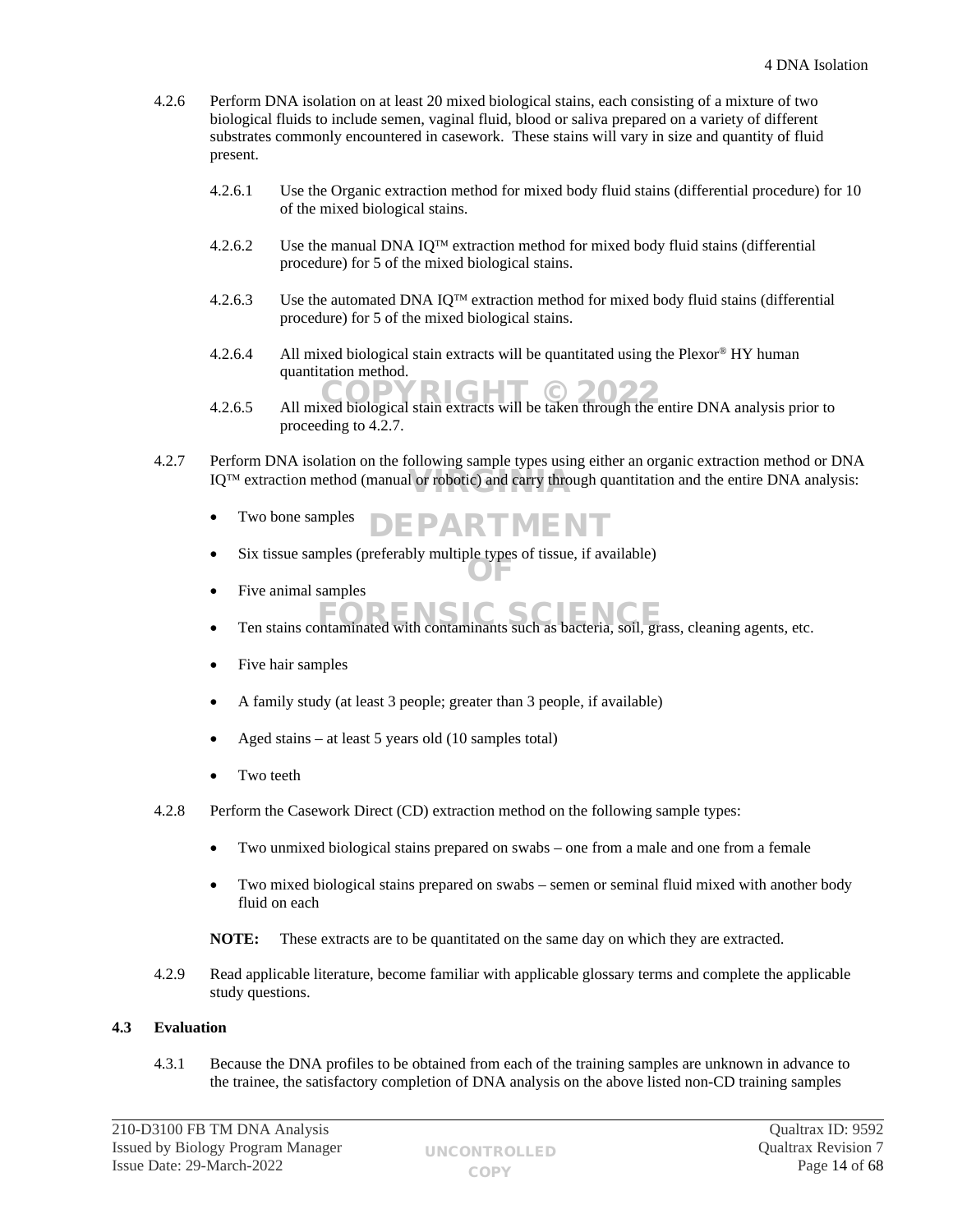(which cover the spectrum of anticipated work to be performed) will serve as the competency set for DNA analysis.

- 4.3.2 Knowledge of the trainee will be evaluated through:
	- Review of notes and worksheets in the training notebook by the training coordinator.
	- Mini-mock trials/oral and practical exams.
- 4.3.3 The trainee should, through performing DNA isolation on the variety and number of samples detailed in this chapter, develop and exhibit an unquestionably sound technique for successfully isolating DNA. This will be monitored by review of the documentation in the training notebook and continual observation by the training coordinator.

# COPYRIGHT © 2022

# VIRGINIA DEPARTMENT OF FORENSIC SCIENCE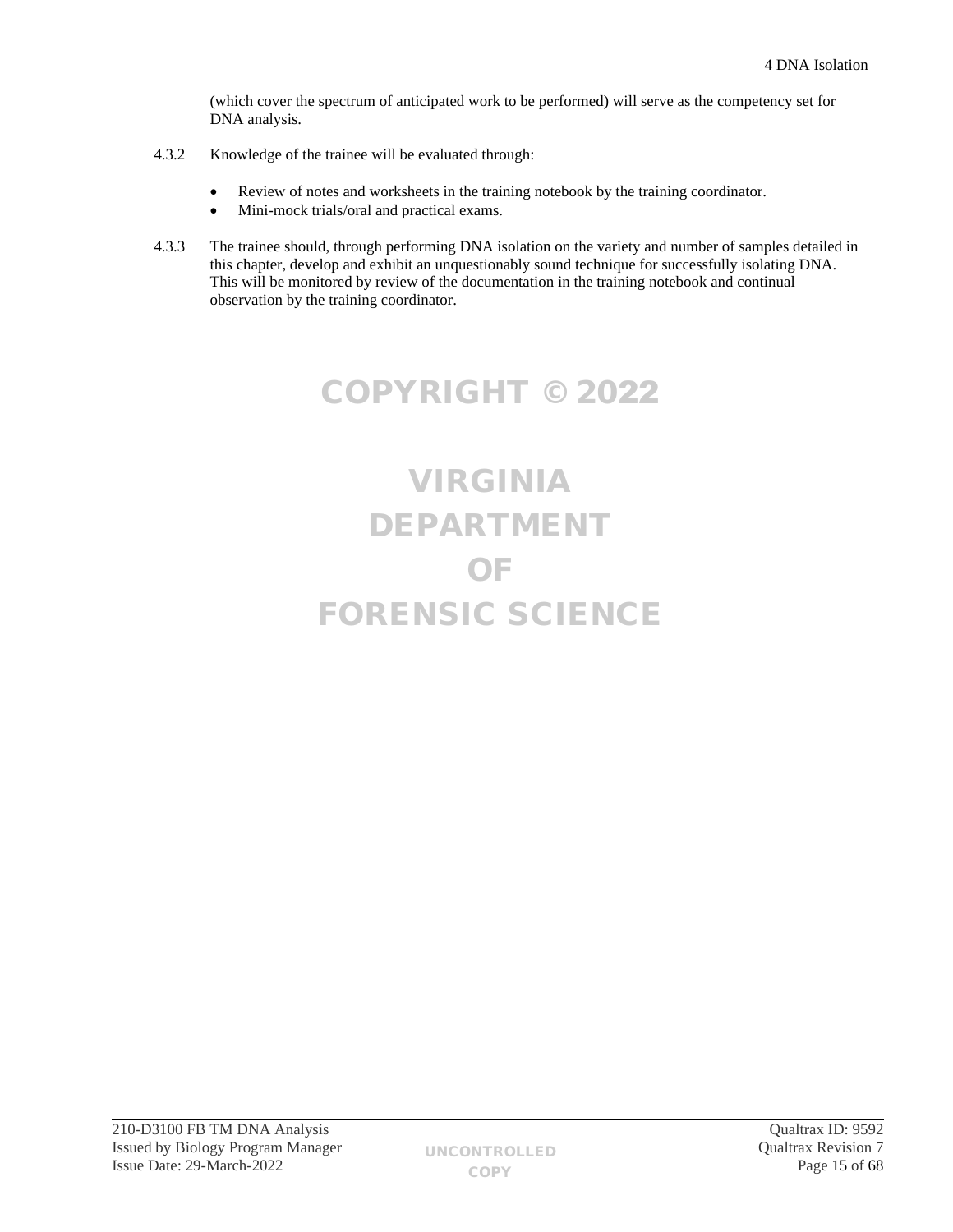# <span id="page-15-0"></span>**5 DNA QUANTITATION**

## **5.1 Purpose and Scope**

During the completion of this area of study the trainee will:

- Develop an understanding and working knowledge of the Plexor® HY quantitation method, including limitations and interpretation of results and proper documentation.
- Become familiar with the controls used with the Plexor® HY System.
- Develop an understanding and working knowledge of the amplification reaction used in the Plexor® HY System.

## **5.2 Tasks**

- 5.2.1 Read the Forensic Biology Procedures Manual Plexor® HY Quantitation of DNA.
- 5.2.2 Quantitate the non-CD DNA extracts from the blood stains, unmixed biological stains, mixed biological stains and validation sample sets addressed in Chanter 4, DNA Isolation stains and validation sample sets addressed in Chapter 4, DNA Isolation.
	- **NOTE:** In accordance with the instructions provided in Chapter 4, DNA Isolation, the extracts from the blood stains, unmixed biological stains, mixed stains and validation study sets will have been isolated at different times and will be quantitated at different times.
- 5.2.3 Observe a project coordinator or robot operator run a minimum of one set of samples through the entire Observe a project coordinator or robot operator run a minimum of one set of samples through the  $\epsilon$ <br>Plexor® HY quantitation process, deck setup, and initiation of the Biomek® NX<sup>p</sup> Software and the Plexor® data collection and data analysis programs.
- 5.2.4 Interpret the results from the Plexor® Analysis Software.
- 5.2.5 Interpret the results of the quantitation of the CD extracts using the flowchart in Chapter 4 of the Forensic Biology Procedures Manual Plexor® HY Quantitation of DNA and document whether each sample is potentially suitable for autosomal STR analysis, Y-STR analysis, or discontinuation. Additionally, document what extraction method would be most suitable, if applicable.
	- **NOTE:** Successful extraction and interpretation of this set of extracts serves as the trainee's competency for the use of the CD extraction method for screening for male DNA.
- 5.2.6 Look at results of the quantitation of degraded samples using the Plexor® HY quantitation process in order to become familiar with the appearance of human DNA and potential bacterial DNA.
	- **NOTE:** Data from previously run training samples may be used for this purpose. If necessary, other degraded samples or previously isolated samples may also be obtained and extracted and/or quantitated.
- 5.2.7 Read applicable literature, become familiar with applicable glossary terms and complete the applicable study questions.

## **5.3 Evaluation**

- 5.3.1 Knowledge of the trainee will be evaluated through:
	- Review of notes and worksheets in the training notebook by the training coordinator.
	- Mini-mock trials/oral and practical exams.
- 5.3.2 The trainee should develop and exhibit an unquestionably sound technique for quantitating DNA and interpreting the associated results. This will be monitored by review of the documentation in the training notebook and continual observation by the training coordinator.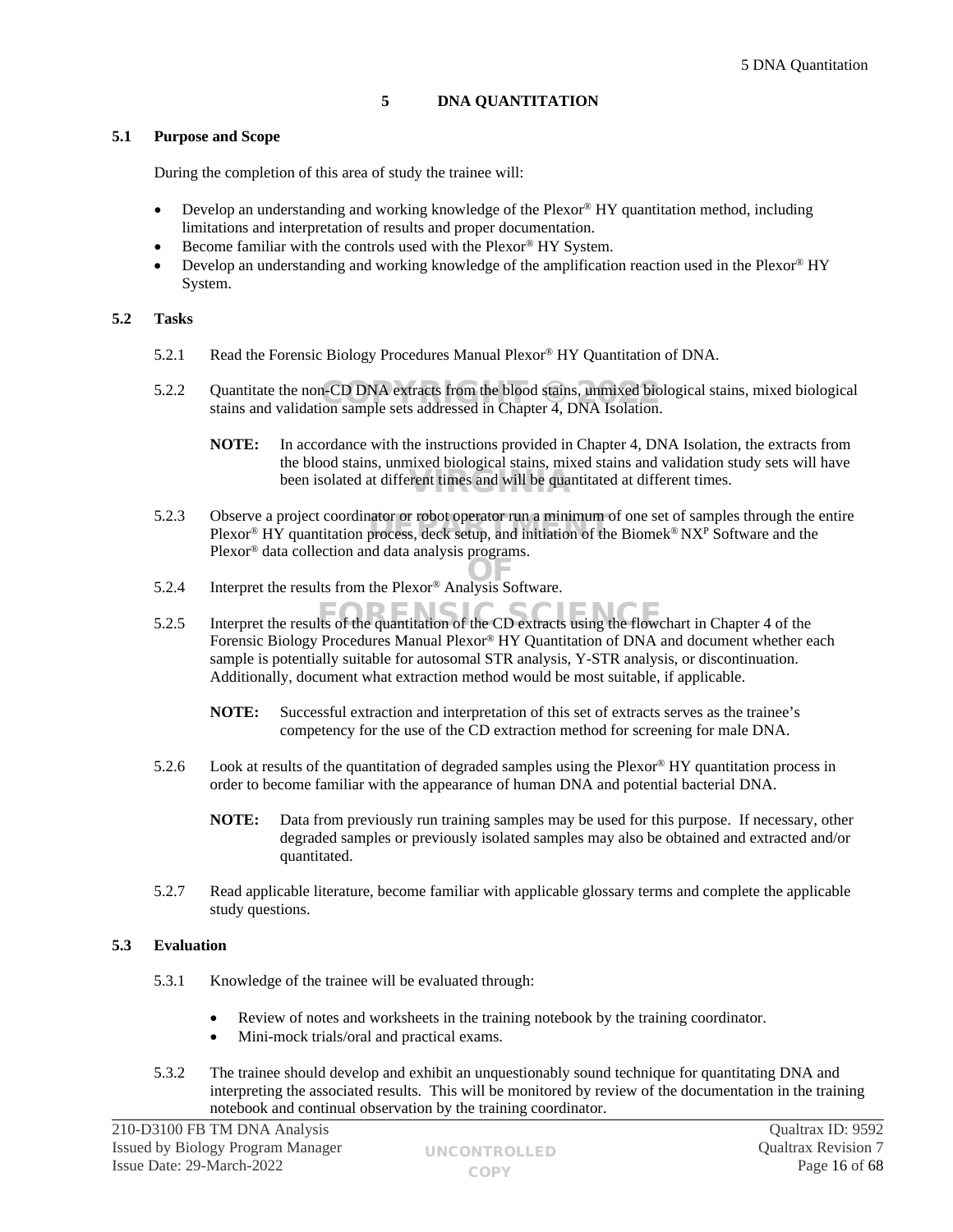# <span id="page-16-0"></span>**6 NORMALIZATION WIZARD AND AMPLIFICATION PROCESS**

# **6.1 Purpose and Scope**

During the completion of this area of study the trainee will:

- Develop an understanding and working knowledge of the amplification process, including proper documentation.
- Become familiar with the controls used during the amplification process.
- Become familiar with the problems associated with amplification.
- Develop an understanding of the importance of an amplification environment being free of contamination.
- Develop an understanding of the importance of quality control associated with the amplification process.

## **6.2 Tasks**

- 6.2.1 Read the Forensic Biology Procedures Manual PowerPlex® Fusion Amplification and Long Term Storage. COPYRIGHT © 2022
- 6.2.2 Work in an environment free of contamination and follow proper guidelines to prevent contamination.
- 6.2.3 Program a thermal cycler and perform the quality control test on the thermal cycler, completing all appropriate documentation. VIRGINIA
- 6.2.4 Perform manual amplification set up on half of the training samples addressed in Chapter 4, DNA Perform manual amplification set up on half of the training samples addressed in Chapter 4, DNA<br>Isolation, using the PowerPlex® Fusion System. Refer to the Forensic Biology Procedures Manual PowerPlex® Fusion Amplification and Long Term Storage.
- 6.2.5 Observe a project coordinator or robot operator run a minimum of one set of samples through the entire Normalization Wizard, amplification set up and deck set up using the Biomek® NX<sup>P</sup> Automation<br>Workstation. Workstation.
- 6.2.6 Read applicable literature, become familiar with applicable glossary terms and complete the applicable study questions.

# **6.3 Evaluation**

- 6.3.1 Knowledge of the trainee will be evaluated through:
	- Review of notes and worksheets in the training notebook by the training coordinator.
	- Mini-mock trials/oral and practical exams.
- 6.3.2 The trainee should develop and exhibit an unquestionably sound technique for DNA amplification by consistently achieving uncontaminated results in the STR typing data. This will be monitored by review of the documentation in the training notebook and continual observation by the training coordinator.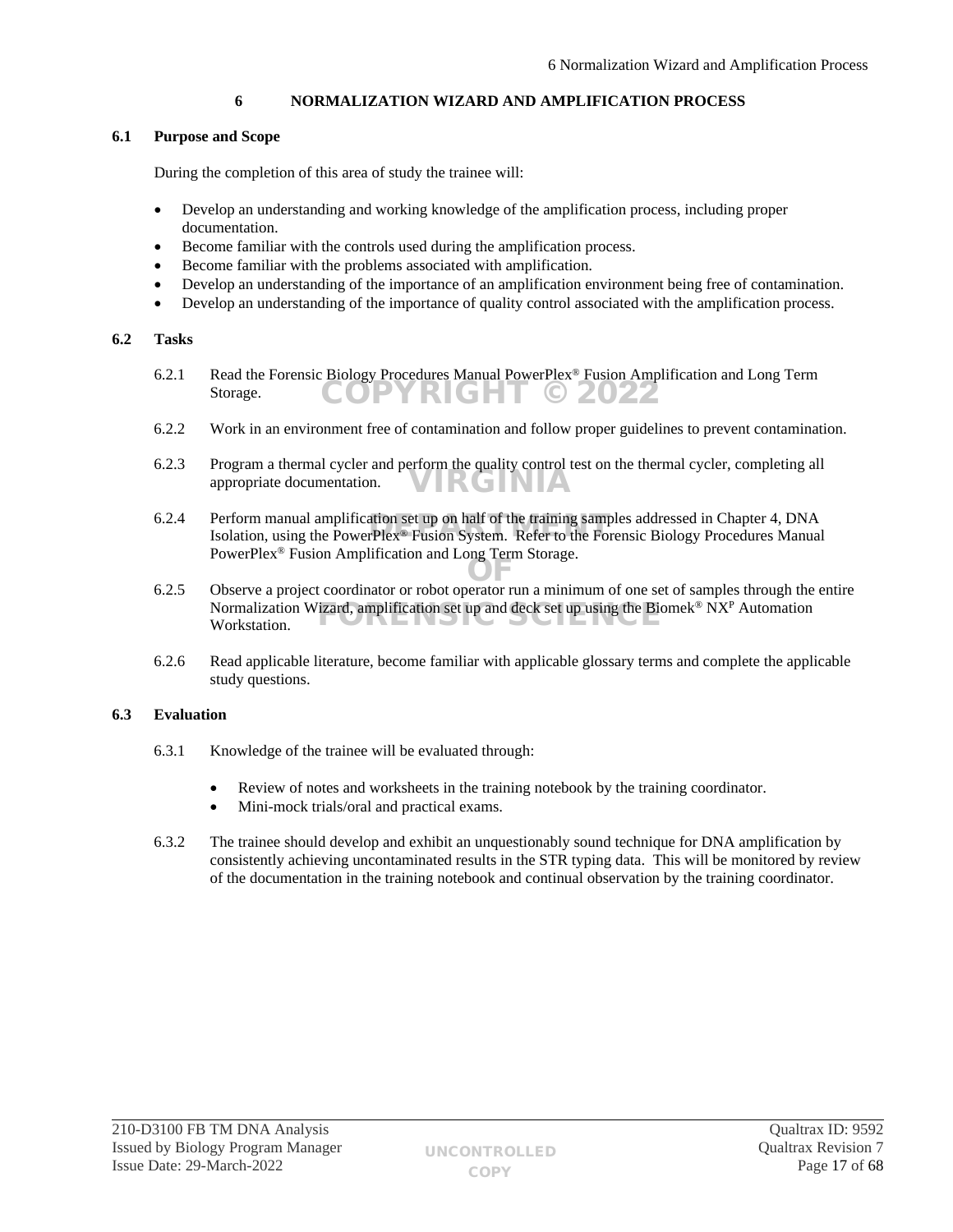# <span id="page-17-0"></span>**7 CAPILLARY ELECTROPHORESIS**

# **7.1 Purpose and Scope**

During the completion of this area of study the trainee will:

- Become familiar with the theories of electrophoresis as they apply to capillary electrophoresis used in STR typing analysis.
- Learn the parameters used for electrophoresis of DNA amplified with the PowerPlex® Fusion System.
- Develop an understanding and working knowledge of the use of capillary electrophoresis instrumentation, including the limitations and proper documentation.
- Become familiar with the controls associated with capillary electrophoresis.

# **7.2 Tasks**

- 7.2.1 Read the Forensic Biology Procedures Manual CE for PowerPlex® Fusion.
- T.2.2 Observe the bubble remove wizard and common maintenance tasks associated with the CE instrument such as changing the polymer, changing the buffer, running the water wash wizard and flushing the water trap.
- 7.2.3 Prepare the reagents necessary to perform capillary electrophoresis.
- 7.2.4 Run the training samples addressed in Chapter 4, DNA Isolation, on the capillary electrophoresis instrument. instrument.
- 7.2.5 Read applicable literature, become familiar with applicable glossary terms and complete the applicable etudy quantions study questions.

## **7.3 Evaluation**

- 7.3.1 Knowledge of the trainee will be evaluated through:
	- Review of notes and worksheets in the training notebook by the training coordinator.

FORENSIC SCIENCE

- Mini-mock trials/oral and practical exams.
- 7.3.2 The trainee should develop and exhibit an unquestionably sound technique for running consistently interpretable PowerPlex® Fusion samples on the capillary electrophoresis instrument using proper documentation. This will be monitored by review of the documentation in the training notebook and continual observation by the training coordinator.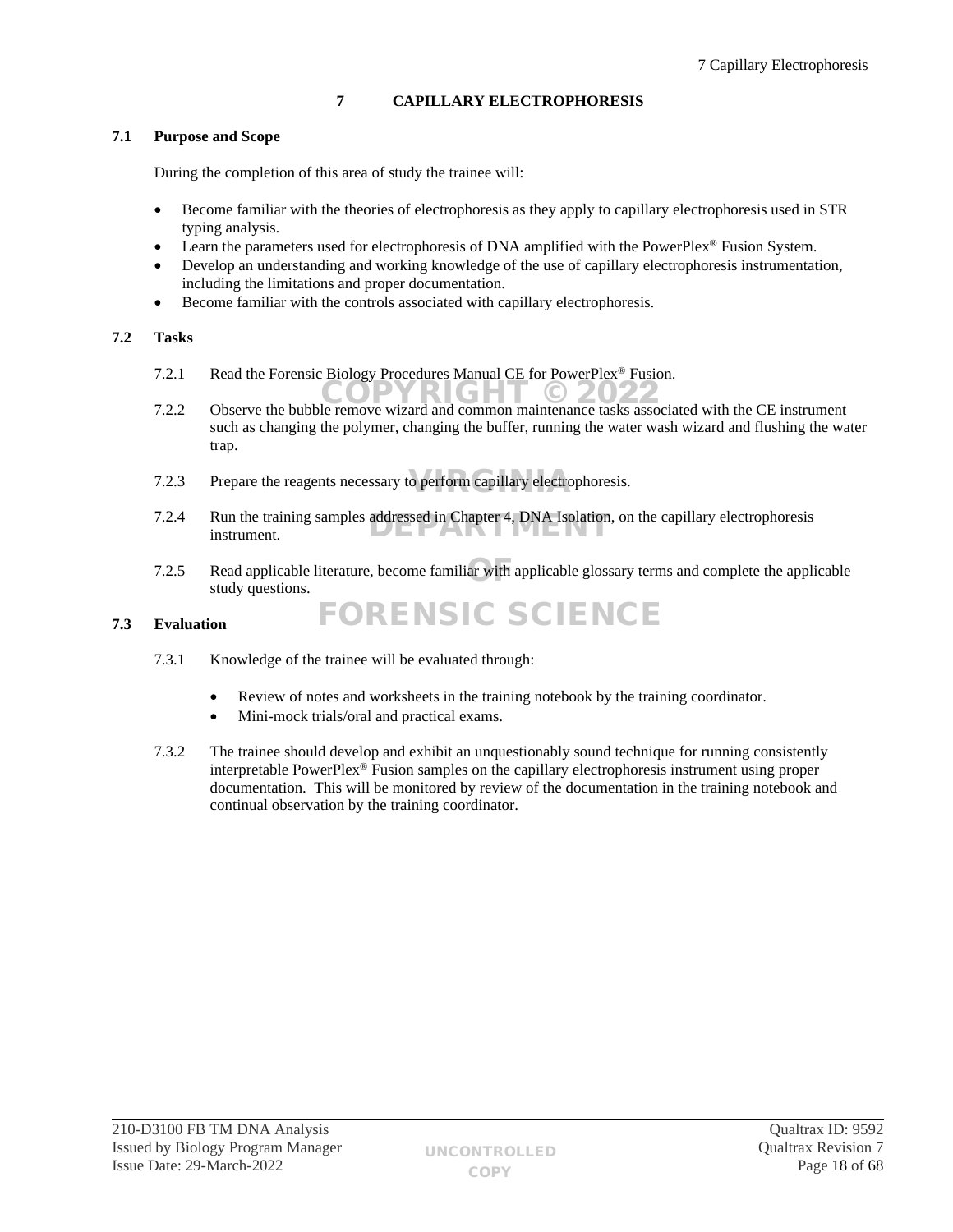# <span id="page-18-0"></span>**8 CAPILLARY ELECTROPHORESIS DATA ANALYSIS AND INTERPRETATION**

# **8.1 Purpose and Scope**

During the completion of this area of study the trainee will:

- Develop a working knowledge of the GeneMapper® ID-X (GMID-X) Software used for the analysis of the electropherogram data.
- Become familiar with the interpretation of electropherograms.
- Become familiar with the base pair size range of different PowerPlex® Fusion loci.
- Develop an understanding of the use of controls, ladders and the internal lane standard.
- Develop an understanding of the problems that may be encountered with regard to interpretation.
- Become skilled in the deconvolution of mixture profiles.
- Become familiar with the proper documentation of the results.

# **8.2 Tasks**

- 1 asks<br>8.2.1 Read the Forensic Biology Procedures Manual Analysis of CE Results Using GeneMapper® ID-X.
- 8.2.2 Read the Forensic Biology Procedures Manual Interpretation of PowerPlex<sup>®</sup> Fusion CE Data.
- 8.2.3 Analyze the CE data generated from the training samples using GMID-X.
- 8.2.4 Interpret all results successfully and properly document the results.
- 8.2.5 Asses and deconvolve training mixture profiles, as appropriate.
- 8.2.6 Read applicable literature, become familiar with applicable glossary terms and complete the applicable study questions. **DRENSIC SCIENCE**

## **8.3 Evaluation**

- 8.3.1 Knowledge of the trainee will be evaluated through:
	- Review of notes, copies of all electropherograms (including the landscape printout), deconvolutions, and other data related to the analytical process in the training notebook by the training coordinator.
	- Mini-mock trials/oral and practical exams.
- 8.3.2 The trainee should develop and demonstrate a thorough understanding of all aspects of interpretation of capillary electrophoresis data by accurately interpreting PowerPlex® Fusion results on all training samples and properly recording results. This will be monitored by review of the documentation in the training notebook and continual observation by the training coordinator.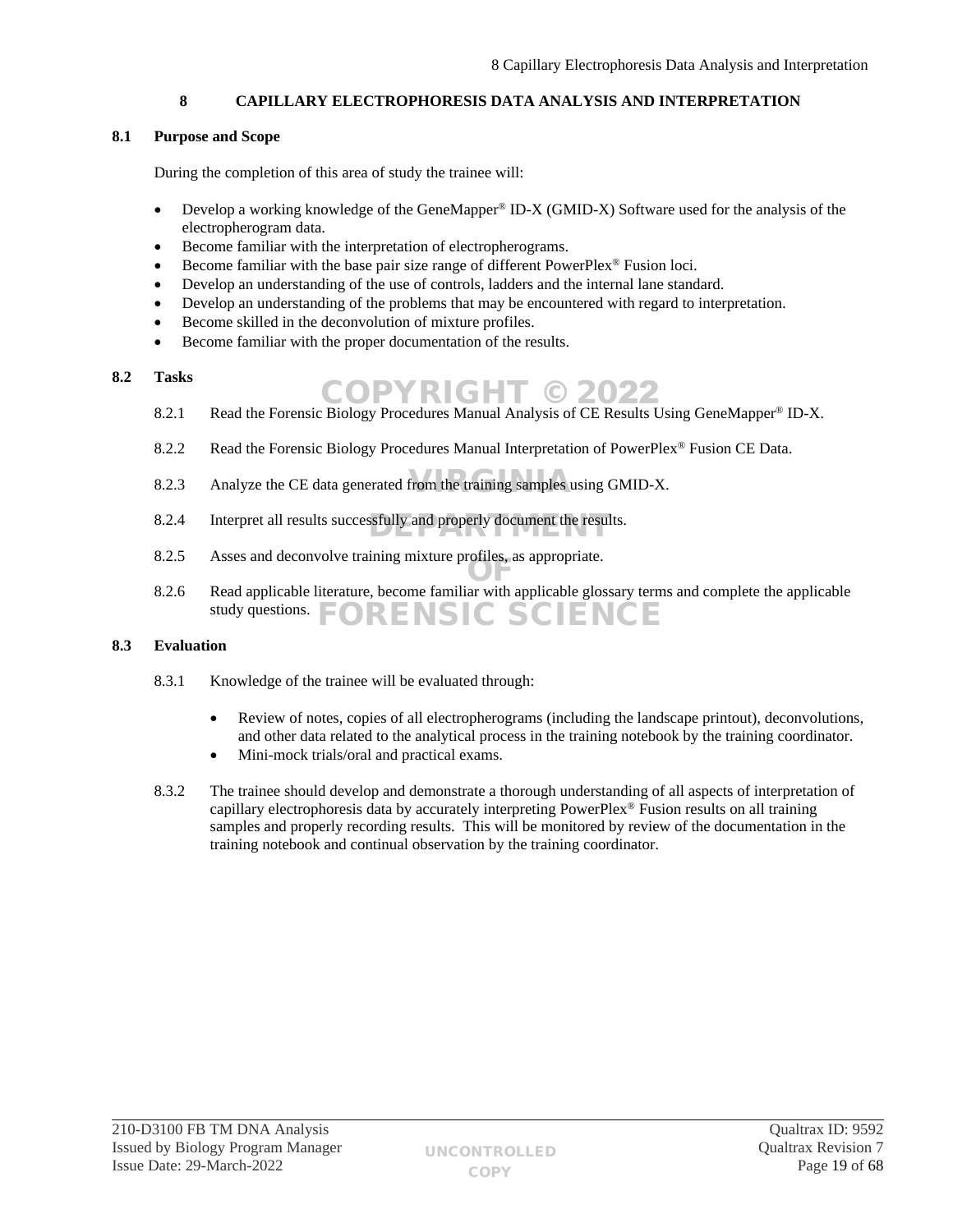# <span id="page-19-0"></span>**9 STATISTICS, REPORT WRITING AND CODIS**

# **9.1 Purpose and Scope**

During the completion of this area of study the trainee will:

- Become familiar with the format and report wording presently used by DFS Forensic Biology examiners.
- Become skilled in expressing the results of the PowerPlex® Fusion typing of a sample in a clear, concise and technically correct fashion.
- Become skilled in the computation and explanation of statistical calculations associated with PowerPlex® Fusion typing results including random match probabilities, likelihood ratios, and CPE calculations.
- Become familiar with the Combined DNA Index System applications, policies and procedures, and associated documentation required.

# **9.2 Tasks**

- 9.2.1 Read the Forensic Biology Procedures Manual Interpretation of PowerPlex® Fusion CE Data.
- 9.2.2 Read the Forensic Biology Procedures Manual Report Writing.
- 9.2.3 Read the Forensic Biology Procedures Manual CODIS Operating Policies and Procedures.
- 9.2.4 Review Certificates of Analysis prepared by examiners and compare to the corresponding electrophoretic political states of Analysis prepared by examiners and compare to the corresponding electrophoretic metal data, landscape printouts, and applicable deconvolution documentation.
- 9.2.5 Prepare Certificates of Analysis based upon completed case files.
	- 9.2.5.1 Compare the Certificates to those released by the examiner.
- 9.2.6 Compute statistical calculations on actual casework samples typed at the PowerPlex® Fusion System loci.
	- 9.2.6.1 Compare the results to those reported by the examiner.
- 9.2.7 Perform CODIS searches under the direct supervision of qualified examiners and generate the proper associated documentation.
- 9.2.8 Document the practice technical review of a minimum of ten (10) case files prepared by a qualified Forensic Biology Examiner which will then be officially technically reviewed by another qualified Forensic Biology Examiner.
- 9.2.9 Read applicable literature, become familiar with applicable glossary terms and complete the applicable study questions.

## **9.3 Evaluation**

- 9.3.1 Knowledge of the trainee will be evaluated through:
	- Review of notes, computations, and Certificates of Analysis prepared by the trainee in the training notebook by the training coordinator.
	- Mini-mock trials/oral and practical exams.
- 9.3.2 The trainee should develop and demonstrate the ability to:
	- clearly, accurately, and concisely set forth STR analytical results, including statistical information, using random match probabilities, likelihood ratios, and combined probabilities of exclusion in a report.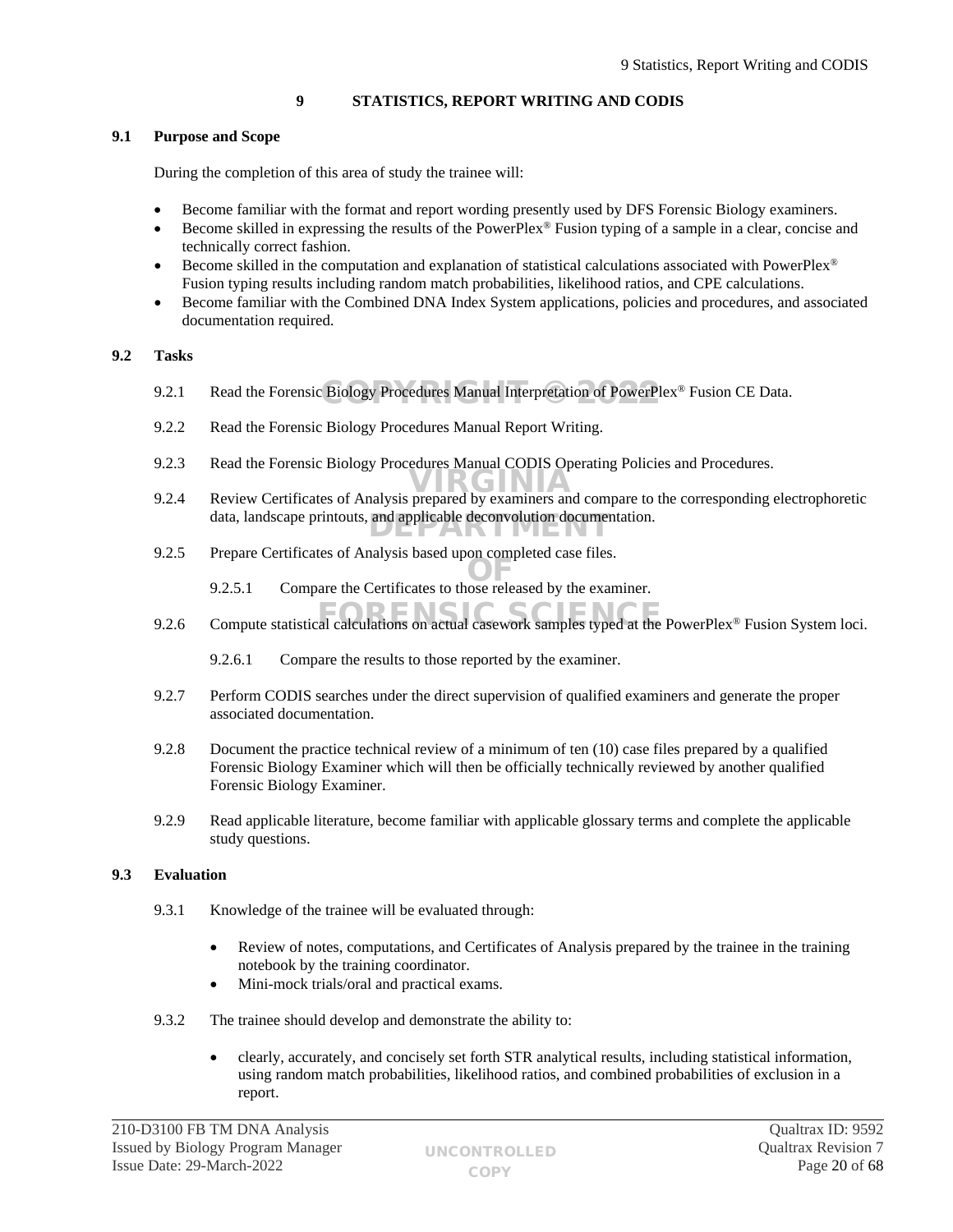use CODIS.

This will be monitored by review of the documentation in the training notebook and continual observation by the training coordinator.

# COPYRIGHT © 2022

# VIRGINIA DEPARTMENT OF FORENSIC SCIENCE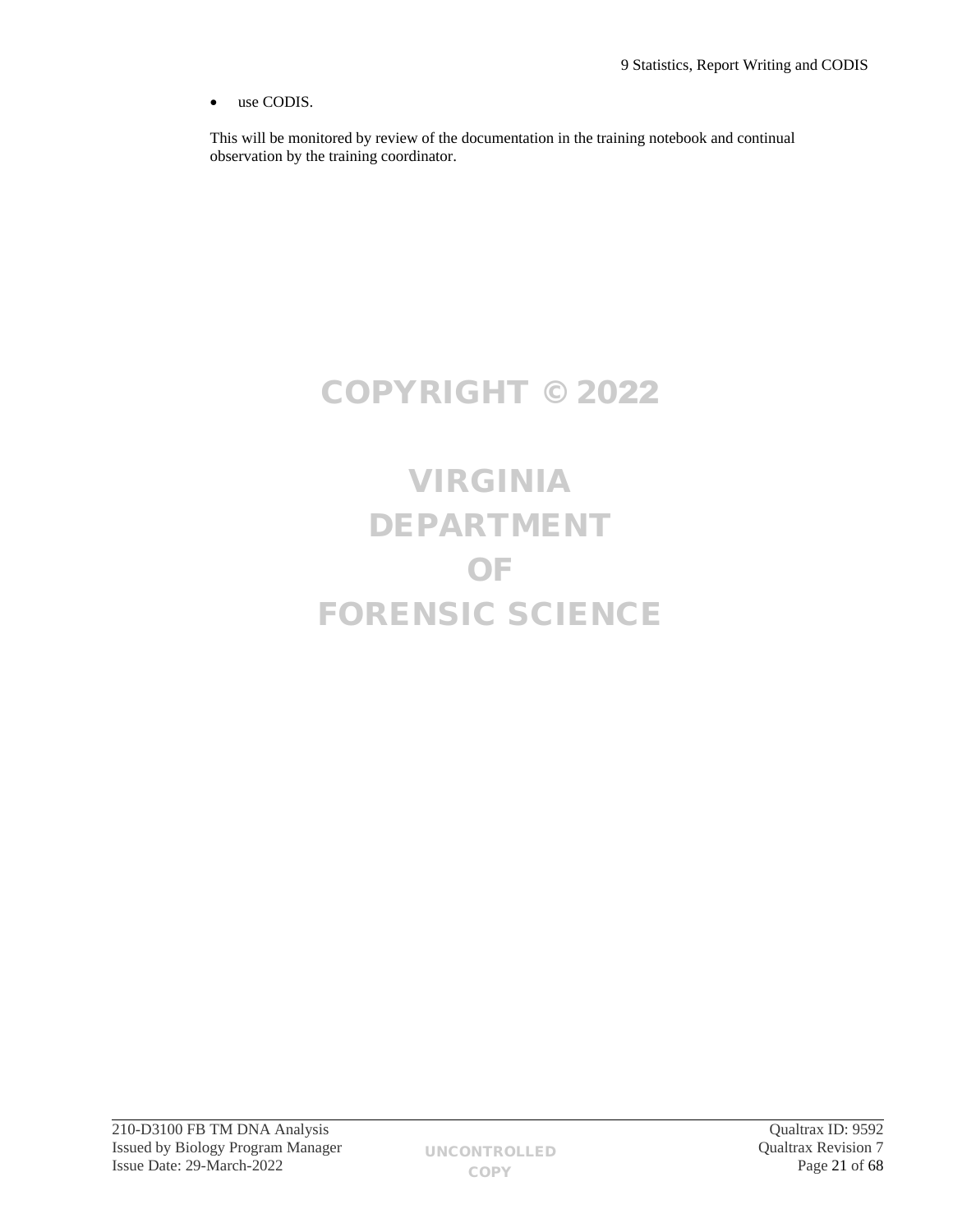# <span id="page-21-0"></span>**10 TESTIMONY AND EXPERT WITNESS QUALIFICATION**

## **10.1 Purpose and Scope**

During the completion of this area of study the trainee will:

- Become familiar with the legal aspects of DNA typing, including common challenges, controversial cases, and case histories.
- Successfully demonstrate technical knowledge by satisfactorily completing a comprehensive oral competency examination.
- Successfully demonstrate skill in analysis and testimony by satisfactorily completing the analysis of a practical exam (mock case) and satisfactorily testifying to that analysis during a comprehensive final mock trial.

## **10.2 Tasks**

- 10.2.1 Become familiar with the DNA testing guidelines/standards set forth by the following:
	- Scientific Working Group on DNA Analysis Methods (SWGDAM)
	- American Society of Crime Laboratory Directors/Laboratory Accreditation Board (ASCLD/LAB®)
	- ANAB ISO/IEC 17025 Forensic Science Testing Laboratories Accreditation Requirements
	- FBI Quality Assurance Standards
- 10.2.2 Observe examiners testify, when possible $\Box$
- 10.2.3 Observe at least one pretrial conference with a qualified examiner, when possible.
- 10.2.4 Provide lecture(s) on DNA analysis to law enforcement personnel and lay groups to practice explanations and public speaking skills. ISIC SCIENCE
- 10.2.5 Participate in a comprehensive oral competency examination.
- 10.2.6 Conduct analysis on a practical exam (mock case), prepare a Certificate of Analysis, and testify to the results of the analysis in a comprehensive final mock trial.
- 10.2.7 Read applicable literature, become familiar with applicable glossary terms and complete the applicable study questions.

# **10.3 Evaluation**

- 10.3.1 Knowledge of the trainee will be evaluated through mini-mock trials and/or question and answer sessions.
- 10.3.2 The trainee should demonstrate the ability to clearly and accurately testify to STR analytical results and conclusions, including associated statistical calculations.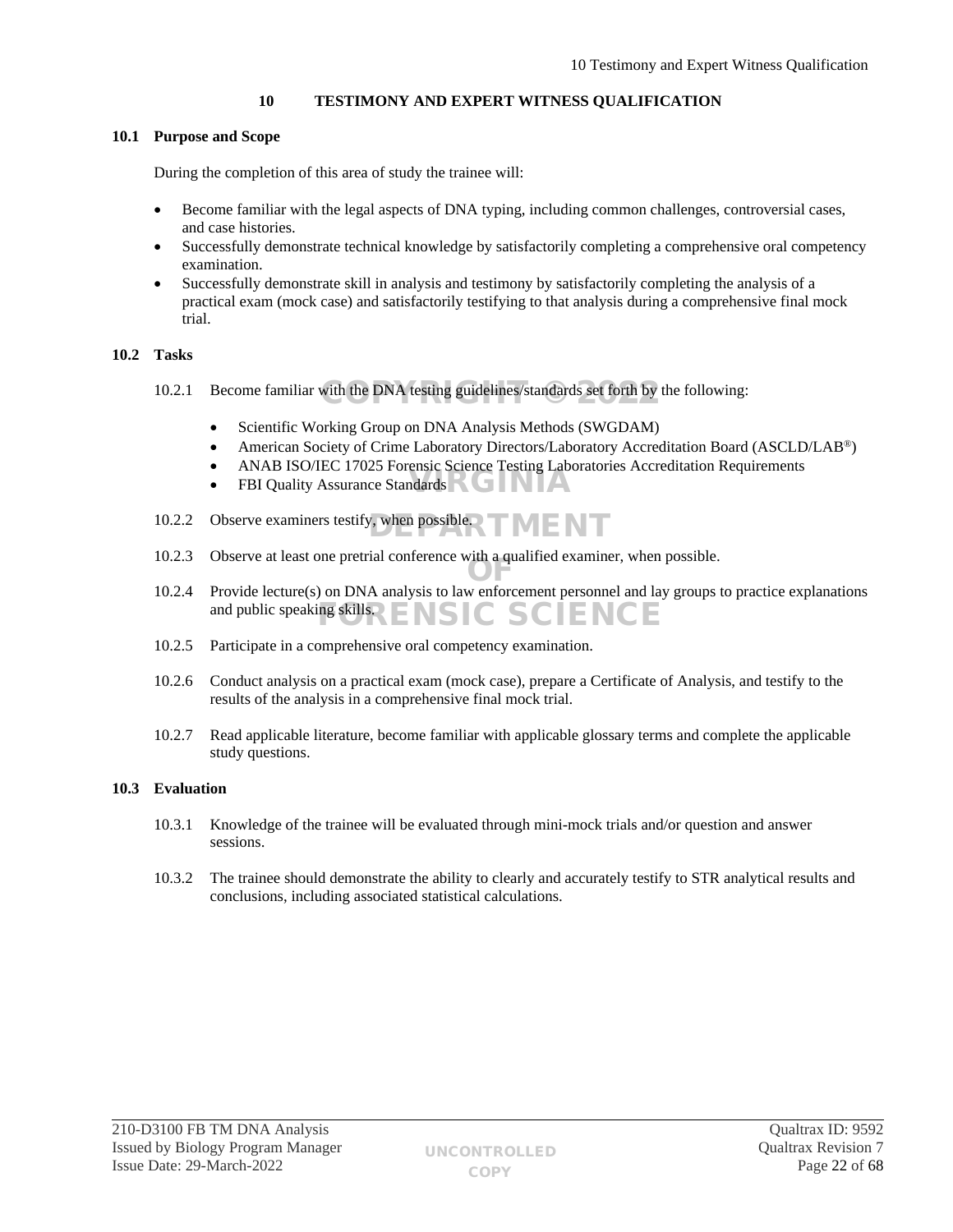# <span id="page-22-0"></span>**11 HAIR ROOT EVALUATION FOR STR ANALYSIS**

# **11.1 Purpose and Scope**

During the completion of this area of study the trainee will:

- Become familiar with the microscopic structures of hair.
- Become acquainted with the basic differences between human and animal hairs.
- Develop an understanding of the fundamentals of hair biology as it relates to hair growth, regression and rest.
- Learn to recognize the microscopic characteristics of human hair roots in the growth, regression and rest stages.
- Learn to recognize the hair root forms which may be suitable for STR typing based upon their microscopic morphology.
- Learn to prepare temporary microscope slides containing hairs for examination for STR typing suitability.

COPYRIGHT © 2022

Become familiar with photomicroscopic documentation of hairs.

## **11.2 Tasks**

11.2.1 Read the following Reference Materials:

- Microscopy of Hair, A Practical Guide and Manual. Hicks, JW FBI Publication Issue 2, Jan. 1977, Wicroscopy of Half, A Fractical Guide and Manual. His
- Human hair histogenesis for the mitochondrial DNA forensic scientist. Linch CA, Whiting DA, Holland MM *J For Sci* 2001:  $46(4)$ : 844-853 (only pages 844-848) Holland MM. *J For Sci* 2001; 46(4); 844-853 (only pages 844-848).
- Evaluation of the human hair root for DNA typing subsequent to microscopic comparison. Linch CA, Smith SL, Prahlow JA*. J For Sci* 1998; 43(2): 305-314.
- Postmortem microscopic changes observed at the human head hair proximal end. Linch CA, Prahlow JA*. J For Sci* 2001; 46(1): 15-20.
- 11.2.2 Attend the following four lectures:
	- Hair Biology; Hair Microscopic Examination and Hair Root Evaluation for Nuclear DNA Typing
	- Stereomicroscopic Views of Human Hair Roots
	- Hair Evaluation for Nuclear DNA Typing (Examples)
		- o Part I: Animal versus Human versus Textile Fiber
		- o Part II: Root Suitability for STR Typing
	- Use of the Digital Camera with the Compound Microscope
- 11.2.3 Examine and sketch from reference slides the microscopic appearance of:
	- At least 2 dog hair telogen roots absent tissue.
	- At least 2 cat hair telogen roots absent tissue.
- 11.2.4 Examine and sketch from reference human hair samples the microscopic appearance of:
	- Anagen/catagen head hair root bulb with attached follicular tissue
	- Anagen/catagen head hair root bulb absent attached follicular tissue
	- Telogen head hair root club with attached follicular tissue
	- Telogen head hair root club absent attached follicular tissue
	- Anagen/catagen pubic hair root bulb with or without attached follicular tissue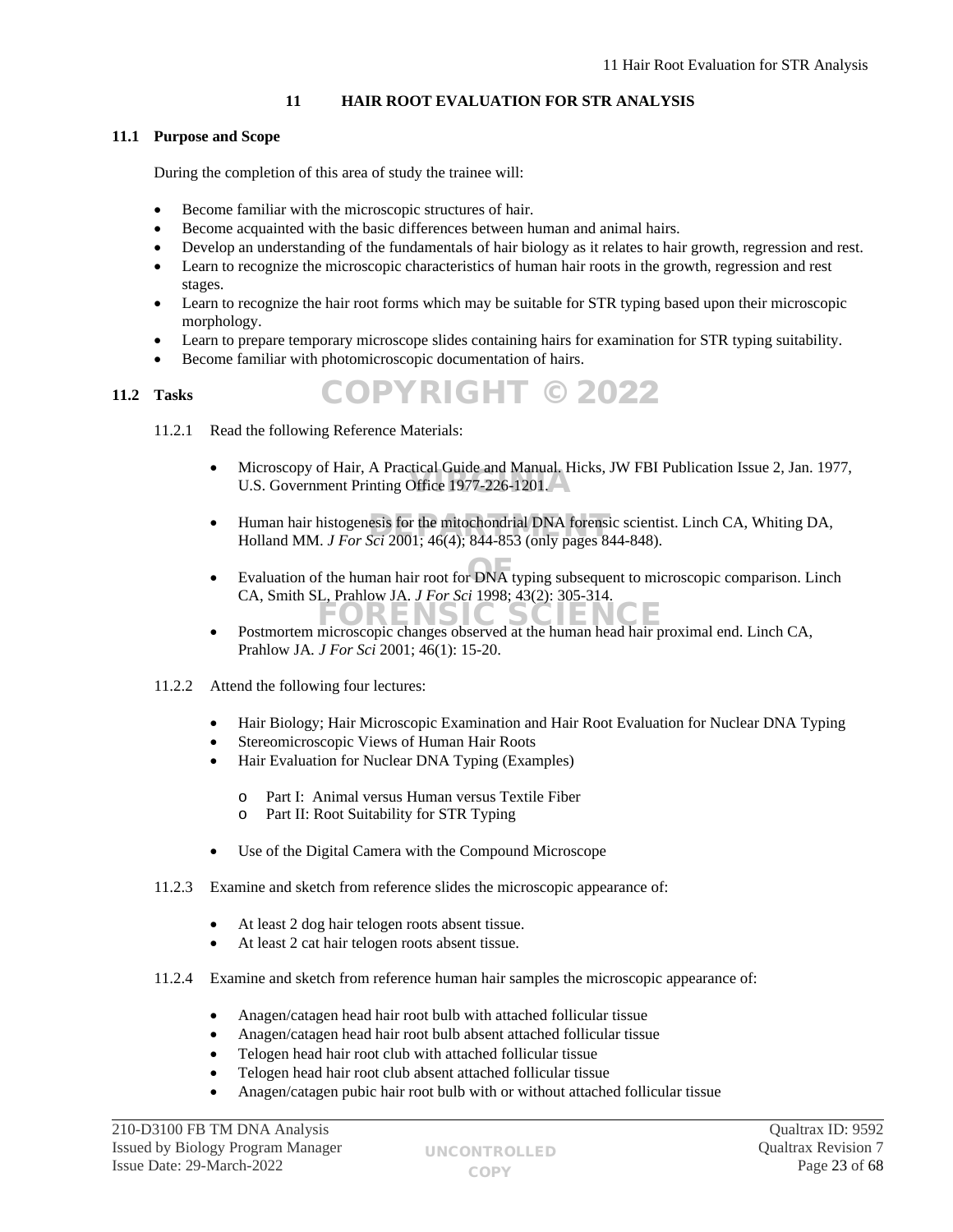- Telogen pubic hair root club with attached follicular tissue
- Telogen pubic hair root club absent follicular tissue
- 11.2.5 Using several head hairs *gently* removed by trainee from trainee's own scalp:
	- Mount them on temporary microscopic slide(s).
	- Sketch and identify the root forms.
	- Capture a microscopic root image with digital photography using a 20x objective; 10x ocular.
- 11.2.6 Using several head hairs *forcibly* removed by trainee from trainee's own scalp:
	- Mount them on temporary microscopic slide(s).
	- Sketch and identify the root forms.
	- Capture a microscopic root image with digital photography using a 20x objective; 10x ocular.
- 11.2.7 Complete a practical exercise determining hair root suitability for STR typing using the compound Complete a practical exercise determining name from surability for STK typerformance of the complete states.
- 11.2.8 Complete a practical exercise determining hair root suitability for STR typing using the stereomicroscope to visualize hairs placed on post-it style notes.

# **11.3 Evaluation**



- 11.3.1 Knowledge of the trainee will be evaluated through question and answer session(s) and discussion of the practical exercises. practical exercises.
- 11.3.2 The trainee should demonstrate a thorough understanding of determination of the suitability of hairs for STR typing. This will be monitored by review of the trainee's sketches, notes, and photographs in the training manual as well as observation, and a review and discussion of the practical exercises by the training coordinator training coordinator.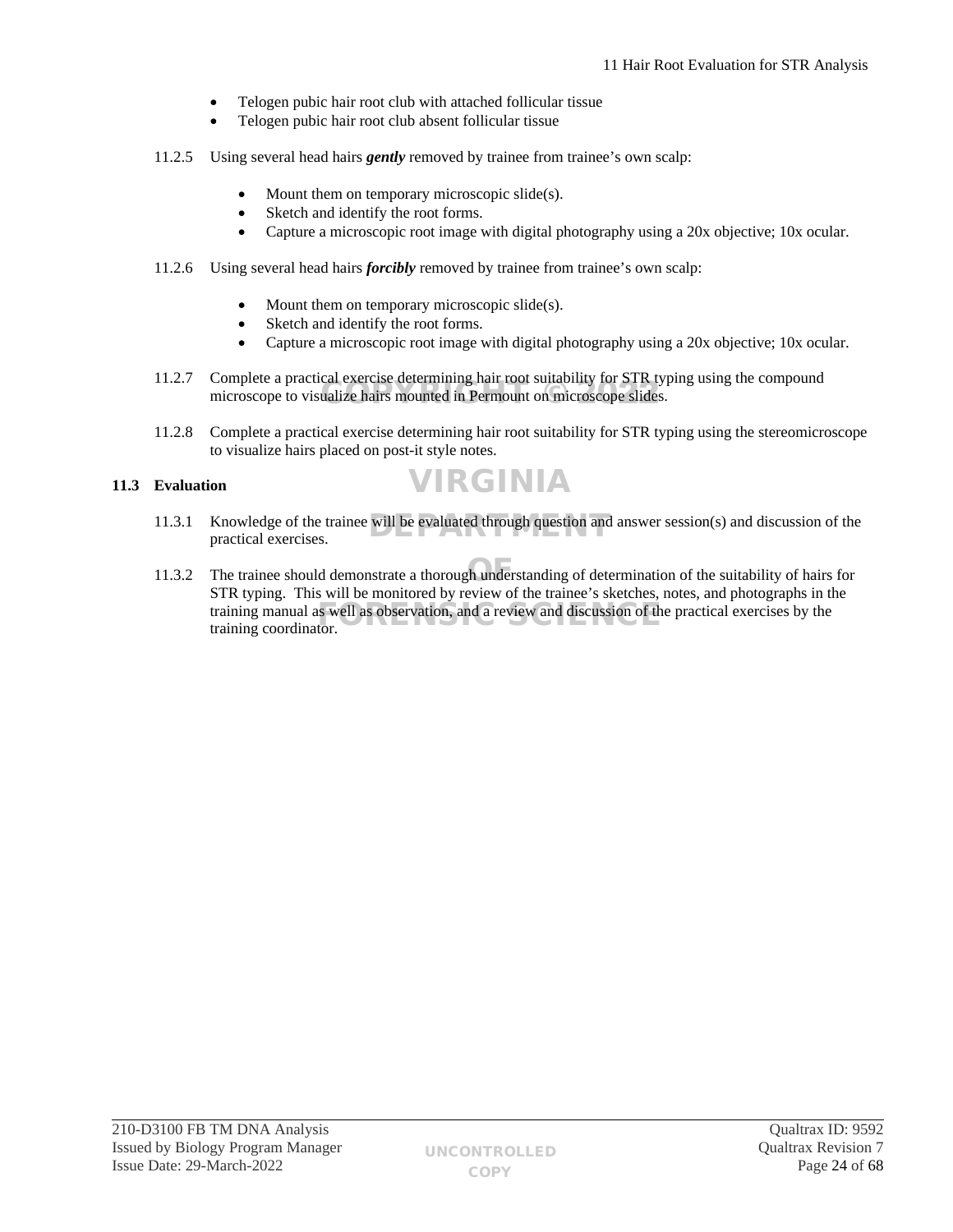# <span id="page-24-0"></span>**12 COORDINATION OF THE BIOMEK® NX<sup>P</sup> AUTOMATION WORKSTATION**

The requirements set forth in this chapter are intended to apply to the training of a qualified Forensic Biology examiner to become a project coordinator for the Biomek<sup>®</sup>  $NX<sup>p</sup>$  Automation Workstation and encompasses the training required to become an operator. For the requirements to train a qualified Forensic Biology examiner to be only an operator of the Biomek<sup>®</sup> NX<sup>P</sup> Automation Workstation, refer to the FB TM Forensic Laboratory Specialist. Not all Forensic Biology examiners will be trained as a project coordinator or operator.

The trainee will prepare and maintain an organized notebook which will serve as a ready-reference during the examiner's tenure at the Department.

The training will be monitored by a currently qualified project coordinator/training coordinator designated by the Biology Program Manager.

Documentation of this supplemental training will be maintained on the appropriate Forensic Biology Training Documentation Form rather than in monthly Qualtrax workflow format. This training form will be kept up to date and made available to the Biology Program Manager for review upon request.  $2022$ 

## **12.1 Purpose and Scope**

During the completion of this area of study the trainee will:

- Learn how to initiate the Biomek<sup>®</sup> NX<sup>P</sup> Software.
- Learn how to set up the deck for isolation of DNA, quantitation of DNA, amplification set up, and the 1.5 mL transfer. transfer.
- Earn how to trouble-shoot any problems that arise during the operation of the Biomek<sup>®</sup> NX<sup>P</sup> Automation Workstation. Prepare to oversee the Forensic Laboratory Specialist or examiner who will serve as an operator.
- 
- Become familiar with the QC procedures for the Biomek<sup>®</sup> NX<sup>P</sup> Automation Workstation and Stratagene.

## **12.2 Tasks**

- 12.2.1 Read the following Forensic Biology Procedures Manuals:
	- Quality Assurance
	- Extraction of DNA
	- Plexor® HY Quantitation of DNA
	- PowerPlex® Fusion Amplification and Long Term Storage
- 12.2.2 Observe a currently qualified operator perform isolation, quantitation, dilution, amplification setup, and the 1.5 mL transfer on at least one plate of casework samples.
- 12.2.3 Observe a currently qualified project coordinator perform isolation, quantitation, dilution, and amplification setup of at least one plate of casework samples.
- 12.2.4 Observe a currently qualified project coordinator perform the deselection of data points on the standard curve in order to improve the quality of the Plexor® HY System Standard Curves used to estimate the concentration of the sample DNA and trouble-shoot a Plexor® HY quantitation run.
- 12.2.5 Perform the deselection of data points on the standard curve for the five sets of problem data in order to improve the quality of the Plexor® HY System Standard Curves used to estimate the concentration of the sample DNA.
- 12.2.6 Run a checkerboard training set of 48 samples (24 blood and/or buccal samples and 24 blanks).
- 12.2.7 Run a zebra stripe training set of 48 samples (24 blood and/or buccal samples and 24 blanks).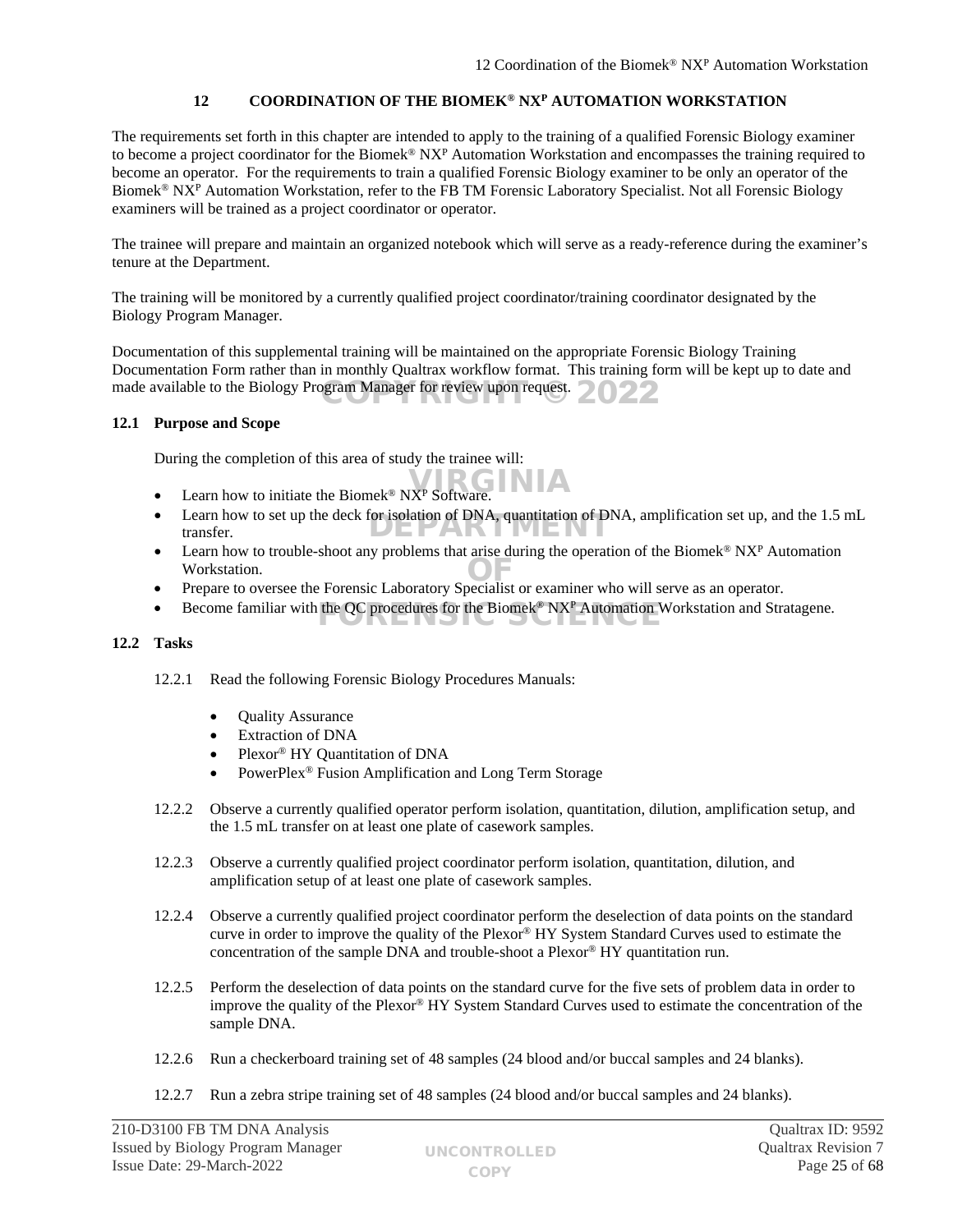- 12.2.8 Prepare and perform a sensitivity series using the Biomek<sup>®</sup> NX<sup>P</sup> Automation Workstation and the Plexor® HY System.
- 12.2.9 Observe the Biomek<sup>®</sup> NX<sup>P</sup> Automation Workstation calibration programs (e.g., deck framing) and Stratagene QC.
- 12.2.10 Observe the entire DNA isolation, quantitation, dilution, and amplification setup, deck setup, and program design.
- 12.2.11 Observe a currently qualified project coordinator abort a 16 sample water run and perform the Recovery Dispense Only and Recovery methods on the run.
- 12.2.12 Perform the Biomek<sup>®</sup> NX<sup>P</sup> Automation Workstation calibration programs (e.g., deck framing) and Stratagene QC.
- 12.2.13 Run a minor validation study as follows:
	- 12.2.13.1 Two checkerboard sets will be run independently of one another and carried through DNA typing.
		- 12.2.13.1.1 One set will consist of at least 32 samples (16 blood and/or buccal samples and 16 blanks). RGINIA
		- 12.2.13.1.2 One set will consist of at least 40 samples (20 blood and/or buccal samples and One set win consist of at least 40 sample.<br>20 blanks).
		- **NOTE:** One of these two checkerboard runs will be aborted and the Recovery Dispense Only and Recovery methods will be performed. and Recovery methods will be performed.
- 12.2.14 Run a set of at least 10 samples that are typically encountered in casework analysis (e.g., blood, buccals, cigarette butts) and at least two mixture samples requiring a differential extraction and carry through DNA typing.
- 12.2.15 Perform a minimum of three (3) casework runs under the supervision of a qualified coordinator or designee.
- 12.2.16 Run a set of competency samples and carry through DNA typing.

## **12.3 Evaluation**

- 12.3.1 Knowledge of the trainee will be evaluated through participation in a semi-formal technical question and answer session covering robot operation, Stratagene and Plexor® procedures, QC and trouble-shooting by the training coordinator or a currently qualified project coordinator.
	- 12.3.1.1 The trainee's supervisor or designee will also be present.
- 12.3.2 The trainee should demonstrate a thorough understanding of and be able to independently operate the Biomek<sup>®</sup> NX<sup>P</sup> Automation Workstation and Stratagene. This will be monitored throughout the training by the training coordinator or a currently qualified project coordinator.
- 12.3.3 At the successful completion of the training requirements detailed in this Chapter, including a satisfactory performance during the semi-formal technical question and answer session described in 12.3.1, a Memorandum for Record (MFR) detailing the recommendation to qualify the trainee as a project coordinator will be submitted to the Biology Program Manager. Once this MFR is accepted and signed by the Biology Program Manager, the examiner will be deemed qualified to perform the duties of a project coordinator.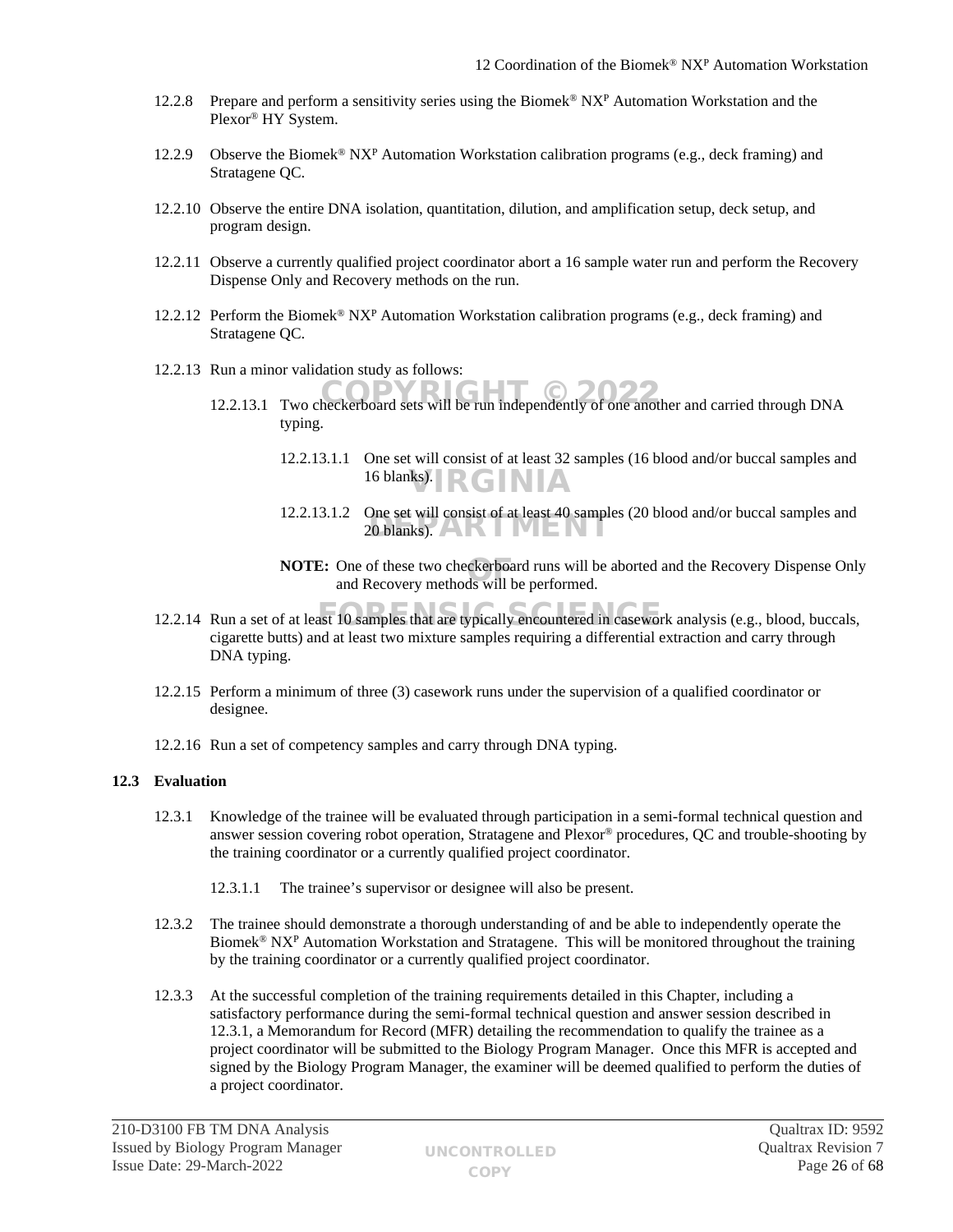# <span id="page-26-0"></span>**13 Y-STR ANALYSIS**

The requirements set forth in this chapter are intended to apply to the training of a qualified Forensic Biology examiner to perform Y-STR analysis for the Department using the AmpFℓSTR™ Yfiler™ System Kit, to issue associated Certificates of Analysis and to technically review Y-STR casework. Not all Forensic Biology examiners will necessarily be trained as a Y-STR examiner.

The trainee will prepare and maintain an organized notebook which will serve as a ready-reference during the examiner's tenure at the Department.

The training program will be monitored by a training coordinator designated by the Biology Program Manager.

Documentation of this supplemental training will be maintained on the appropriate Forensic Biology Training Documentation Form rather than in monthly Qualtrax workflow format. This training form will be kept up to date and made available to the Biology Program Manager for review upon request.

If a trainee new to the Department is incorporating Y-STR training into the overall training to become a fully qualified If a trainee new to the Department is incorporating Y-STR training into the overall training to become a fully qualified<br>Forensic Biology examiner, the training requirements detailed in this Chapter may be combined with th the FB TM Case Approach and Body Fluid Identification and the previous Chapters of this manual. In that case, the comprehensive oral competency exam, final practical exam (mock case) and comprehensive final mock trial may include all aspects of the training, including Y-STR analysis. In addition, the documentation will adhere to the monthly Qualtrax workflow requirements as a part of the overall examiner training program.

# **13.1 Purpose and Scope**

During the completion of this area of study the trainee will: DEPARTMENT

- Become familiar with the potential uses and limitations of Y-STR analysis as they relate to forensic casework and other fields.
- and other fields.<br>Become familiar with assessing the quantity and quality of male DNA using quantitation data.
- Become familiar with the nature of the polymorphic regions examined by the Department on the Ychromosome.
- Become familiar with the Y-STR amplification kit and internal lane standard used by the Department.
- Become familiar with the methods for the reconstitution of dried DNA extracts, if not already familiar.
- Become familiar with the base pair size range of different AmpFℓSTR™ Yfiler™ System Kit loci.
- Develop an understanding of the problems that may be encountered with regard to interpretation of Y-STR data.
- Become familiar with the proper documentation of the results.
- Become familiar with the format and report wording presently used by DFS Forensic Biology Y-STR examiners.
- Become skilled in expressing the results of the AmpFℓSTR™ Yfiler™ typing of a sample in a clear, concise and technically correct fashion.
- Become skilled in the computation and explanation of statistical calculations associated with Y-STR analysis (i.e., the counting method and application of a 95% upper bounds confidence interval).

# **13.2 Tasks**

- 13.2.1 Read the appropriate AmpFℓSTR™ Yfiler™ validation summaries.
- 13.2.2 Read the appropriate sections of the FB PM Quality Assurance Program.
- 13.2.3 Read the FB PM AmpFℓSTR™ Yfiler™ Amplification and Long Term Storage.
- 13.2.4 Read the FB PM CE for AmpFℓSTR™ Yfiler<sup>™</sup>.
- 13.2.5 Read the applicable sections of the FB PM Analysis of CE Results Using GeneMapper® ID-X.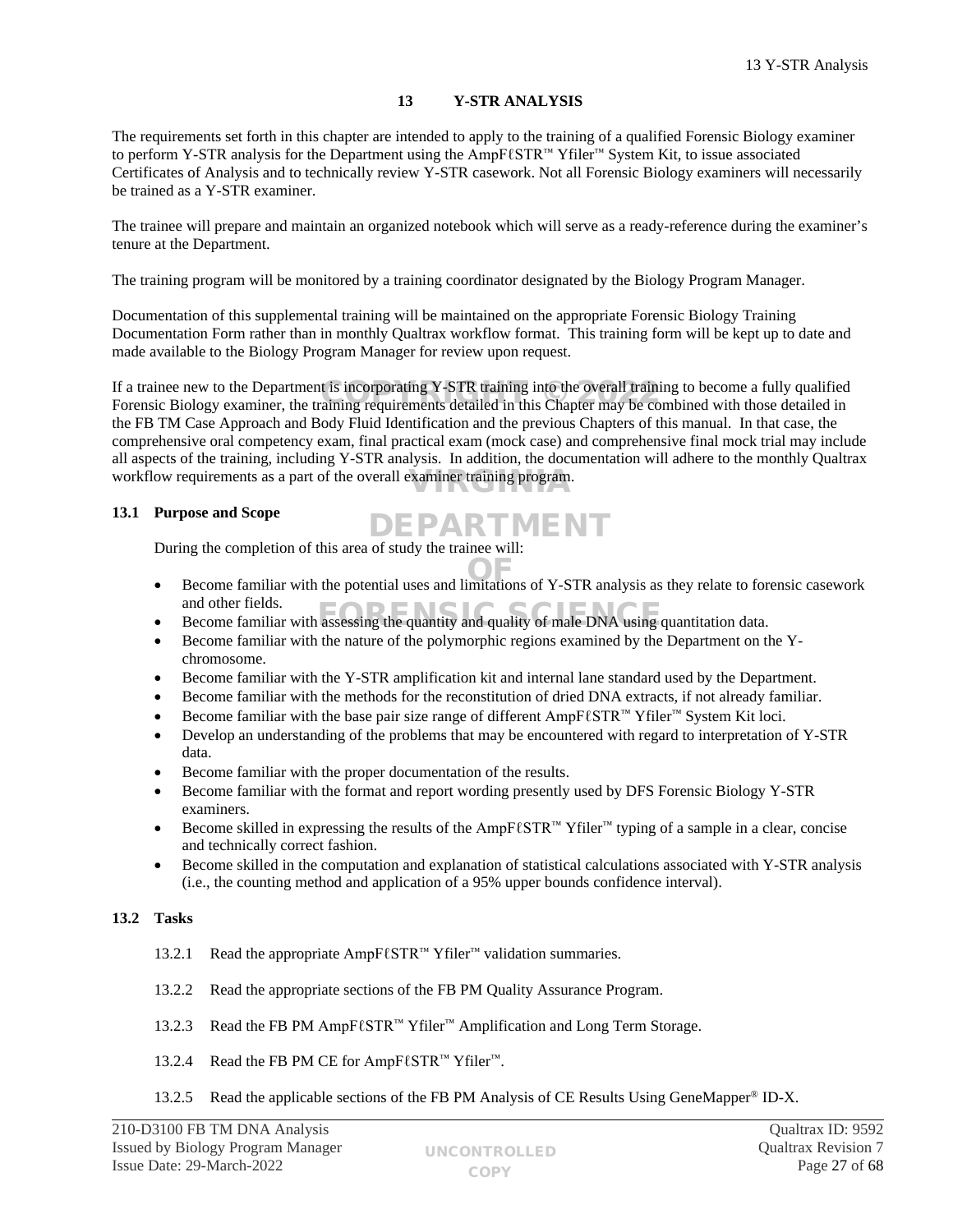- 13.2.6 Read the FB PM Interpretation of AmpFℓSTR™ Yfiler™ data.
- 13.2.7 Read the applicable chapters of the FB PM Report Writing.
- 13.2.8 Read the Y-STR references and required readings listed in Appendix A of this manual.
- 13.2.9 Amplify and type the following sample sets following the procedures outlined in the FB PM manuals for AmpFℓSTR™ Yfiler™.
	- **NOTES:** These sample sets must be amplified and typed in a total of at least two (2) separate amplifications and two (2) separate CE runs so as to demonstrate the skills necessary in conducting each of these portions of the analysis.

If extracts and associated quantitation data are available, the trainee may use them. It may be necessary, in the absence of available extracts, to extract and quantitate the samples. If extracts of at least 7 µL are available in the absence of quantitation data, they may be quantitated and used. HT © 2022

- At least five (5) dilutions of male DNA
- At least five (5) environmentally exposed samples
- At least five (5) female DNA samples
- At least five  $(5)$  male:female mixtures with an excess of female DNA and varying concentrations of male DNA male DNA
- At least five (5) non-probative casework samples from normalization wizard plates
- At least five (5) non-probative casework samples from normalization wizard plate<br>• At least five (5) male:male mixtures of DNA of varying concentrations and ratios
- 13.2.10 Using the Y-Chromosome Haplotype Reference Database (YHRD), generate the haplotype frequency using the 95% confidence interval for a minimum of three (3) different Y-STR profiles provided by the training coordinator and perform the calculation manually on a minimum of one (1) profile for which there are no observations in the database. there are no observations in the database.
- 13.2.11 Review a minimum of five (5) case files previously generated by a qualified Y-STR examiner.
	- **NOTE:** Cases that contain low-level samples, samples with extreme male to female ratios, and/or challenging interpretations should be chosen for this purpose.
- 13.2.12 Document the practice technical review of a minimum of three (3) case files prepared by a qualified Y-STR examiner which will then be officially technically reviewed by another qualified Y-STR examiner.

# **13.3 Evaluation**

At the culmination of the training, the trainee should:

- exhibit an unquestionably sound technique for DNA amplification by consistently achieving uncontaminated results in the Y-STR typing data.
- exhibit an unquestionably sound technique for running consistently interpretable AmpFℓSTR™ Yfiler™ samples on the capillary electrophoresis instrument using proper documentation.
- exhibit a thorough understanding of all aspects of interpretation of capillary electrophoresis data by accurately interpreting AmpFℓSTR™ Yfiler™ results on all training samples and properly recording results.
- demonstrate the ability to clearly, accurately, and concisely set forth Y-STR analytical results, including statistical information using the counting method and application of a 95% upper bounds confidence interval in a report.
- demonstrate the ability to clearly and accurately testify to Y-STR analytical results and conclusions, including associated statistical calculations.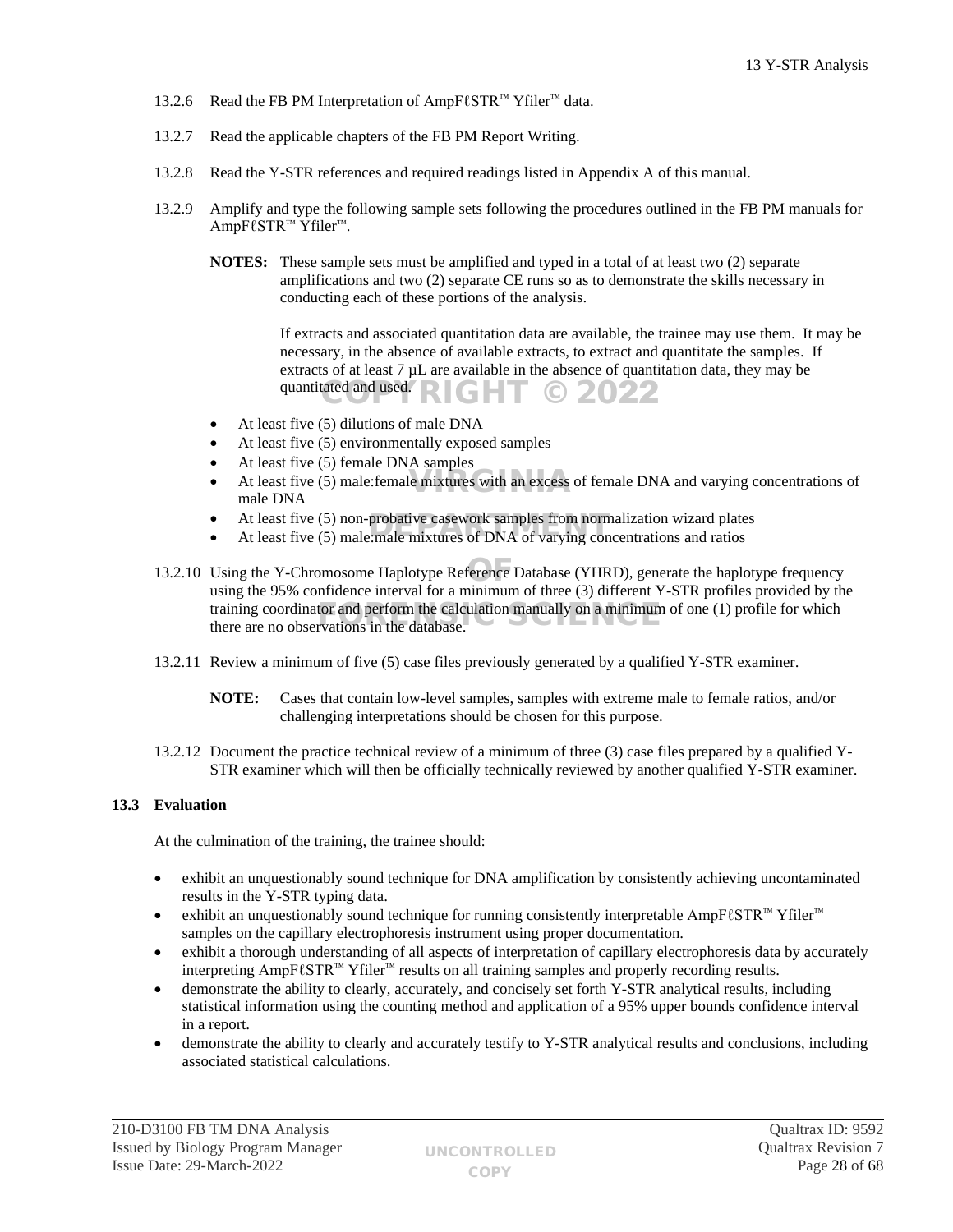- 13.3.1 The training coordinator, or designated examiner, will document the completion of each required training task by the trainee on the checklist.
	- 13.3.1.1 The completed checklist will be retained by the trainee in the training notebook.
	- 13.3.1.2 A copy of the completed checklist will accompany the training coordinator's final report to the Biology Program Manager stating that all aspects of the training program have been completed satisfactorily.

# **13.4 Examiner Qualification**

- 13.4.1 The final qualification of a trainee to perform Y-STR analysis and issue associated Certificates of Analysis will be based upon the following:
	- 13.4.1.1 Successful completion of the required training samples and tasks
	- 13.4.1.2 Satisfactory completion of a practical exam (mock case extracts/stains) and preparation of an associated Certificate of Analysis associated Certificate of Analysis
		- 13.4.1.2.1 This practical exam will be worked as if it were an actual case submission and will serve as a means by which the trainee's note taking skills, accuracy in performing Y-STR analysis, interpretation skills, casework documentation and reporting can be evaluated. reporting can be evaluated.
		- 13.4.1.2.2 This practical exam will be graded by the training coordinator.
	- 13.4.1.3 Satisfactory performance in an oral competency examination
		- 13.4.1.3.1 Attendees will include, at a minimum, the training coordinator and Biology S.1 Attendees will include, at a minimum, the train:
		- 13.4.1.3.2 This examination will include both technical questions and court-style questions. Although all aspects of Forensic Biology examination may be covered, the questions will be heavily focused on aspects related specifically to Y-STR analysis and casework.
- 13.4.2 Upon successful completion of the training requirements detailed in this Chapter, including a satisfactory completion of the practical exam and a satisfactory performance in the oral competency exam, a Memorandum for Record (MFR) detailing the recommendation to qualify the trainee as a Y-STR examiner will be submitted to the Biology Program Manager. Once this MFR is accepted and signed by the Biology Program Manager, the examiner will be deemed qualified to perform Y-STR analysis, issue associated Certificates of Analysis, and to technically review Y-STR casework.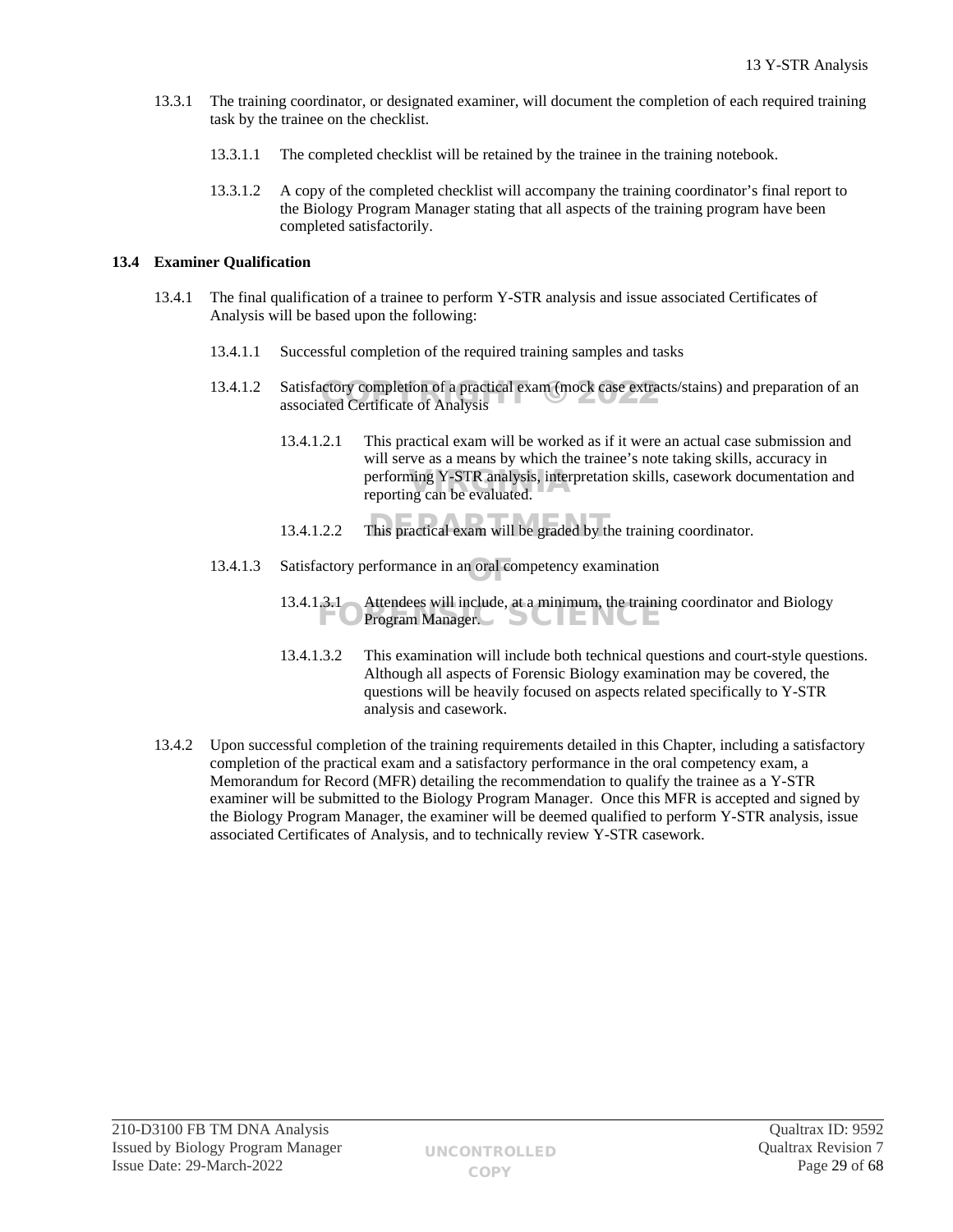# <span id="page-29-0"></span>**14 KINSHIP STATISTICAL ANALYSIS**

The requirements set forth in this chapter are intended to apply to the training of a qualified Forensic Biology examiner to perform kinship statistical analyses on criminal paternity and body identification cases, to issue associated Certificates of Analysis, and to technically review criminal paternity and body identification cases. Not all Forensic Biology examiners will necessarily be trained to perform these functions.

The trainee will prepare and maintain an organized notebook which will serve as a ready-reference during the examiner's tenure at the Department.

The training program will be monitored by a training coordinator designated by the Biology Program Manager.

Documentation of this supplemental training will be maintained on the appropriate Forensic Biology Training Documentation Form rather than in monthly Qualtrax workflow format. This training form will be kept up to date and made available to the Biology Program Manager for review upon request.

COPYRIGHT © 2022

#### **14.1 Purpose and Scope**

During the completion of this area of study the trainee will:

- Become familiar with the use of the software program currently used by the Department to perform paternity and relationship kinship statistical analyses.
- Learn to choose the appropriate relationship statistical test to perform given the casework question being asked.
- asked.<br>Become proficient at the interpretation of the results obtained.
- Become skilled at expressing the meaning of the statistical results. OF

## **14.2 Tasks**

- 14.2.1 Read the applicable chapters of the FB PM Interpretation of PowerPlex<sup>®</sup> 16 CE Data.
- 14.2.2 Read the applicable chapters of the FB PM Interpretation of PowerPlex<sup>®</sup> Fusion CE Data.
- 14.2.3 Read the applicable chapters of the FB PM Report Writing.
- 14.2.4 Participate in either internal or external training on the theory and practice of paternity and kinship statistical analysis.
- 14.2.5 Read the kinship statistical analysis references and required readings listed in Appendix A of this manual and become familiar with paternity and kinship testing terms.
- 14.2.6 Review at least five (5) released paternity and kinship Certificates and the associated supporting case file documentation.
- 14.2.7 Perform statistical analysis on at least ten (10) previously analyzed paternity and kinship cases using the software used by the Department and draft associated Certificates of Analysis or draft wording that would appear in associated Certificates of Analysis.
	- 14.2.7.1 These cases will be provided by the training coordinator and will include at least one of each of the following:
		- Standard paternity trio case
		- Case including a mutation
		- Reverse paternity case (missing child)
		- Single parent case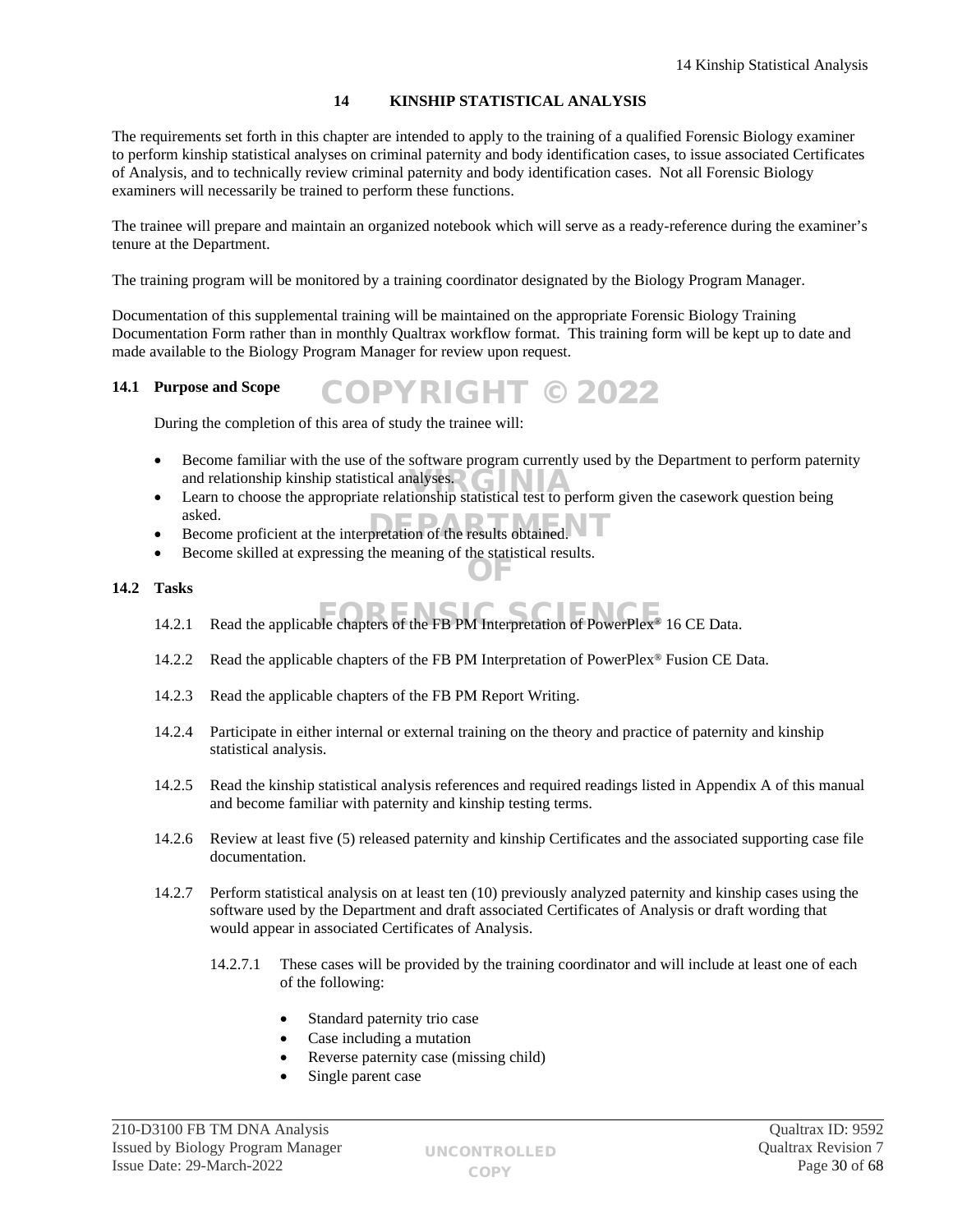- Sibling case
- Paternity case with Y-STR results
- 14.2.8 Perform manual formula derivations/calculations on ten (10) previously analyzed cases provided by the training coordinator.
- 14.2.9 Document the practice technical review of a minimum of three (3) case files prepared by a qualified Kinship Statistical Analysis examiner which will then be officially technically reviewed by another qualified examiner.

# **14.3 Evaluation**

- 14.3.1 Knowledge of the trainee will be evaluated through:
	- Review of notes, calculations and Certificates of Analysis/drafted report wording in the training notebook by the training coordinator.
	- $\bullet$  Mini-mock trial(s) and/or question and answer session(s) as deemed necessary by the training coordinator coordinator.
- 14.3.2 The trainee should demonstrate the ability to clearly, accurately and concisely set forth paternity and kinship testing statistical results for all types of kinships tests performed by the Department. VIRGINIA

# **14.4 Examiner Qualification**

- 14.4.1 The final qualification of a trainee to perform kinship statistical analyses and issue associated body identification and paternity case Certificates of Analysis will be based upon the following:
	- 14.4.1.1 Successful completion of the required training tasks
	- 14.4.1.2 Satisfactory performance in an oral competency examination
		- 14.4.1.2.1 Attendees will include, at a minimum, the training coordinator and Biology Program Manager.
		- 14.4.1.2.2 This examination will include both technical questions and court-style questions focused on aspects related specifically to kinship statistical analysis and casework.
	- 14.4.1.3 Satisfactory completion of a practical exam
		- 14.4.1.3.1 This practical exam will be worked as if it were an actual case and will serve as a means by which the trainee's ability to choose the appropriate relationship statistical test, interpretation skills, casework documentation and reporting can be evaluated.
		- 14.4.1.3.2 This practical exam will be graded by the training coordinator.
- 14.4.2 Upon successful completion of the training requirements detailed in this Chapter, including a satisfactory performance in the oral competency exam and satisfactory completion of the practical exam, a Memorandum for Record (MFR) detailing the recommendation to qualify the trainee as a kinship statistical analysis examiner will be submitted to the Biology Program Manager. Once this MFR is accepted and signed by the Biology Program Manager, the examiner will be deemed qualified to perform kinship statistical analysis on casework, issue associated Certificates of Analysis, and to technically review kinship statistical analysis casework.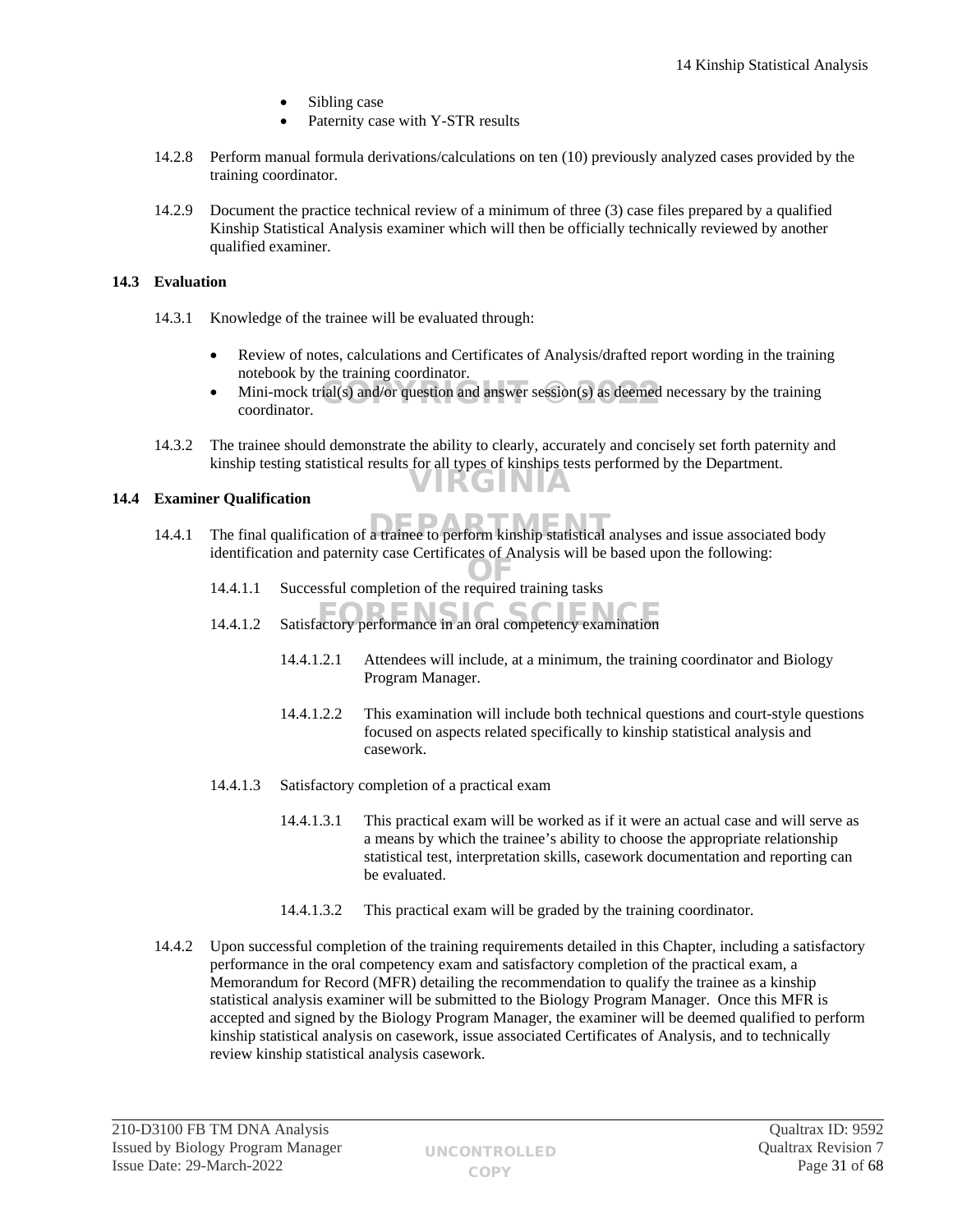# <span id="page-31-0"></span>**15 TRUEALLELE® STATISTICAL ANALYSIS**

The requirements set forth in this chapter are intended to apply to the training of a qualified Forensic Biology examiner to become a qualified TrueAllele® operator, issue associated Certificates of Analysis and technically review TrueAllele® cases. Not all Forensic Biology examiners will necessarily be trained to perform these functions.

The trainee will prepare and maintain an organized notebook which will serve as a ready-reference during the examiner's tenure at the Department.

The training program will be monitored by a training coordinator designated by the Biology Program Manager.

Documentation of this supplemental training will be maintained on the appropriate Forensic Biology Training Documentation Form rather than in monthly Qualtrax workflow format. This training form will be kept up to date and made available to the Biology Program Manager for review upon request.

#### **15.1 Purpose and Scope** COPYRIGHT © 2022

During the completion of this area of study the trainee will:

- Develop an understanding of the theory behind the likelihood ratio and the different ways in which it can properly be expressed. properly be expressed.<br>
Become familiar with the TrueAllele® Casework System components and VUIer® Software.
- 
- Become proficient at operating the software for both Operator I (basic upload) and Operator II (advanced analysis) functions. analysis) functions.
- Become proficient at determining when variables (e.g., contributor number, cycle time, differential degradation) are to be considered and when they are to be applied. OF
- Become familiar with the criteria used to evaluate a TrueAllele® run to determine if it is usable/reportable.
- Become familiar with the proper documentation, electronic record retention, and peer review required for each step of the analysis process. each step of the analysis process.
- Become proficient at presenting the results of TrueAllele® statistical analyses to attorneys, juries, and/or other scientists.

# **15.2 Tasks**

- 15.2.1 Read the FB PM TrueAllele® Casework System.
- 15.2.2 Read the TrueAllele® statistical analysis references and required readings listed in Appendix A of this manual.
- 15.2.3 Complete the VUIer® orientation class given by vendor or training coordinator.
- 15.2.4 Complete the TrueAllele® Operator I (basic upload) assignments and questions in succession.

**NOTE:** Trainee is to receive feedback on each assignment prior to beginning the next assignment.

- 15.2.5 Successfully complete the TrueAllele® Operator I exam.
	- 15.2.5.1 The exam is to be completed independently.
	- 15.2.5.2 Successful completion requires a graded score of 90% or higher.
- 15.2.6 Complete the TrueAllele® Operator II (advanced analysis) assignments and questions in succession.

**NOTE:** Trainee is to receive feedback on each assignment prior to beginning the next assignment.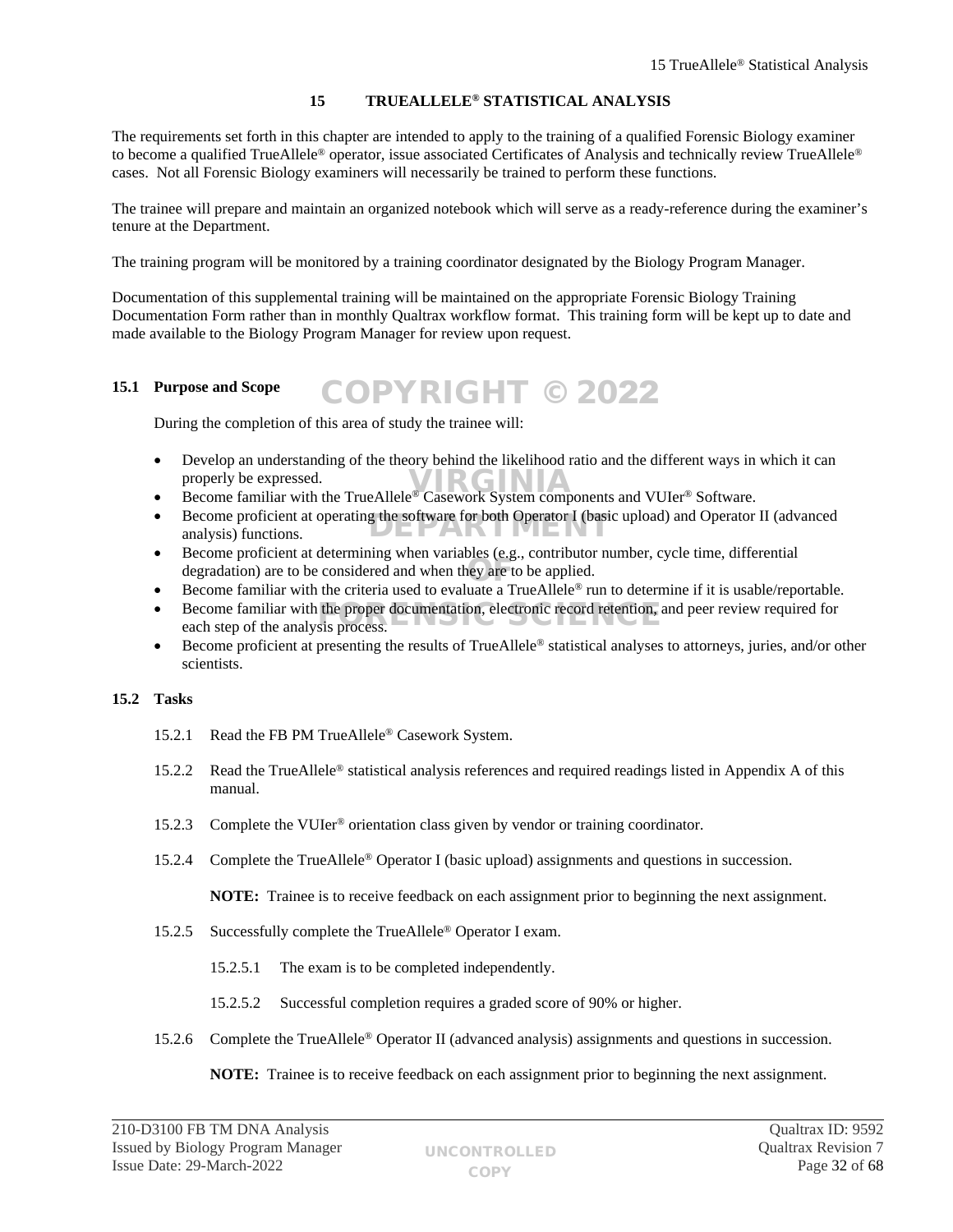- 15.2.7 Complete the TrueAllele® Operator II exam.
	- 15.2.7.1 The exam is to be completed independently.
	- 15.2.7.2 Successful completion requires a graded score of 90% or higher.
- 15.2.8 Complete the TrueAllele® Reporter assignments and questions in succession.

**NOTE:** Trainee is to receive feedback on each assignment prior to beginning the next assignment.

- 15.2.9 Complete the TrueAllele® Reporter exam.
	- 15.2.9.1 The exam is to be completed independently.
	- 15.2.9.2 Successful completion requires a graded score of 90% or higher.
- 15.2.10 Document a review of a minimum of fifteen (15) previously released TrueAllele<sup>®</sup> cases including an interpretation of the analysis of the data previously run. interpretation of the analysis of the data previously run.
- 15.2.11 Perform TrueAllele® statistical analysis on at least seven (7) previously analyzed TrueAllele® cases to demonstrate the ability to achieve concordant results and document those results using the worksheets/supporting documentation used by the Department for real cases.
- 15.2.12 Document the practice technical review of a minimum of five (5) TrueAllele® cases prepared by a Document the practice technical review of a minimum of rive  $(3)$  TrueAllele<sup>®</sup> cases prepared by a particular qualified TrueAllele<sup>®</sup> examiner which will then be officially technically reviewed by another qualified examiner. OF

## **15.3 Evaluation**

- 15.3.1 Knowledge of the trainee will be evaluated through:  $\text{C}$   $\text{F}$   $\text{C}$   $\text{F}$ 
	- Review of notes, training documentation and the training notebook by the training coordinator.
	- Mini-mock trial(s) and/or question and answer session(s), as deemed necessary by the training coordinator.
- 15.3.2 The trainee should demonstrate the ability to clearly, accurately and concisely set forth TrueAllele<sup>®</sup> statistical results.

## **15.4 Examiner Qualification**

- 15.4.1 The final qualification of a trainee to perform  $True$  Allele<sup>®</sup> statistical analyses, issue associated Certificates of Analysis and conduct associated technical reviews will be based upon the following:
	- 15.4.1.1 Successful completion of the required training tasks
	- 15.4.1.2 Satisfactory performance in an oral competency examination
		- 15.4.1.2.1 Attendees will include, at a minimum, the training coordinator and Biology Program Manager.
		- 15.4.1.2.2 This examination will include both technical questions and court-style questions focused on aspects related specifically to TrueAllele® statistical analysis and casework.
	- 15.4.1.3 Satisfactory completion of a practical exam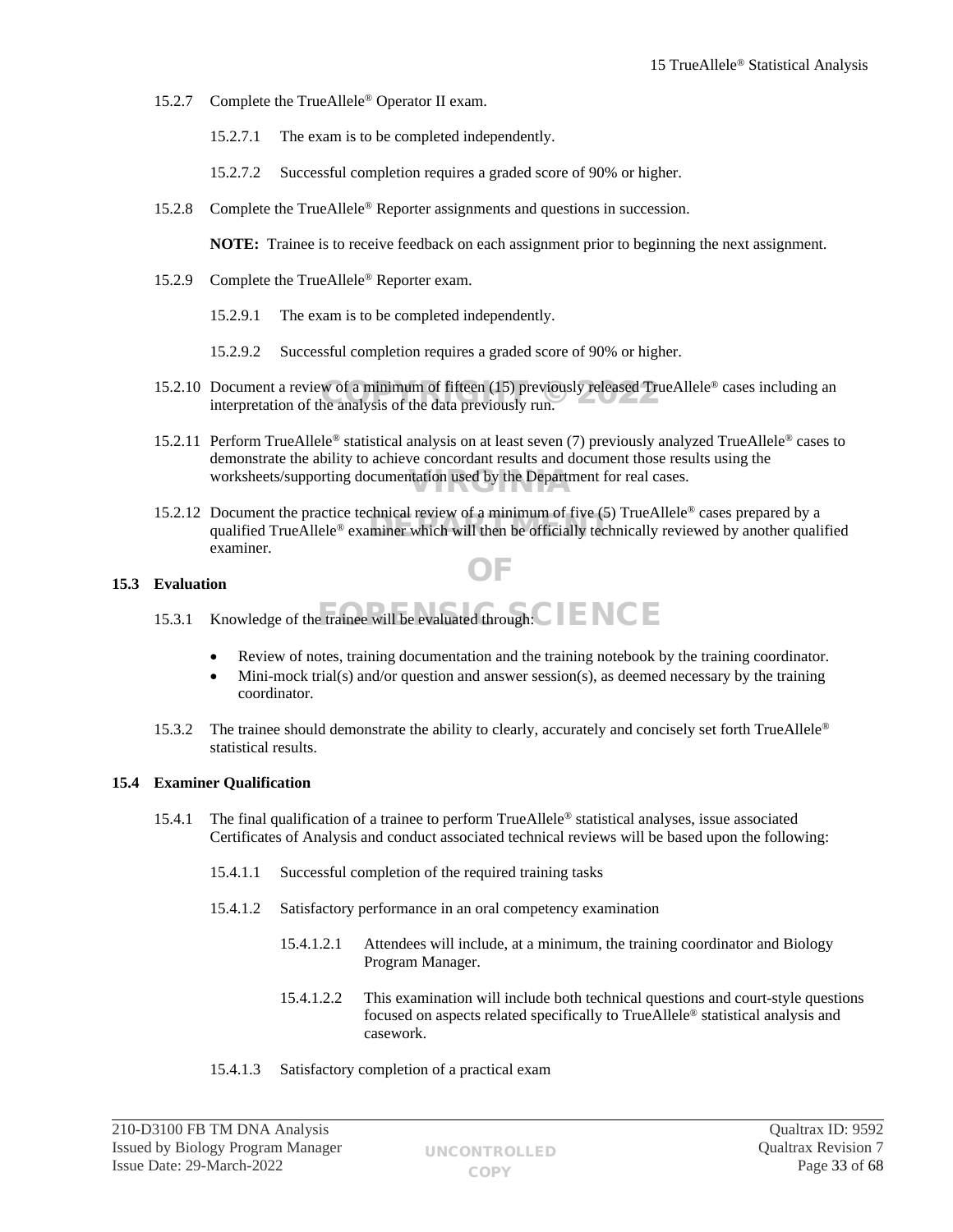- 15.4.1.3.1 This practical exam will be worked as if it were an actual case and will serve as a means by which the trainee's proficiency in performing TrueAllele® analysis, interpretation skills, casework documentation and reporting can be evaluated.
- 15.4.1.3.2 This practical exam will be graded by the training coordinator.
- 15.4.2 Upon successful completion of the training requirements detailed in this Chapter, including a satisfactory performance in the oral competency exam and satisfactory completion of the practical exam, a Memorandum for Record (MFR) detailing the recommendation to qualify the trainee as a TrueAllele<sup>®</sup> statistical analysis examiner will be submitted to the Biology Program Manager. Once this MFR is accepted and signed by the Biology Program Manager, the examiner will be deemed qualified to perform TrueAllele® statistical analysis on casework, issue associated Certificates of Analysis, and to technically review TrueAllele® cases.

# COPYRIGHT © 2022

# VIRGINIA DEPARTMENT OF FORENSIC SCIENCE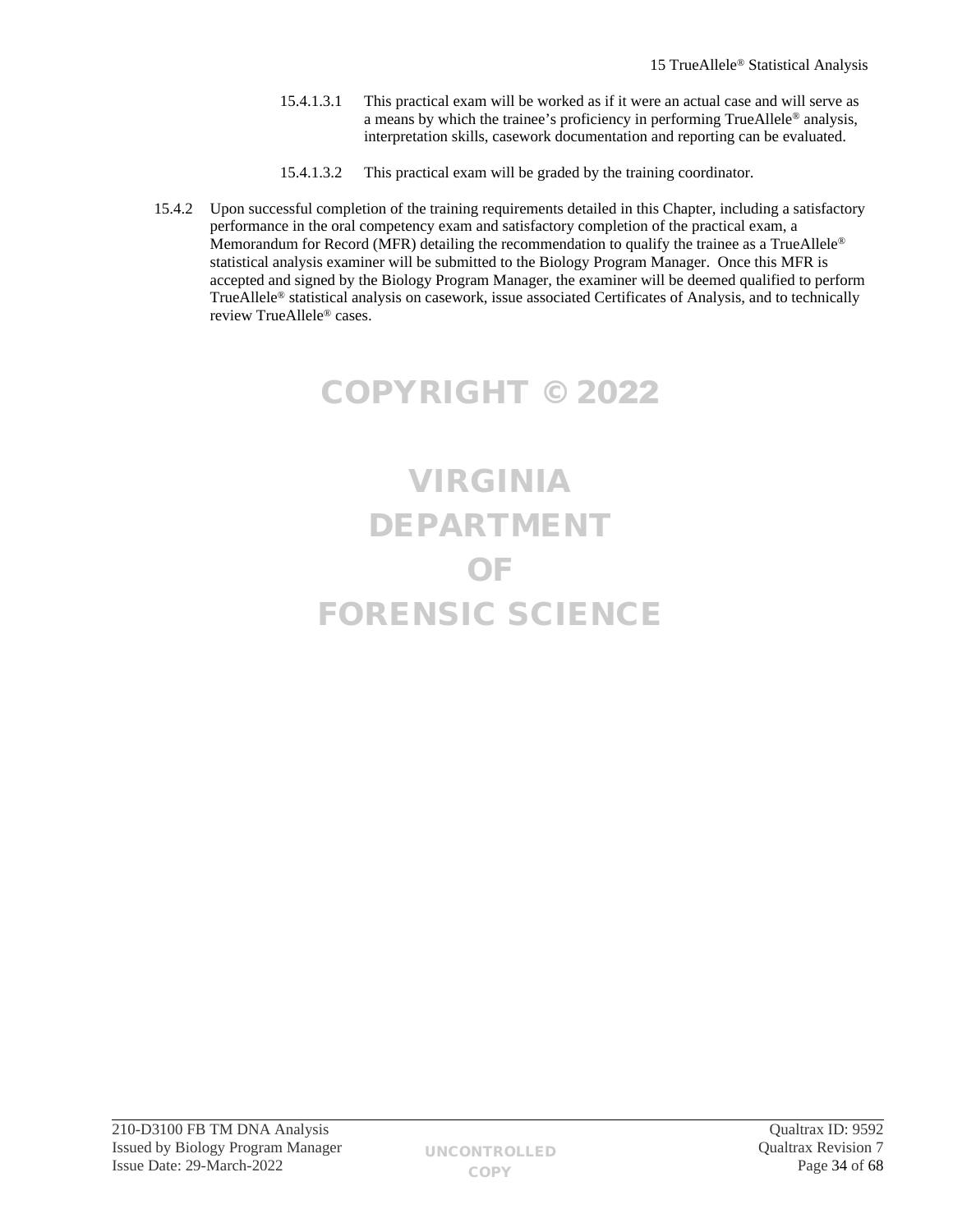# <span id="page-34-0"></span>**16 FAMILIAL DNA SEARCHING**

The requirements set forth in this chapter are intended to apply to the training of a qualified Forensic Biology examiner to perform familial DNA searching, issue associated Certificates of Analysis, and to technically review familial DNA searching cases. Not all Forensic Biology examiners will necessarily be trained to perform these functions.

## **The trainee is required to be either currently qualified or concurrently in training in Y-STR analysis (or other current genetic identity testing systems in use for familial DNA searching) and kinship statistical analysis.**

Because it is presumed that the trainee is either previously qualified in or concurrently training in Y-STR analysis and kinship statistical analysis, the training requirements for each of those areas of study are not addressed in this chapter. Rather, they are addressed in the applicable chapters in this manual.

The trainee will prepare and maintain an organized notebook, including electronic files, which will serve as a readyreference during the examiner's tenure at the Department.

The training program will be monitored by a training coordinator designated by the Biology Program Manager.

Documentation of this supplemental training will be maintained on the appropriate Forensic Biology Training Documentation Form rather than in monthly Qualtrax workflow format. This training form will be kept up to date and made available to the Biology Program Manager for review upon request.

VIRGINIA

## **16.1 Purpose and Scope**

During the completion of this area of study the trainee will:

- Become familiar with the function and use of Microsoft Excel<sup>®</sup> (e.g., spreadsheets, macros, setting and changing cell functions) changing cell functions).
- Become familiar with the function and use of the Denver Familial Search Program (DFSP).
- Become familiar with the function and use of the Denver Familial Search Program (DFSP).<br>• Develop an understanding of the statistical analysis performed by the DFSP at each step of the analysis and sorting process.
- Become familiar with the theory and practice of the Department's candidate sorting thresholds and determination of the Modified Estimated Kinship Ratio (mEKR) used for setting sorting thresholds.
- Become familiar with the quality control measures used for familial DNA searches.
- Become proficient at interpreting results and communicating conclusions and any limitations.
- Become proficient at properly documenting primary and repeated searches, archiving data and writing Certificates of Analysis in accordance with the Department's policies and procedures.

# **16.2 Tasks**

- 16.2.1 Read the FB PM Familial DNA Testing.
- 16.2.2 Read the Department's validation summary pertaining to familial DNA testing.
- 16.2.3 Read pertinent literature provided by the training coordinator at minimum, all references cited within the FB PM Familial DNA Testing, which are included in Appendix A.
- 16.2.4 Shadow an examiner qualified in familial DNA searching to observe and review a minimum of one familial search process from start to finish.
	- 16.2.4.1 If no new search is available, a previous case search may be used and the administrative/agency communication aspects reviewed in detail.
- 16.2.5 Simulate and run a small (≤10 synthetic profiles) validation-like familial search.
	- 16.2.5.1 Select and verify several of the search likelihood ratio calculations including both parent/offspring and sibling kinship by hand calculation or using PopStats.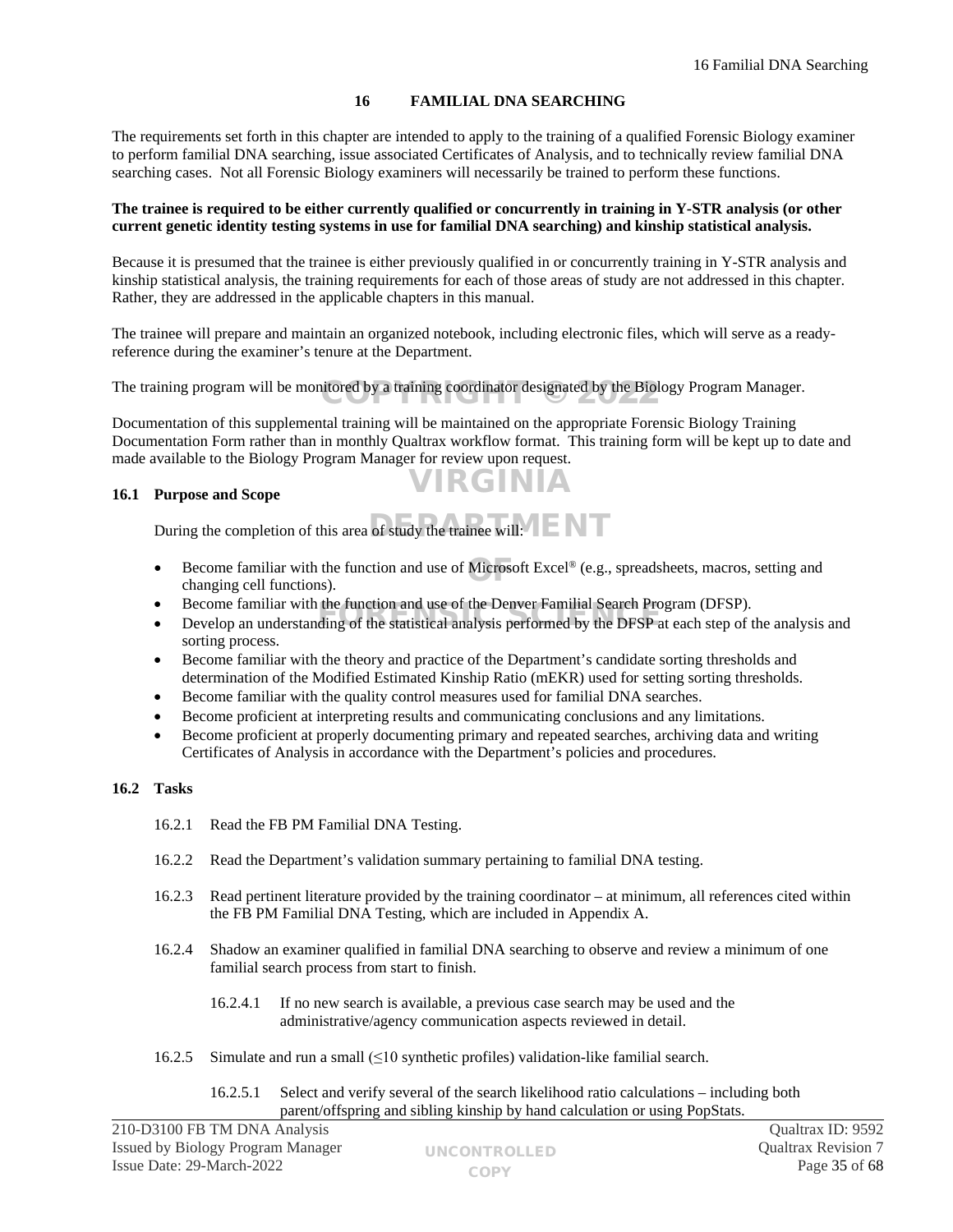- 16.2.5.2 Test the software's programmed functions by selecting at least one each for which the following is demonstrated:
	- A mutation calculation
	- A minimum allele frequency calculation
	- A tri-allele locus pattern calculation
	- A calculation between profiles with results at a different number of loci
- 16.2.5.3 Conduct a minimum of one simulated familial search with the assistance of an examiner qualified in familial DNA searching to develop hands-on skills and knowledge of the software and documentation process.
- 16.2.5.4 Independently perform a minimum of three (3) familial searches on previously analyzed cases and create associated Certificates of Analysis.

16.2.5.4.1 These cases will include at least one of each of the following:

 Positive familial association case RIGHT © 2022

DEPARTMENT

- Negative result case
- Repeated search case
- 
- 16.2.6 Document the practice technical review of a minimum of two (2) familial DNA search cases prepared by a qualified examiner which will then be officially technically reviewed by another qualified examiner.

## **16.3 Evaluation**

- 16.3.1 Knowledge of the trainee will be evaluated through:
	- Review of notes, calculations, documentation and Certificates of Analysis in the training notebook by the training coordinator by the training coordinator.
	- Mini-mock trial(s) and/or question and answer session(s), as deemed necessary by the training coordinator.
- 16.3.2 The trainee should demonstrate the ability to clearly, accurately and concisely set forth familial DNA searching results.

# **16.4 Examiner Qualification**

- 16.4.1 The final qualification of a trainee to perform familial DNA searching and issue associated Certificates of Analysis will be based upon the following:
	- 16.4.1.1 Successful completion of the required training tasks
	- 16.4.1.2 Satisfactory performance in an oral competency examination
		- 16.4.1.2.1 Attendees will include, at a minimum, the training coordinator and Biology Program Manager.
		- 16.4.1.2.2 This examination will include both technical questions and court-style questions focused on aspects related specifically to familial DNA searching and casework.
	- 16.4.1.3 Satisfactory completion of a practical exam
		- 16.4.1.3.1 This practical exam will be worked as if it were an actual case and will serve as a means by which the trainee's ability to properly conduct familial DNA searches, interpret familial search results, document the familial search results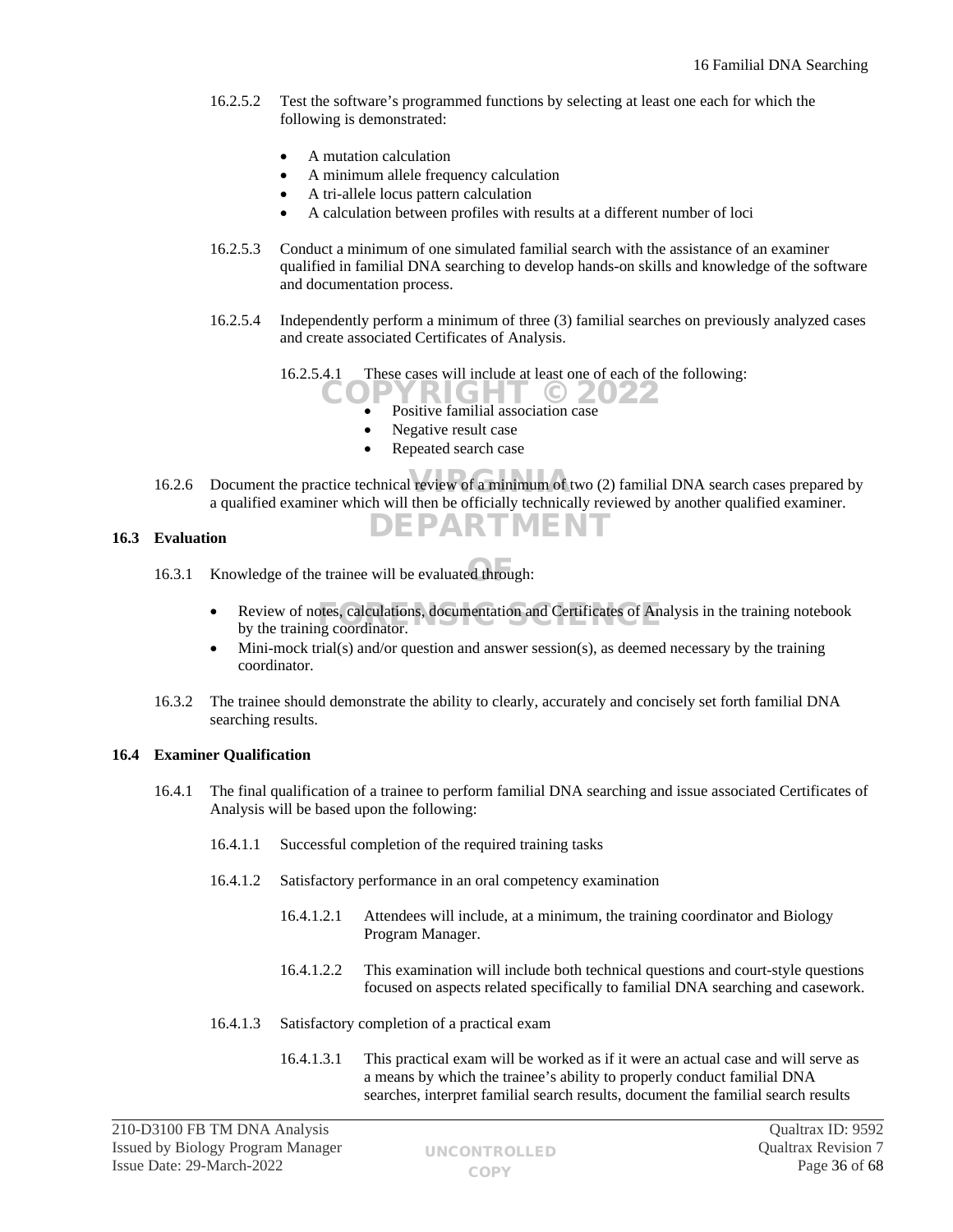according to Department protocol and produce a Certificate of Analysis can be evaluated.

- 16.4.1.3.2 This practical exam will be graded by the training coordinator.
- 16.4.1.4 Upon successful completion of the training requirements detailed in this Chapter, including a satisfactory performance in the oral competency exam, a satisfactory completion of the practical exam, qualification as a Y-STR examiner, and qualification as a kinship statistical analysis examiner, a Memorandum for Record (MFR) detailing the recommendation to qualify the trainee as a familial DNA search examiner will be submitted to the Biology Program Manager. Once this MFR is accepted and signed by the Biology Program Manager, the examiner will be deemed qualified to perform familial DNA searching on casework, issue associated Certificates of Analysis, and to technically review familial DNA search cases.

# COPYRIGHT © 2022

# VIRGINIA DEPARTMENT OF FORENSIC SCIENCE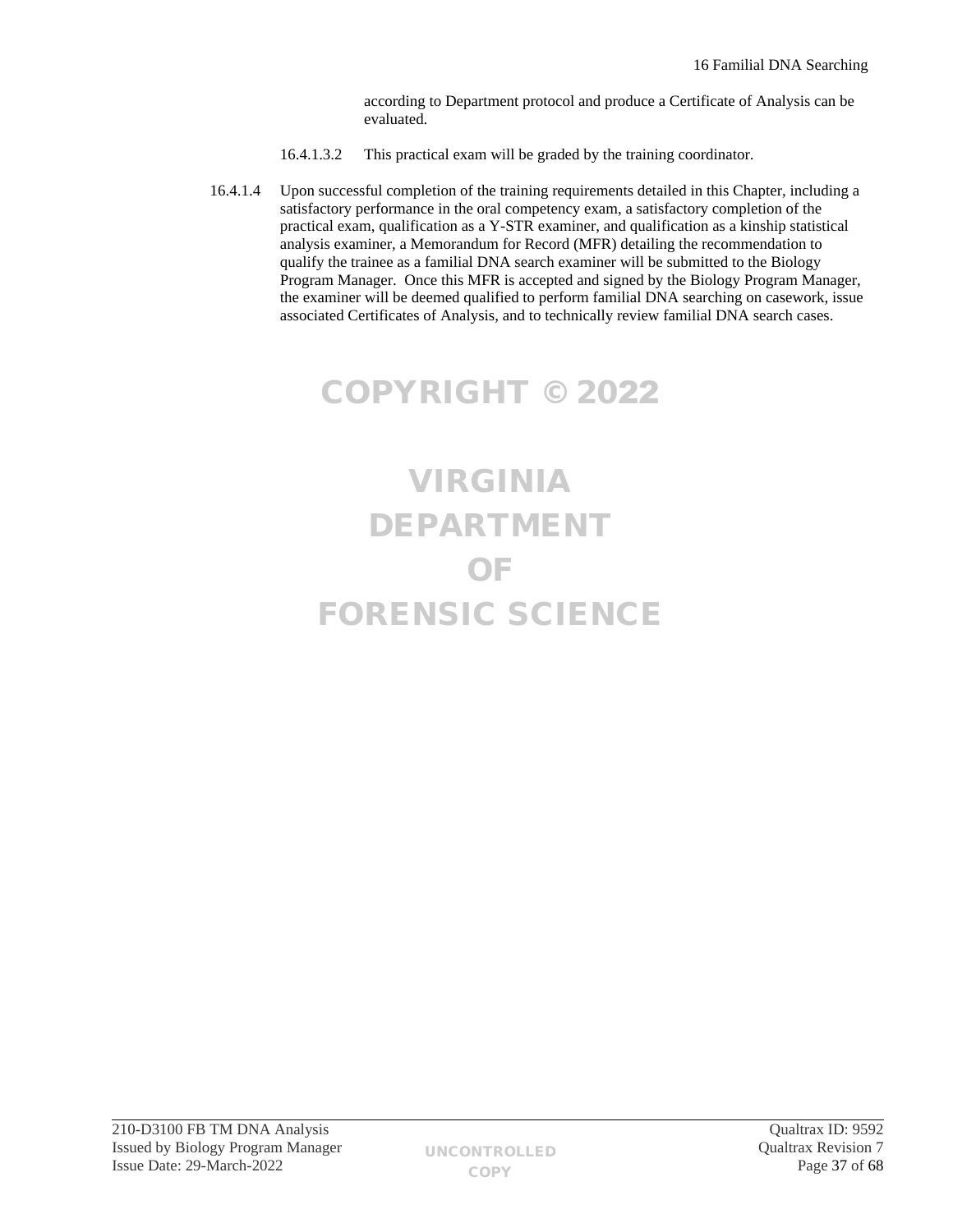# <span id="page-37-0"></span>**17 STRMIX™ SYSTEM STATISTICAL ANALYSIS**

The requirements set forth in this chapter are intended to apply to the training of a qualified Forensic Biology examiner to perform STRmix™ System analyses, issue associated Certificates of Analysis, and to technically review STRmix™ cases. Not all Forensic Biology examiners will necessarily be trained to perform these functions.

The trainee will prepare and maintain an organized notebook, including electronic files, which will serve as a readyreference during the examiner's tenure at the Department.

The training program will be monitored by a training coordinator designated by the Biology Program Manager.

Documentation of this supplemental training will be maintained on the appropriate Forensic Biology Training Documentation Form rather than in monthly Qualtrax workflow format. This training form will be kept up to date and made available to the Biology Program Manager for review upon request.

# **17.1 Purpose and Scope**

During the completion of this area of study the trainee will:  $\degree$  2022

- Develop an understanding of the theory behind the likelihood ratio and the different ways in which it can properly be expressed.
- Become familiar with the  $\text{STRmix}^{\text{TM}}$  System Software.
- Become proficient at operating the software.
- Become familiar with the criteria used to evaluate a STRmix<sup>™</sup> deconvolution to determine if it is useable/reportable. useable/reportable.
- Become familiar with the critera used to evaluate a STRmix™ Likelihood Ratio analysis to determine if it is useable/reportable. Become familiar with the proper documentation, electronic record retention, and peer review required for Become familiar with the proper documentation, electronic record retention, and peer review required for
- each step of the analysis process.  $\Box$
- each step of the analysis process.<br>■ Become proficient at presenting the results of STRmix™ statistical analyses to attorneys, juries, and/or other scientists.

# **17.2 Tasks**

- 17.2.1 Read the FB PM STRmix™ System.
- 17.2.2 Read the Department's validation summary pertaining to STRmix™.
- 17.2.3 Read pertinent literature provided by the training coordinator at a minimum, all references cited within the FB PM STRmix™ System, which are included in Appendix A.
- 17.2.4 Attend the STRmix™ Training Workshop offered by the Institute of Environmental Science and Research Limited (ESR).
- 17.2.5 Attend lectures provided by the training coordinator or designee.
- 17.2.6 Conduct STRmix™ System analyses on the following training sets of data:
	- 2 contributor set
	- 3 contributor set
	- 4 contributor set
- 17.2.7 Document a review of a minimum of five (5) previously released STRmix<sup>™</sup> cases including an interpretation of the analysis of the data previously run.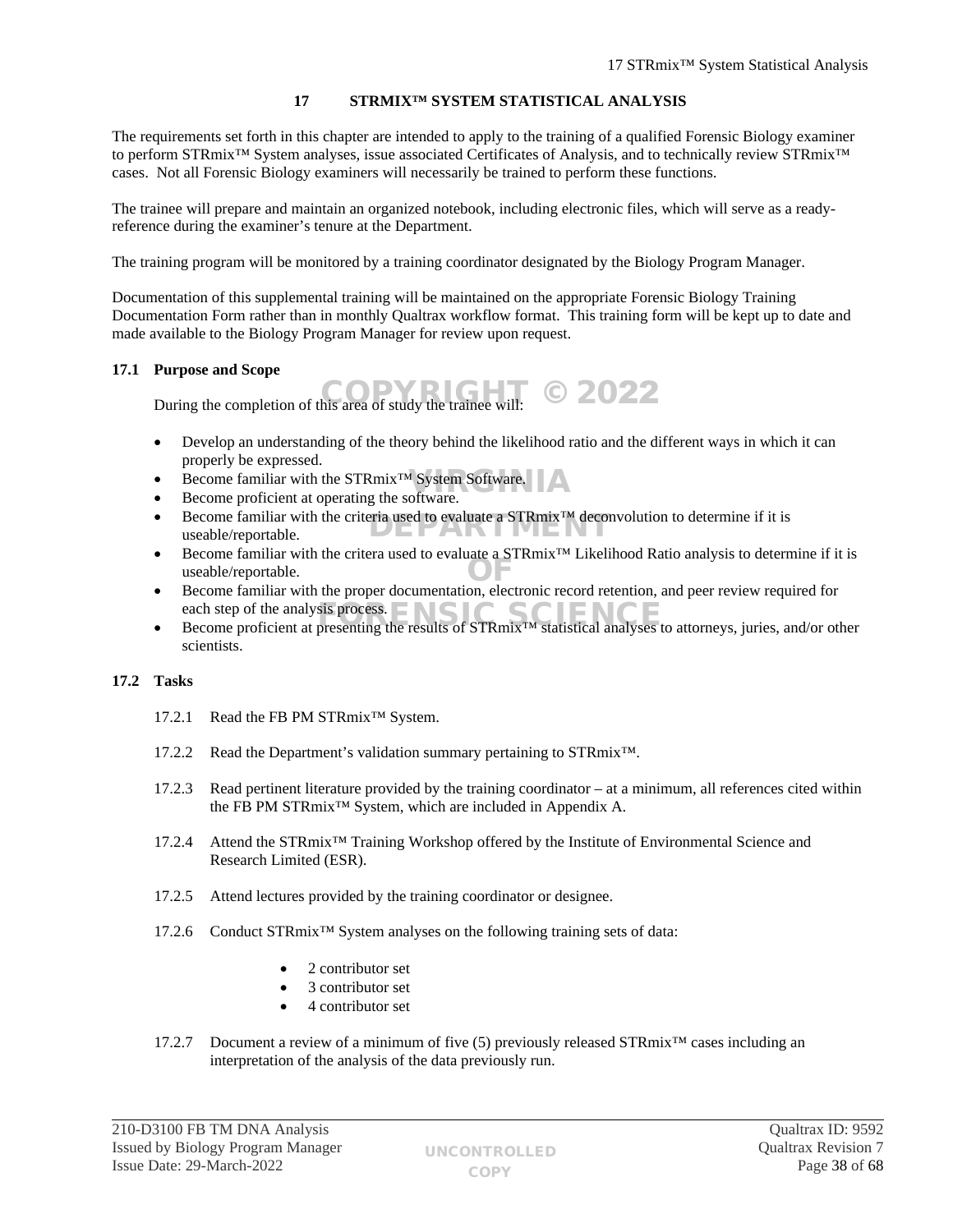- 17.2.8 Perform STRmix™ statistical analysis on at least seven (7) previously analyzed STRmix™ cases to demonstrate the ability to achieve concordant results and document those results using the worksheets/supporting documentation used by the Department for casework.
- 17.2.9 Document the practice technical review of a minimum of five (5) STRmix<sup>™</sup> cases prepared by a qualified STRmix™ examiner which will then be officially technically reviewed by another qualified examiner.

# **17.3 Evaluation**

- 17.3.1 Knowledge of the trainee will be evaluated through:
	- Review of notes, training documentation and the training notebook by the training coordinator.
	- $\bullet$  Mini-mock trial(s) and/or question and answer session(s), as deemed necessary by the training coordinator.
- 17.3.2 The trainee should demonstrate the ability to clearly, accurately and concisely set forth STRmix<sup>™</sup> statistical results statistical results.

# **17.4 Examiner Qualification**

- 17.4.1 The final qualification of a trainee to perform  $\text{STRmix}^{\text{TM}}$  statistical analyses, issue associated Certificates of Analysis and conduct associated technical reviews will be based upon the following: of Analysis and conduct associated technical reviews will be based upon the following:
	- 17.4.1.1 Successful completion of the required training tasks
	- 17.4.1.2 Satisfactory performance in an oral competency examination
		- 17.4.1.2.1 Attendees will include, at a minimum, the training coordinator and Biology 2.1 Attendees will include, at a minimum, the training Program Manager.
		- 17.4.1.2.2 This examination will include both technical questions and court-style questions focused on aspects related specifically to STRmix™ statistical analysis and casework.
	- 17.4.1.3 Satisfactory completion of a practical exam
		- 17.4.1.3.1 This practical exam will be worked as if it were an actual case and will serve as a means by which the trainee's proficiency in performing STRmix™ analysis, interpretation skills, casework documentation and reporting can be evaluated.
		- 17.4.1.3.2 This practical exam will be graded by the training coordinator.
	- 17.4.1.4 Upon successful completion of the training requirements detailed in this Chapter, including a satisfactory performance in the oral competency exam and satisfactory completion of the practical exam, a Memorandum for Record (MFR) detailing the recommendation to qualify the trainee as a STRmix™ statistical analysis examiner will be submitted to the Biology Program Manager. Once this MFR is accepted and signed by the Biology Program Manager, the examiner will be deemed qualified to perform STRmix™ statistical analysis on casework, issue associated Certificates of Analysis, and to technically review STRmix™ cases.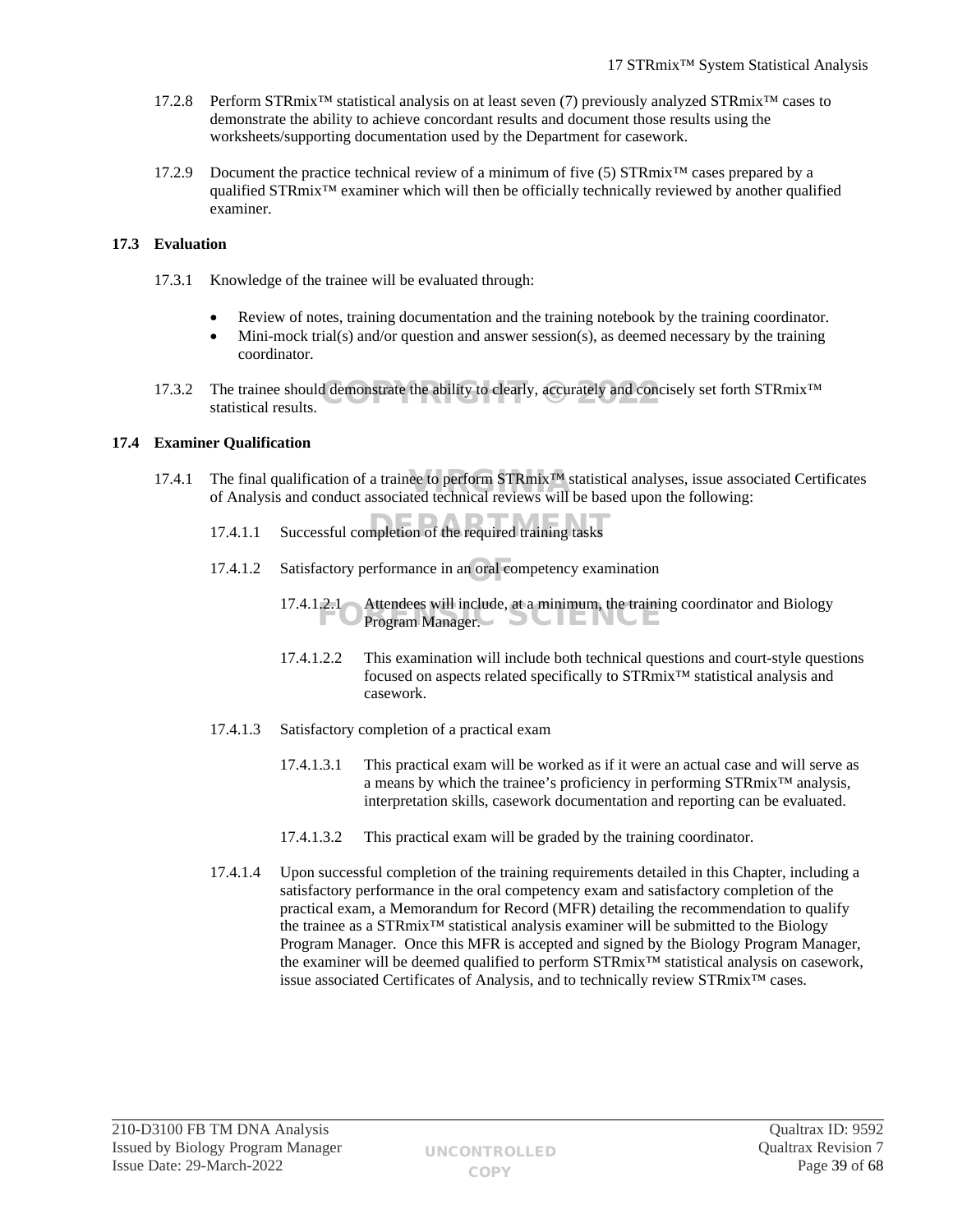# <span id="page-39-0"></span>**APPENDIX A – REFERENCES AND REQUIRED READINGS**

Akane, A., Matsubara, K., Nakamura, H., Takahashi, S., and Kimura, K., "Identification of Heme Compound Copurified with Deoxyribonucleic Acid (DNA) from Bloodstains, a Major Inhibitor of Polymerase Chain Reaction (PCR) Amplification," Journal of Forensic Sciences, Vol. 39: 362-372, 1994.

Andersen, J. F., Greenhalgh, M. J., Butler, H. R., Kilpatrick, S. R., Piercy, R. C., Way, K. A., Myhill, H. S., Wright, J. C., Hallett, R., and Parkin B. H., "Further validation of a multiplex STR system for use in routine forensic identity testing," Forensic Science International, Vol. 78: 47-64, 1996.

Bacher, J., Schumm, J.W., "Development of Highly Polymorphic Pentanucleotide Tandem Repeat Loci with Low Stutter", Profiles in DNA, September 1998.

Bever, R. A. and Creacy, S., "Validation and Utilization of Commercially Available STR Multiplexes for Parentage Analysis," reprinted from the Fifth International Symposium on Human Identification 1994, pages 61-68.

Buel, E.; Schwartz, M.; LaFountain, M. J. (1998) Capillary electrophoresis STR analysis: Comparison to gel-based<br>systems. J.Forensic Sci. 43: 164-170. systems. J.Forensic Sci. 43: 164-170.

Butler, JM (2005) *Forensic DNA Typing: Biology, Technology, and Genetics of STR Markers, 2nd Ed.* "Chapter 14 - Instrumentation for STR Typing: ABI 310, ABI 3100, FMBIO Systems." Elsevier: New York. p.345- 361.

ender, JM (2012) *Advanced Topics in Forensic DNA Typing: Methodology*. "Chapter 5 – Short Tandem Repeat (STR) Loci and Kits." Elsevier. New York. pp. 99-139.<br>
DARTMENT

Butler, J.M., Buel, E., Crivellente, F., McCord, B.R. (2004) Forensic DNA typing by capillary electrophoresis: using the ABI Prism 310 and 3100 Genetic Analyzers for STR analysis. *Electrophoresis*, 25: 1397–1412.

Corrigendum to "Linkage disequilibrium analysis of D12S391 and vWA in U.S. population and paternity samples" FSI: Corrigendum to Einkage disequilibrium analysis of  $D125391$  and VWA in U.S. populate Genetics (in press), doi:10.1016/j.fsigen.2010.09.003.

Crouse, C. A. and Schumm, J., "Investigation of Species Specificity Using Nine PCR-Based Human STR Systems," Journal of Forensic Sciences, Vol. 40: 952-956, 1995.

Developmental Validation of the PowerPlex® Fusion System for Analysis of Casework and Reference Samples: A 24 locus Multiplex for New Database Standards. Kathryn Oostdik et al. FSI: Genetics, 12 (2014) 69-76.

DNA IQ™ System – Frequently Asked Questions [\(www.promega.com/faq/dnaiq.html](http://www.promega.com/faq/dnaiq.html)).

DNA IQ™ System – Small Sample Casework Technical Manual

Edwards, A., Civetello, A., Hammond, H. A., and Caskey, C. T., "DNA Typing and Genetic Mapping with Trimeric and Tetrameric Tandem Repeats," Am. J. Hum. Genet., Vol. 49: 746-756, 1991.

FBI Quality Assurance Standards for Forensic DNA Testing Laboratories, July 1998

Gill, Peter et al., "An evaluation of potential allelic association between the STRs vWA and D12S391: Implications in criminal casework and applications to short pedigrees." FSI: Genetics 6 (2012) 477-486.

Greenspoon, S. and Ban, J., "Robotic Extraction of Mock Sexual Assault Samples Using the BioMek® 2000 and the DNA IQ™ System", Profiles in DNA, Volume 5, No.1, February 2002.

Hammond, H. A., Jin, L., Zhong, Y., Caskey, C. T., and Chakraborty, R., "Evaluation of 13 Short Tandem Repeat Loci for Use in Personal Identification Applications," Am. J. Hum. Genet., Vol. 55: 175-189, 1994.

Hill, Becky., 2012 STR Loci and Multiplex Kits – NIST PowerPoint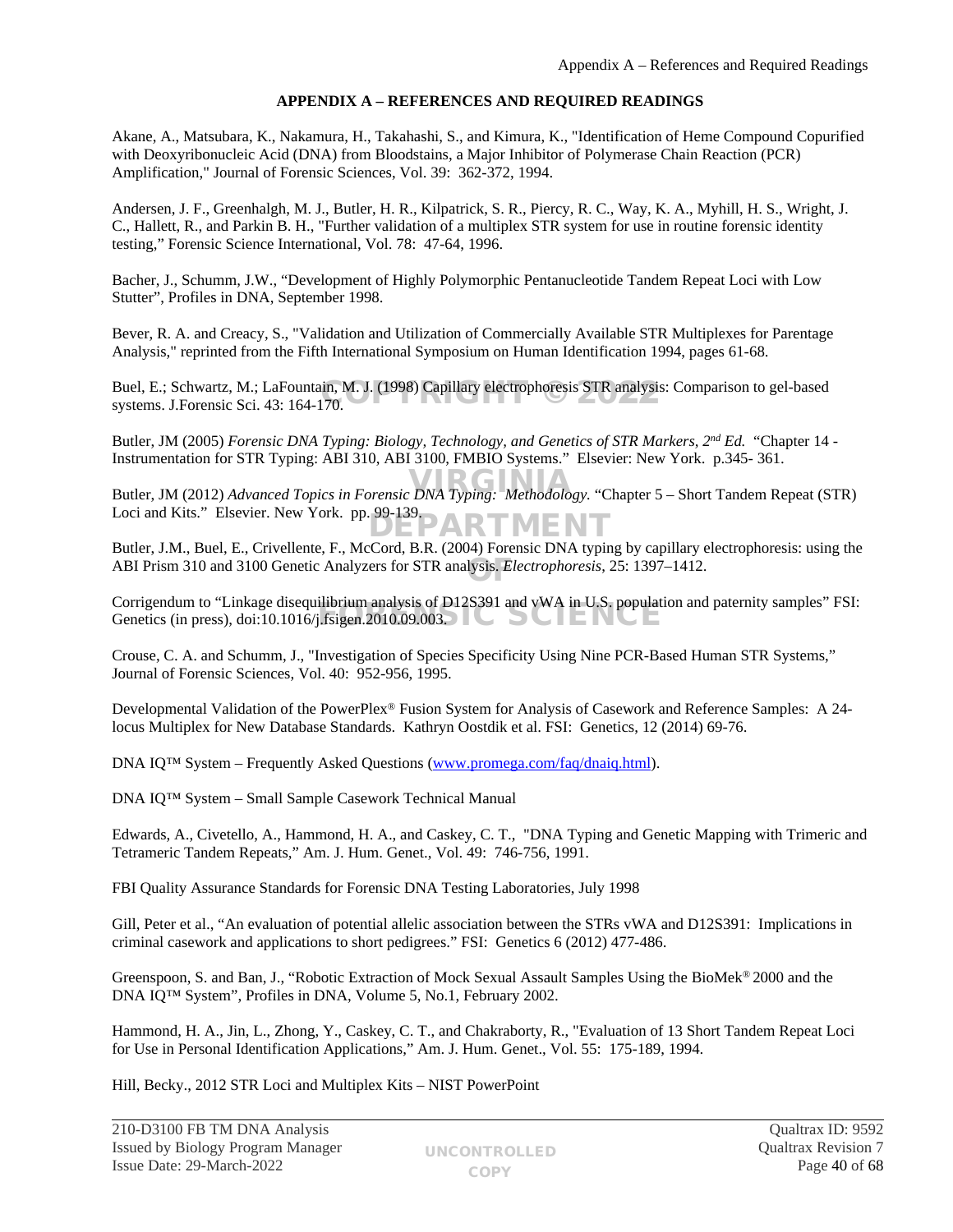Huston, K., "DNA IQ™ System: Frequently Asked Questions", Profiles in DNA, Volume 5 No.1, February 2002.

Inman, K. M. and Rudin, N., An Introduction to Forensic DNA Analysis, CRC Press, New York, 1997, Chapter 5 - pp. 29-31 and 33-34, Chapter 6 - pp. 40-41, 48 and 55, Chapter 7 - pp. 59-64, 69-70, 77-79, and 83-85, Chapter 9 - pp. 102- 104, 113-115, and 124-130, Chapter 11 - pp. 139-140 and 143.

Jin, L., Underhill, P. A., Buoncristiani, M., and Robertson, J. M., "Defining Microsatellite Alleles by Genotyping Global Indigenous Human Populations and Non-Human Primates," Journal of Forensic Sciences, Vol.42: 496-499, 1997.

Kimpton, C. P., Oldroyd, N. J., Watson, S. K., Frazier, R. R. E., Johnson, P. E., Millican, E. S., Urquhart, A., Sparkes, B. L., and Gill, P., "Validation of highly discriminating multiplex short tandem repeat amplification systems for individual identification," Electrophoresis, Vol. 17: 1283-1293, 1996.

Krenke, BE [Nassif N](http://www.ncbi.nlm.nih.gov/sites/entrez?Db=pubmed&Cmd=Search&Term=%22Nassif%20N%22[Author]&itool=EntrezSystem2.PEntrez.Pubmed.Pubmed_ResultsPanel.Pubmed_DiscoveryPanel.Pubmed_RVAbstractPlus), [Sprecher CJ](http://www.ncbi.nlm.nih.gov/sites/entrez?Db=pubmed&Cmd=Search&Term=%22Sprecher%20CJ%22[Author]&itool=EntrezSystem2.PEntrez.Pubmed.Pubmed_ResultsPanel.Pubmed_DiscoveryPanel.Pubmed_RVAbstractPlus), [Knox C](http://www.ncbi.nlm.nih.gov/sites/entrez?Db=pubmed&Cmd=Search&Term=%22Knox%20C%22[Author]&itool=EntrezSystem2.PEntrez.Pubmed.Pubmed_ResultsPanel.Pubmed_DiscoveryPanel.Pubmed_RVAbstractPlus), [Schwandt M](http://www.ncbi.nlm.nih.gov/sites/entrez?Db=pubmed&Cmd=Search&Term=%22Schwandt%20M%22[Author]&itool=EntrezSystem2.PEntrez.Pubmed.Pubmed_ResultsPanel.Pubmed_DiscoveryPanel.Pubmed_RVAbstractPlus), [Storts DR](http://www.ncbi.nlm.nih.gov/sites/entrez?Db=pubmed&Cmd=Search&Term=%22Storts%20DR%22[Author]&itool=EntrezSystem2.PEntrez.Pubmed.Pubmed_ResultsPanel.Pubmed_DiscoveryPanel.Pubmed_RVAbstractPlus).Developmental validation of a real-time PCR assay for the simultaneous quantification of total human and male DNA. [Forensic Sci Int Genet.](javascript:AL_get(this,%20) 2008 Dec;3(1):14-21.

Lazaruk, K.; Walsh, P. S.; Oaks, F.; Gilbert, D.; Rosenblum, B. B.; Menchen, S.; Scheibler, D.; Wenz, H. M.; Holt, C.; Lazaruk, K.; Walsh, P. S.; Oaks, F.; Gilbert, D.; Rosenblum, B. B.; Menchen, S.; Scheibler, D.; Wenz, H. M.; Holt, O<br>Wallin, J. (1998) Genotyping of forensic short tandem repeat (STR) systems based on sizing precision in a electrophoresis instrument. Electrophoresis 19: 86-93.

Levinson, G. and Gutman, G. A., "Slipped-Strand Mispairing: A Major Mechanism for DNA Sequence Evolution," Mol. Biol. Evol., Vol. 4: 203-221, 1987. VIRGINIA

Magnuson, V. L., Ally, D. S., Nylund, S. J., Karanjawala, Z. E., Rayman, J. B., Knapp, J. I., Lowe, A. L., Ghosh, S., and Magnuson, V. L., Any, D. S., Nyiund, S. J., Karanjawala, Z. E., Kayman, J. B., Knapp, J. I., Lowe, A. L., Gnosn,<br>Collins, F. S., "Substrate Nucleotide-Determined Non-Templated Addition of Adenine by *Taq* DNA Polymerase: Implications for PCR-Based Genotyping and Cloning," BioTechniques, Vol. 21: 700-709, 1996.

Mandrekar, P., Flannagan, L., McLaren, R., and Tereba, A., *Abstract*: "Automation of DNA Isolation, Quantitation, and OF PCR Setup" [\(www.promega.com/geneticidproc/ussymp13proc/contents/mandrekar.pdf](http://www.promega.com/geneticidproc/ussymp13proc/contents/mandrekar.pdf)). JKENSIC SCIENCI

Mandrekar, P. V., Krenke, B. E., and Tereba, A., "DNA IQ™: The Intelligent Way to Purify DNA", Profiles in DNA, Volume 4, No.3, July 2001.

Mansfield, E. S., Schumm, J. W., and Lins, A. M., "Genetic Typing Using Fluorescently-Labeled Polymorphic STR Markers," Molecular Dynamics Application Note # 55.

Marx, J. L., "Multiplying Genes by Leaps and Bounds," Science, Vol. 240: 1408-1410, 10 June 1988.

McCord, B. "Troubleshooting Capillary Electrophoresis Systems" Profiles in DNA, Vol. 6(2): 10-12, September 2003.

Micka, K. A., Sprecher, C. J., Lins, A. M., Comey, C. T., Koons, B. W., Crouse, C., Endean, D., Pirelli, K., Lee, S. B., Duda, N., Ma, M., and Schumm, J. W., "Validation of Multiplex Polymorphic STR Amplification Sets Developed for Personal Identification Applications," Journal of Forensic Sciences, Vol. 41: 582-590, 1996.

Mullis, K. B., "The Unusual Origin of the Polymerase Chain Reaction," Scientific American, pp. 56-65, April 1990.

Nakahori, Y., Takenaka, O. and Nakagome, Y., "A Human X-Y Homologous Region Encodes Amelogenin", Genomics 9, 264-269, 1991.

O'Connor, Kristen L, Tillmar, Andreas O., "Effect of linkage between vWA and D12S391 in kinship analysis. FSI: Genetics 6 (2012) 840-844.

PowerPlex® Fusion System Technical Manual

Puers, C., Hammond, H. A., Caskey, C. T., Lins, A. M., Sprecher, C. J., Brinkmann, B., and Schumm, J. W., "Allelic Ladder Characterization of the Short Tandem Repeat Polymorphism Located in the 5' Flanking Region to the Human Coagulation Factor XIII A Subunit Gene," Genomics, Vol. 23: 260-264, 1994.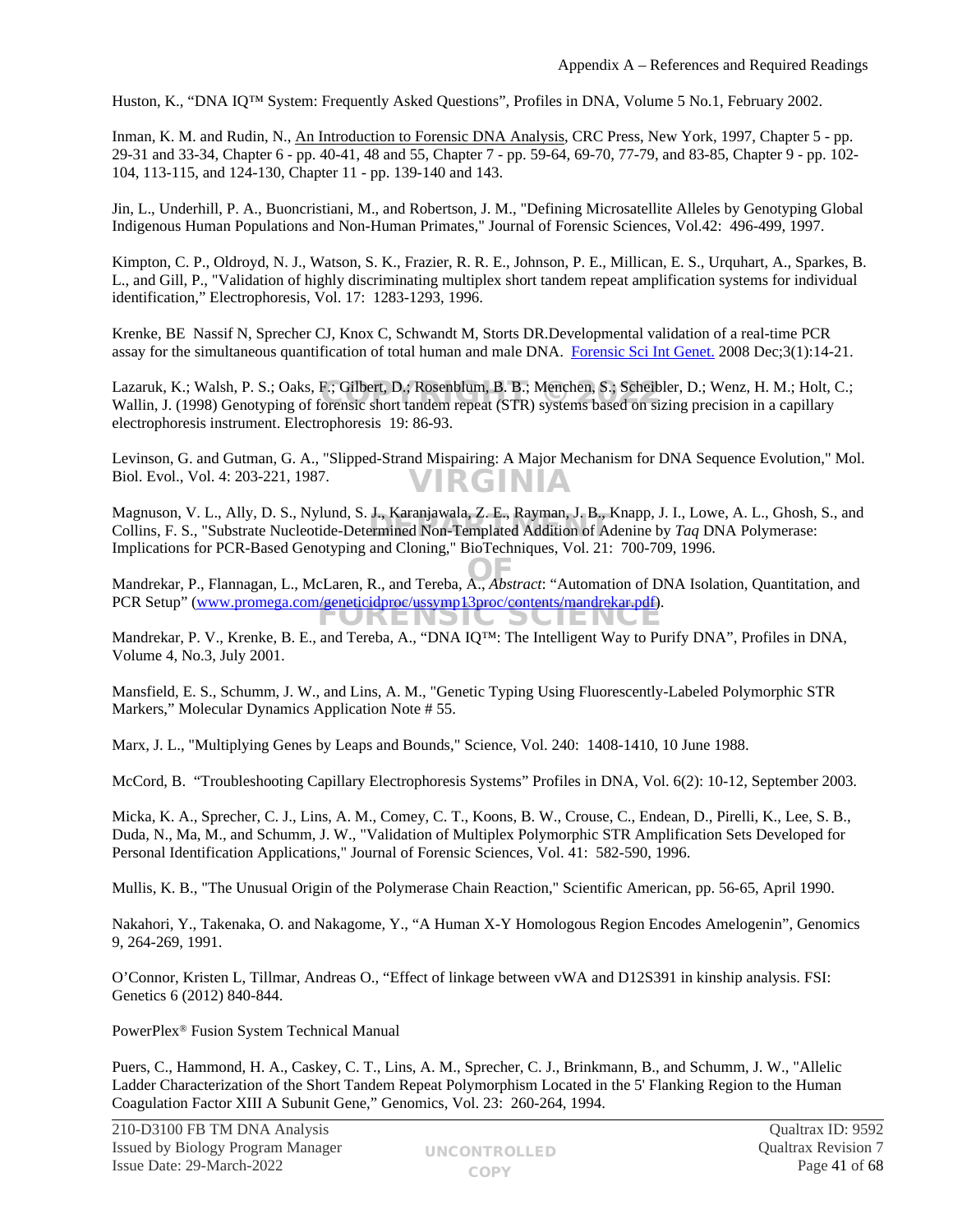Puers, C., Hammond, H. A., Jin, L., Caskey, C. T., and Schumm, J. W., "Identification of Repeat Sequence Heterogeneity at the Polymorphic Short Tandem Repeat Locus HUMTH01  $[AATG]_n$  and Reassignment of Alleles in Population Analysis by Using a Locus-specific Allelic Ladder," Am. J. Hum. Genet., Vol. 53: 953-958, 1993.

Puers, C., Linns, A. M., Sprecher, C. J., Brinkmann, B., and Schumm, J. W., "Analysis of Polymorphic Short Tandem Repeat Loci Using Well-Characterized Allelic Ladders," Proceedings from the 4th International Symposium on Human Identification, pp. 161-172, 1993.

Reynolds, R. and Sensabaugh, G., "Analysis of Genetic Markers in Forensic DNA Samples Using the Polymerase Chain Reaction," reprinted from Analytical Chemistry, Vol. 63, 1991.

Ricciardone, M. D., Lins, A. M., Schumm, J. W., and Holland, M. M., "Multiplex Systems for the Amplification of Short Tandem Repeat Loci: Evaluation of Laser Fluorescence Detection," BioTechniques, Vol. 23: 742-747, 1997.

Ruano, Gualberto, Brash, Douglas E., and Kidd, Kenneth K., "PCR: The First Few Cycles," Perkin Elmer Cetus Amplifications - A Forum for PCR Users, Issue 7, pp. 1-4, October 1991.

Santos, F.R., Pandya, A., and Tyler-Smith, C., "Reliability of DNA Based Sex Tests", Nature Genetics Vol. 18, p 103, February 1998,

Sardelli, A.D., "Plateau Effect - Understanding PCR Limitations," Perkin Elmer Cetus Amplifications - A Forum for PCR Users, Issue 9, pp. 1 and 3-5, March 1993. **RGINIA** 

Schlötterer, C. and Tautz, D., "Slippage synthesis of simple sequence DNA," Nucleic Acids Research, Vol 20: 211-215, 1992. DEPARTMENT

Schumm, J. W., "*GenePrint*™ STR Multiplexes: Reliability, Flexibility and Throughput in Database and Casework-<br>Compatible STR Analysis." Profiles in DNA. Vol. 1. No. 1. pp. 9-13. May 1997. Compatible STR Analysis," Profiles in DNA, Vol. 1, No. 1, pp. 9-13, May 1997.

Schumm, J. W., "Why Use a Size Marker and Allelic Ladder in STR Analysis," Profiles in DNA, Vol. 1, No. 2, pp. 11-13, August 1997.

Sprecher, C. J., Puers, C., Lins, A. M., and Schumm, J. W., "General Approach to Analysis of Polymorphic Short Tandem Repeat Loci," BioTechniques, Vol. 20: 266-276, 1996.

Sullivan, K.M., Mannucci, A. Kimpton, C.P., and Gill, P., "A Rapid and Quantitative DNA Sex Test: Fluorescence-Based PCR Analysis of X-Y Homologous Gene Amelogenin, BioTechniques, Vol. 15, No. 4, 636-640, 1993.

U.S. Department of Justice, Office of Justice Programs, *National Institute of Justice*. National Best Practices for Sexual Assault Kits: A Multidisciplinary Approach, 2018.

U.S. Population Data for 29 Autosomal STR Loci. Hill et al. FSI-genetics 2013 (7) e82-e83.

Variability of New STR Loci and Kits in US Population Groups. Butler et al. Profiles in DNA

Wallace, D. M., "Large and Small-Scale Phenol Extractions," Methods in Enzymology, Vol. 152: 33-40, 1987.

Wallace, D. M., "Precipitation of Nucleic Acids," Methods in Enzymology, Vol. 152: 41-48, 1987.

Walsh, P. S., Fildes, N. J., and Reynolds, R., "Sequence analysis and characterization of stutter products at the tetranucleotide repeat locus vWA, "Nucleic Acids Research, Vol 24: 2807-2812, 1996.

Watson, J. D., Hopkins, N. H., Roberts, J. W., Steitz, J. A., and Weiner, A. M., Molecular Biology of the Gene, 4th edition, Chapters 9-12, Benjamin/Cummings Publishing Company, Inc., Menlo Park, CA, 1987.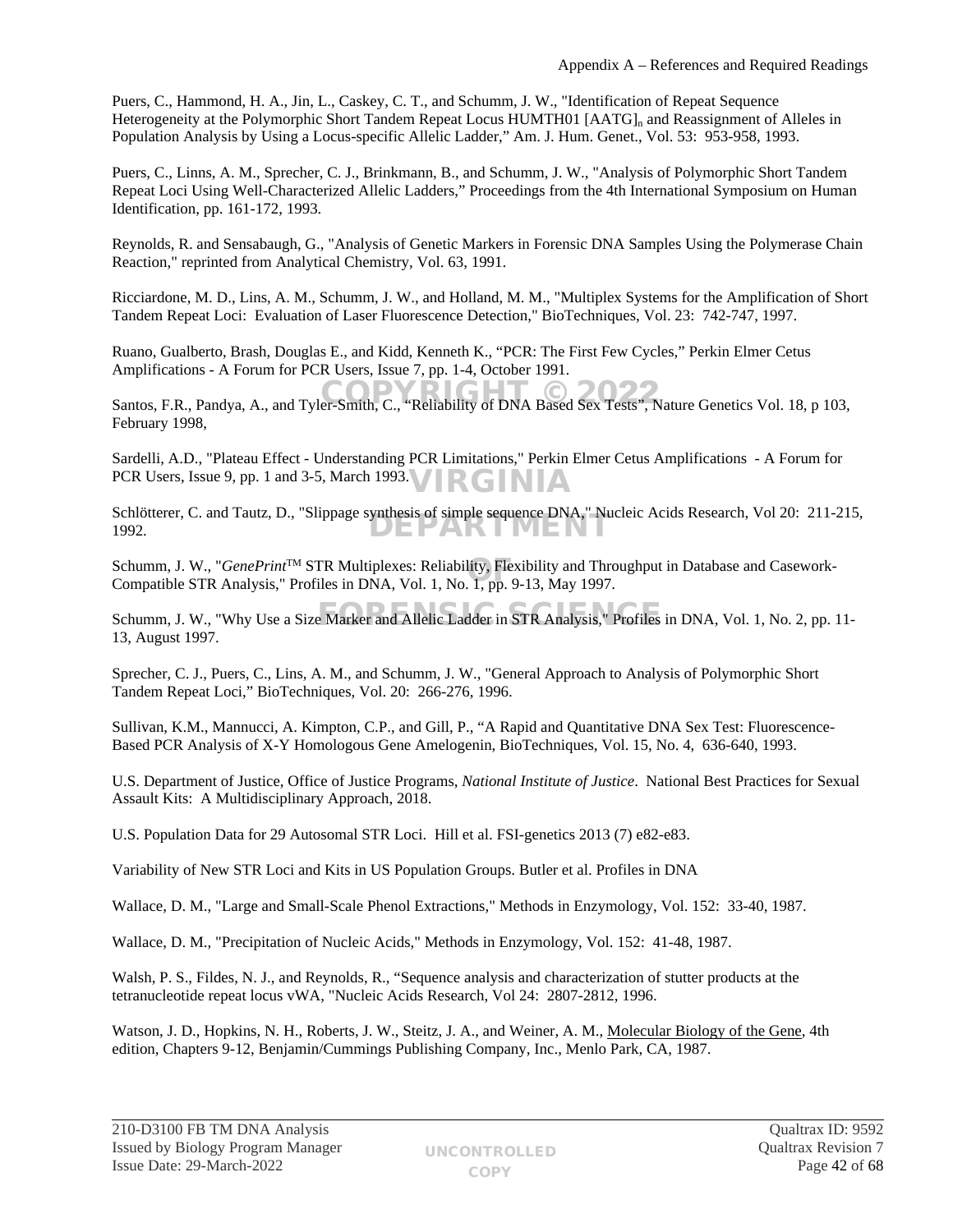Waye, J. S., Michaud, D., Bowen, J. H., and Fourney, R. M., "Sensitive and Specific Quantification of Human Genomic Deoxyribonucleic Acid (DNA) in Forensic Science Specimens: Casework Examples," Journal of Forensic Sciences, Vol. 36: 1198-1203, 1991.

Wenz, H. M.; Robertson, J. M.; Menchen, S.; Oaks, F.; Demorest, D. M.; Scheibler, D.; Rosenblum, B. B.; Wike, C.; Gilbert, D. A.; Efcavitch, J. W. (1998) High-precision genotyping by denaturing capillary electrophoresis. Genome Res. 8: 69-80.

Young, D.R., Tun, Z., Honda, K., and Matoba, R., "Identifying Sex Chromosome Abnormalities in Forensic DNA Testing Using Amelogenin and Sex Chromosome Short Tandem Repeats", Journal of Forensic Sciences, Vol. 46: 346- 348, 2001.

# **Y-STR REFERENCES AND REQUIRED READINGS**

AmpFlSTR® Yfiler® PCR Amplification Kit User Guide 2014

Bosch, E., Calafell, F., Santos, F. R., Perez-Lezaun, A., Comas, D., Benchemsi, N., Tyler-Smith, C., and Bertranpetit, J. (1999) Variation in short tandem repeats is deeply structured by genetic background on the human Y chromosome. *Am.J.Hum.Genet.* 65(6): 1623-1638. COPYRIGHT © 202

Butler, J.M. (2012) Advanced Topics in Forensic DNA Typing: Methodology. Elsevier, Waltham, MA, U.S.A. Chapter 13 Y-Chromosome DNA Testing. FPAR

Corach, D., Risso, L.F., Marino, M., Penacino, G., and Sala, A. (2001) routine Y-STR typing in forensic casework. *Forensic Sci. Int.* 118(2-3): 131-5. OF

Delfin, F.C., Madrid, B.J., Tan, M.P., and De Ungria, M.C. (2005) Y-STR analysis for detection and objective Delfin, F.C., Madrid, B.J., 1an, M.P., and De Ungria, M.C. (2005)  $\chi$ -S1R analysis for Confirmation of child sexual abuse. *Int J Legal Med.* 119(3): 158-63.

Diederiche, M., Martin, P., Amorim, A., Corte-Real, F., and Gusmao, L. (2005) A case of double alleles at three Y-STR loci: forensic implications. *Int. J. Legal Med.* 119(4):223-5.

Gross, A.M., Liberty, A.A., Ulland, M.M., and Juriger, J.K. (2008) Internal validation of the AmpFlSTR® Yfiler<sup>TM</sup> Amplification Kit for use in forensic casework. *J Forensic Sci*. 53(1): 125-34.

Honda, K., Roewer, L., and de Knijff, P. (1999) Male DNA typing from 25-year-old vaginal swabs using Ychromosomal STR polymorphisms in a retrial request case. *J.Forensic Sci.* 44(4): 868-872.

Honda, K., Tun, Z., Young, D., and Terao, T. (2001) Examination of Y-STR mutations in sex chromosomal abnormality in forensic cases. *Forensic Sci. Int*. 118(2-3): 136-140.

Kayser, M. and Sajantila, A. (2001) Mutations at Y-STR loci: implications for paternity testing and forensic analysis. *Forensic Sci. Int.* 118(2-3): 116-21.

Kayser, M., Brauer, S., Willuweit S., Schadlich H., Batzer, M.A., Zawacki, J., Prinz, M., Roewer, L., and Stoneking, M. (2002) Online Y-chromosomal short tandem repeat haplotype reference deatabase (YHRD) for U.S. populations. *J Forensic Sci.* 47(3): 513-9.

Jobling, M. A., Pandya, A., and Tyler-Smith, C. (1997) The Y chromosome in forensic analysis and paternity testing. *Int.J.Legal Med.* 110(3): 118-124.

Mayntz-Press, K.A., et al. (2008) Y-STR Profiling in Extended Interval (≥3 days) Postcoital Cervicovaginal Samples *J Forensic Sci* 53 (2), 342-348.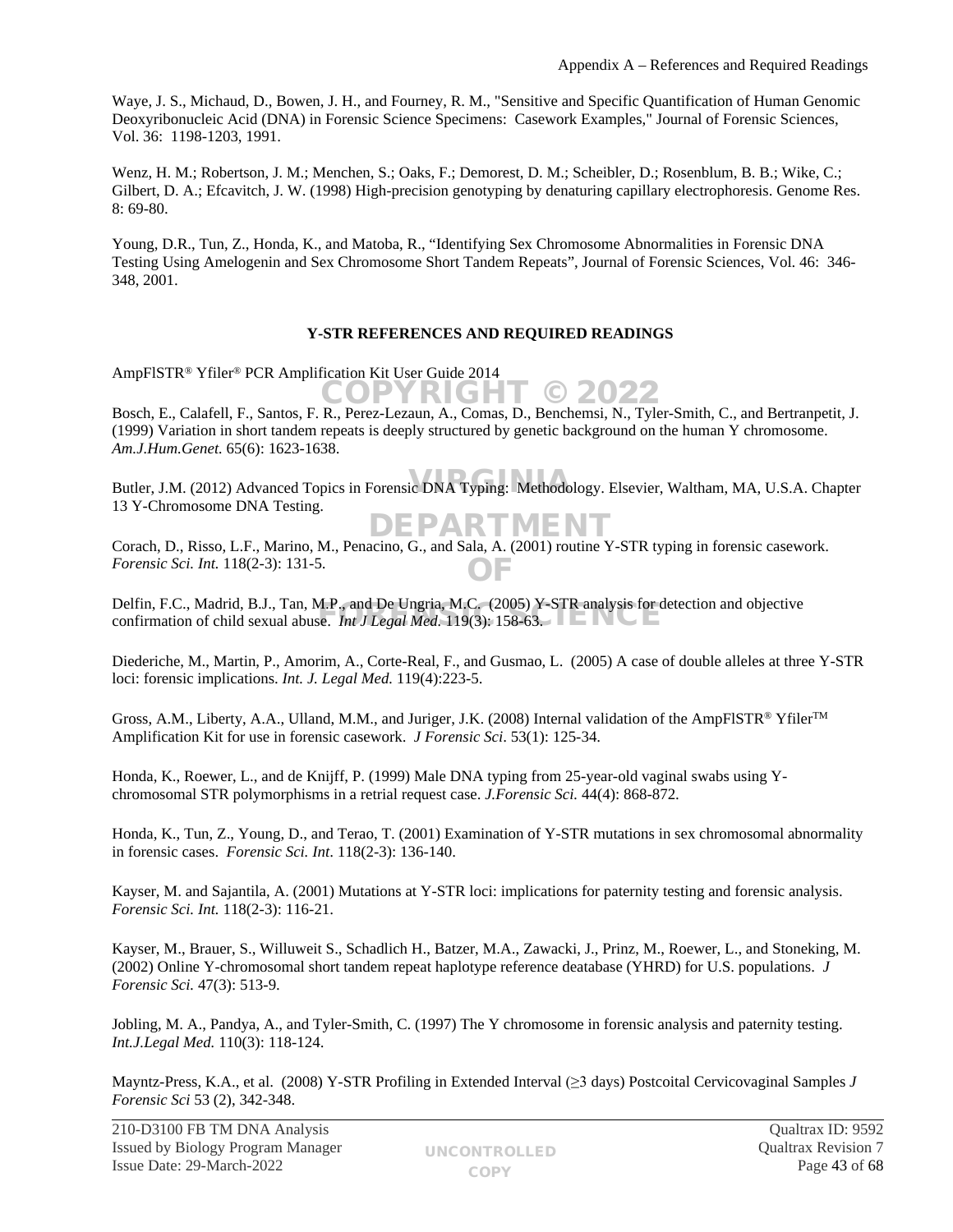Mayntz-Press, K.A., Ballantyne, J. (2007) Performance Characteristics of Commercial Y-STR Multiplex Systems *J Forensic Sci* 52 (5), 1025–1034.

Mitchell, R. J. and Hammer, M. F. (1996) Human evolution and the Y chromosome. *Curr.Opin.Genet.Dev.* 6(6): 737- 742.

Mulero, J.J., Chang, C.C., Calandro, L.M., Green, R.L., Li Y., Johnson, C.L., and Hennessy, L.K. Development and validation of the AmpFlSTR® Yfiler<sup>TM</sup> PCR amplification kit: a male specific, single amplification 17 Y-STR multiplex system. *J Forensic Sci* 2006;51(1):64–75.

Sibille, I., Duverneuil, C., Lorin de la Grandmaison, G., Guerrouache, K., Teissiere, F., Durigon, M., and deMazancourt, P. (2002) Y-STR DNA amplification as biological evidence in sexually assaulted female victims with no cytological detection of spermatozoa. *Forensic Sci. Int.* 125(2-3): 212-6.

# **KINSHIP STATISTICAL ANALYSIS REFERENCES AND REQUIRED READINGS**

Allen, Robert W. et al., 2007. Considerations for the interpretation of STR results in cases of questioned half-sibship. Transfusion (March 2007). 47:515-519.

Baur, M. P. et al., No Fallacies in the Formulation of the Paternity Index. American Journal of Human Genetics (1986) 39:528-536. VIRGINIA

Chang En Pu MS and Adrian Linacre PhD. Increasing the confidence in half-sibship determination based upon 15 STR<br>loci. Journal of Forensic and Legal Medicine 15 (2008) 373-377. loci. Journal of Forensic and Legal Medicine 15 (2008) 373-377.

Chang En Pu MS and Adrian Linacre PhD. Systematic evaluation of sensitivity and specificity of sibship determination OF by using 15 STR loci. Journal of Forensic and Legal Medicine 15 (2008) 329-334.

Gjertson, D., Appendix 8. AABB Guidelines document. 12 ed. SCIENCE

Ge et al., Developing criteria and data to determine best options for expanding the core CODIS loci. Investigative Genetics 2012, 3:1

Gjertson, David W. et al., ISFG: Recommendations on biostatistics in paternity testing. FSI: Genetics 1 (2007) 223-231.

Mickey, M. R., Gjertson, D. W., and Terasaki, P. I., Empirical Validation of the Essen-Möller Probability of Paternity. American Journal of Human Genetics (1986) 39:123-132.

Poetsch, Micaela, et al., The problem of single parent/child paternity analysis – Practical results involving 336 children and 348 unrelated men. FSI (2005) – Article in Press.

Reid, Thomas M. et al., Specificity of Sibship Determination Using the ABI Identifiler Multiplex System. Journal of Forensic Science. November 2004. Vol. 49. No. 6.

Silver, H. and Schoppmann, A., Limitations of paternity testing calculations. Transfusion 1987. 27:288-290.

Sulzer, A., Dion, D., and Kratzer, A., Reliability of Results in Sibship Cases. FSI: Genetics Supplement Series 3 (2011) e95-e96.

Valentin, Jack. Chapter 8: Positive Evidence of Paternity Calculated According to Essen-Möller: The Bayesian Approach. Inclusion Probabilities in Parentage Testing. American Association of Blood Banks. 1983.

Wenk, R.E., Traver, M., and Chiafari, F.A., 1996. Determination of sibship in any two persons. Transfusion 1996. 36:259-262.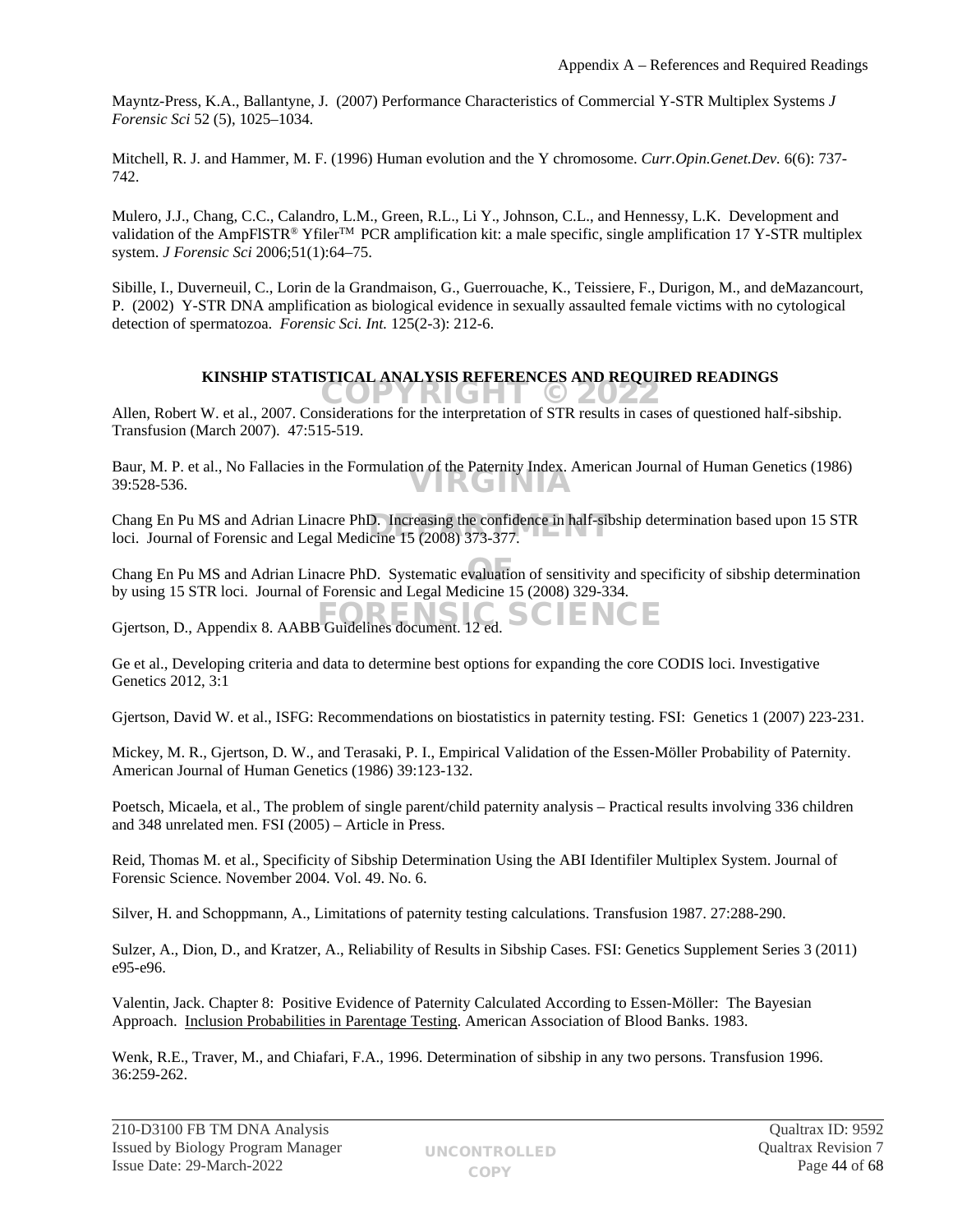# **TRUEALLELE® STATISTICAL ANALYSIS REQUIRED REFERENCES AND READINGS**

Lindley, Dennis V. (2006) Understanding Uncertainty. Wiley-Interscience. Chapters 1-6.

- 1. Uncertainty
- 2. Stylistic Questions
- 3. Probability
- 4. Two Events
- 5. The Rules of Probability
- 6. Bayes Rule

TrueAllele® Casework: VUIer® Tutorial Manual

# **Lectures:**

- A. Introduction
	- 1. Casework Validation of Genetic Calculator Mixture Interpretation [http://www.cybgen.com/information/presentations/2010/AAFS/Perlin\\_Casework\\_validation\\_of\\_geneti](http://www.cybgen.com/information/presentations/2010/AAFS/Perlin_Casework_validation_of_genetic_calculator_mixture_interpretation/page.shtml) [c\\_calculator\\_mixture\\_interpretation/page.shtml](http://www.cybgen.com/information/presentations/2010/AAFS/Perlin_Casework_validation_of_genetic_calculator_mixture_interpretation/page.shtml) COPYRIGHT © 2022
	- 2. Three Match Statistics, One Verdict [http://www.cybgen.com/information/presentations/2010/AAFS/Perlin\\_Three\\_match\\_statistics\\_one\\_ve](http://www.cybgen.com/information/presentations/2010/AAFS/Perlin_Three_match_statistics_one_verdict/page.shtml) [rdict/page.shtml](http://www.cybgen.com/information/presentations/2010/AAFS/Perlin_Three_match_statistics_one_verdict/page.shtml)
	- 3. Computer Interpretation of Uncertain DNA Evidence [http://www.cybgen.com/information/presentations/2011/NIJ/Perlin\\_Computer\\_interpretation\\_of\\_uncer](http://www.cybgen.com/information/presentations/2011/NIJ/Perlin_Computer_interpretation_of_uncertain_DNA_evidence/page.shtml)<br>tain\_DNA\_evidence/page.shtml [tain\\_DNA\\_evidence/page.shtml](http://www.cybgen.com/information/presentations/2011/NIJ/Perlin_Computer_interpretation_of_uncertain_DNA_evidence/page.shtml)
- B. Basics
	- $^{4.}$  Biology and Information **DEPARTMENT** 
		- [http://www.cybgen.com/information/courses/2010/TAVC/Perlin\\_DNA\\_Identification\\_for\\_Scientists\\_](http://www.cybgen.com/information/courses/2010/TAVC/Perlin_DNA_Identification_for_Scientists_Basics/page.shtml) [Basics/page.shtml](http://www.cybgen.com/information/courses/2010/TAVC/Perlin_DNA_Identification_for_Scientists_Basics/page.shtml) OF
	- 5. Bayesian Belief Update [http://www.cybgen.com/information/courses/2010/TAVC/Perlin\\_DNA\\_Identification\\_for\\_Scientists\\_](http://www.cybgen.com/information/courses/2010/TAVC/Perlin_DNA_Identification_for_Scientists_Basics/page.shtml) <u>[Basics/page.shtml](http://www.cybgen.com/information/courses/2010/TAVC/Perlin_DNA_Identification_for_Scientists_Basics/page.shtml)</u>  $\bigcup_{k \in \mathbb{N}}$   $k \in \mathbb{N}$
	- 6. Inclusion Genotype and LR http://www.cybgen.com/information/courses/2010/TAVC/Perlin\_DNA\_Identification\_for\_Scientists [Basics/page.shtml](http://www.cybgen.com/information/courses/2010/TAVC/Perlin_DNA_Identification_for_Scientists_Basics/page.shtml)

# C. Methods

- 7. Stochastic Effects [http://www.cybgen.com/information/courses/2010/TAVC/Perlin\\_DNA\\_Identification\\_for\\_Scientists\\_](http://www.cybgen.com/information/courses/2010/TAVC/Perlin_DNA_Identification_for_Scientists_Methods/page.shtml) [Methods/page.shtml](http://www.cybgen.com/information/courses/2010/TAVC/Perlin_DNA_Identification_for_Scientists_Methods/page.shtml)
- 8. Quantitative Data Modeling [http://www.cybgen.com/information/courses/2010/TAVC/Perlin\\_DNA\\_Identification\\_for\\_Scientists\\_](http://www.cybgen.com/information/courses/2010/TAVC/Perlin_DNA_Identification_for_Scientists_Methods/page.shtml) [Methods/page.shtml](http://www.cybgen.com/information/courses/2010/TAVC/Perlin_DNA_Identification_for_Scientists_Methods/page.shtml)
- 9. Mixture Weight and Inference http://www.cybgen.com/information/courses/2010/TAVC/Perlin\_DNA\_Identification\_for\_Scientists [Methods/page.shtml](http://www.cybgen.com/information/courses/2010/TAVC/Perlin_DNA_Identification_for_Scientists_Methods/page.shtml)
- D. Information
	- 10. Sherlock Holmes and the DNA Likelihood Ratio [http://www.cybgen.com/information/presentations/2011/AAFS/Perlin\\_Sherlock\\_Holmes\\_and\\_the\\_DN](http://www.cybgen.com/information/presentations/2011/AAFS/Perlin_Sherlock_Holmes_and_the_DNA_likelihood_ratio/page.shtml) [A\\_likelihood\\_ratio/page.shtml](http://www.cybgen.com/information/presentations/2011/AAFS/Perlin_Sherlock_Holmes_and_the_DNA_likelihood_ratio/page.shtml)
	- 11. Explaining the Likelihood Ratio in DNA Mixture Interpretation http://www.cybgen.com/information/presentations/2010/ISHI/Perlin\_Explaining\_the\_likelihood\_ratio in DNA mixture interpretation/page.shtml
	- 12. The Science of Quantitative DNA Mixture Interpretation [http://www.cybgen.com/information/presentations/2011/SWGDAM/Perlin\\_The\\_science\\_of\\_quantitati](http://www.cybgen.com/information/presentations/2011/SWGDAM/Perlin_The_science_of_quantitative_DNA_mixture_interpretation/page.shtml) [ve\\_DNA\\_mixture\\_interpretation/page.shtml](http://www.cybgen.com/information/presentations/2011/SWGDAM/Perlin_The_science_of_quantitative_DNA_mixture_interpretation/page.shtml)

# **Validation Studies:**

1. Perlin, M.W., et.al. Virginia TrueAllele® Validation Study: Casework Comparison. 2013.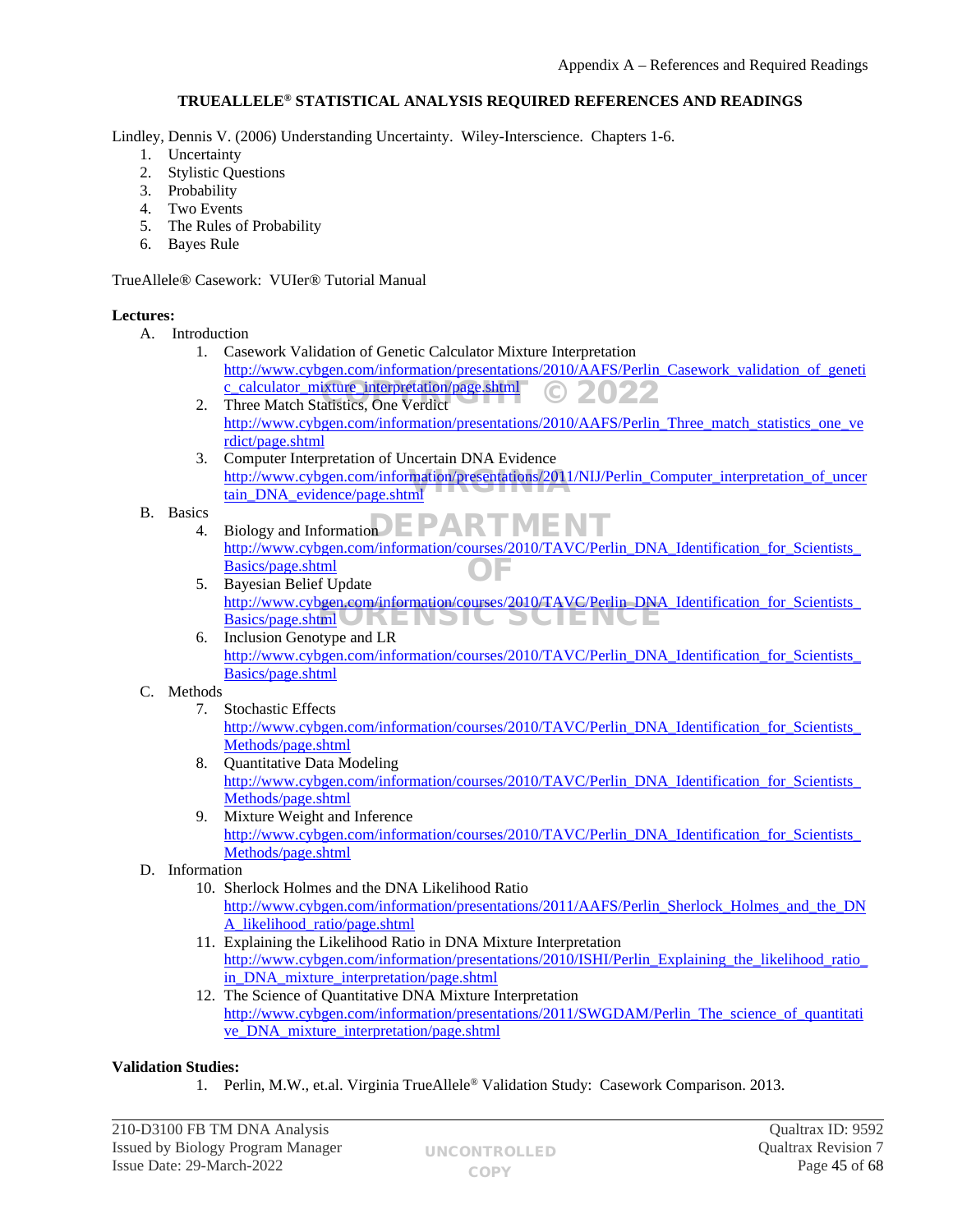- 2. VA DFS Validation of TrueAllele®
- 3. VA DFS Fusion Validation

# 2017 SWGDAM DNA Interpretation Guidelines

Perlin, MW, Legler MM, Spencer CE, Smith JL, Allan WP, Belrose JL, Duceman BW. Validating TrueAllele® DNA mixture interpretation. Journal of Forensic Sciences. 2011; 56(6): 1430-47. (Manuscript available at: [http://www.cybgen.com/information/publication/2011/JFS/Perlin-Duceman-Validating-TrueAllele-DNA-mixture](http://www.cybgen.com/information/publication/2011/JFS/Perlin-Duceman-Validating-TrueAllele-DNA-mixture-interpretation/page.shtml)[interpretation/page.shtml](http://www.cybgen.com/information/publication/2011/JFS/Perlin-Duceman-Validating-TrueAllele-DNA-mixture-interpretation/page.shtml))

Perlin, M.W., Explaining the likelihood ratio in DNA mixture interpretation in the proceedings of Promega's Twenty-First International Symposium on Human Identification. San Antonio, TX. 2010. (Manuscript available at: [http://www.cybgen.com/information/publication/2010/ISHI/Perlin-Explaining-the-likelihood-ratio-in-DNA-mixture](http://www.cybgen.com/information/publication/2010/ISHI/Perlin-Explaining-the-likelihood-ratio-in-DNA-mixture-interpretation/page.shtml)[interpretation/page.shtml](http://www.cybgen.com/information/publication/2010/ISHI/Perlin-Explaining-the-likelihood-ratio-in-DNA-mixture-interpretation/page.shtml))

Perlin, M.W., Belrose, J.L., and Duceman, B.W. New York State TrueAllele® Casework Validation Study. Journal of Forensic Sciences. 58(6), 2013. COPYRIGHT © 2022

Greenspoon, Susan A., et al., Establishing the Limits of TrueAllele® Casework: A Validation Studay. Journal of Forensic Sciences. 60 (5), 2015.

# **FAMILIAL DNA SEARCHING REFERENCES AND REQUIRED READINGS**

Scientific Working Group on DNA Analysis Methods Ad Hoc Committee on Partial Matches. SWGDAM recommendations to the FBI Director on the "interim plan for the release of information in the event of a 'partial match' at NDIS". Forensic Sci. Commun. 11 (2009). OF

Myers SP, Timken MD, Piucci ML, et. al. Searching for first-degree familial relationships in California's offender DNA Myers SP, Timken MD, Plucci ML, et. al. Searching for first-degree familial relationships in California 8 offer<br>database: Validation of a likelihood ratio-based approach. Forensic Sci. Int. Genet. (2010)j.fisgen.2010.10.01

Jobling, M.A. and Tyler-Smith, C. (2003) "The Human Y Chromosome: An Evolutionary Marker Comes of Age," Nature Reviews: Genetics, 4: 598-612.

Butler, J.M. (2005) Forensic DNA Typing: Biology, Technology, and Genetics of STR Markers, 2nd Ed., Elsevier: Burlington, MA, USA.

# **STRMIX SYSTEM STATISTICAL ANALYSIS REFERENCES AND REQUIRED READINGS**

STRmix™ Operation Manual, v2.6.

STRmix™ Users Manual, v 2.6.

A Guide to STRmix™ - March 2017 (Client Guide).

Bright, J., *et al.* (2013) Developing allelic and stutter peak height models for a continuous method of DNA Interpretation, *Forensic Science International: Genetics*, Volume 7, pages e296-e304.

Bright, J. *et al*. (2016) Developmental validation of STRmix™, expert software for the interpretation of forensic DNA profiles, *Forensic Science International: Genetics*, Volume 23, pages e226-e239.

Bright J.. *et al*. (2018) Internal validation of STRmix™ – A multi laboratory response to PCAST, *Forensic Science International: Genetics,* [https://doi.org/10.1016/j.fsigen.2018.01.003.](https://doi.org/10.1016/j.fsigen.2018.01.003)

Curran, J., *et.al.* (2002) Assessing uncertainty in DNA evidence caused by sampling effects, *Science and Justice,*  Volume 42, No.1, pages 29-37.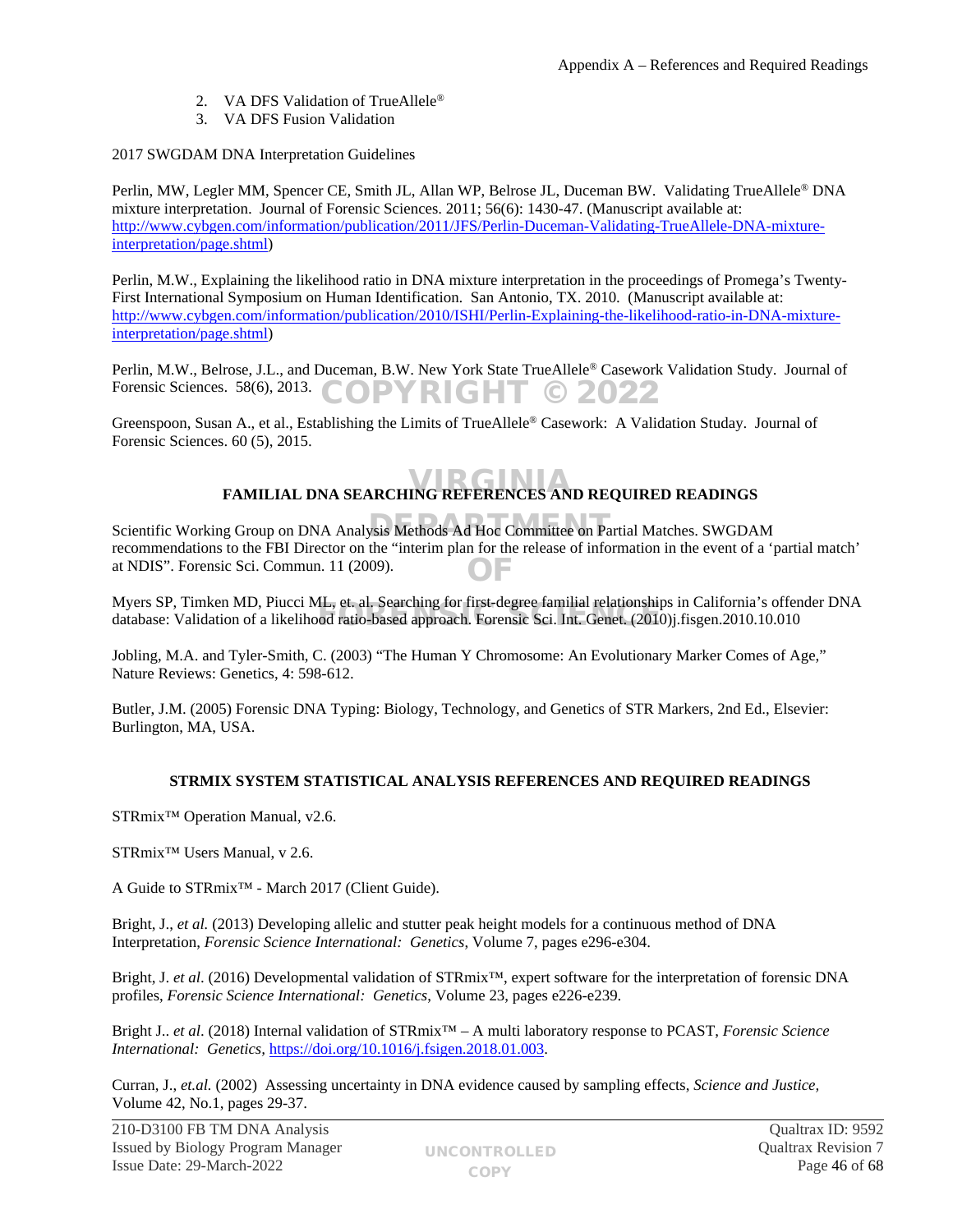Kalafut, T. *et al*. (2018) Implementation and validation of an improved allele specific stutter filtering method for electropherogram interpretation. *Genetics*, Volume 35, pages e50-e56.

Richey, M. (2010) The Evolution of Markov Chain Monte Carlo Methods. The Mathematical Association of America, Monthly 117, pages 383-386.

Taylor, D. *et al*. (2017) A fully continuous system of DNA profile evidence evaluation that can utilise STR profile data produced under different conditions within a single analysis, *Forensic Science International: Genetics,* Volume 31, pages e149-e154.

Taylor, D., *et al*. (2014) Considering relatives when assessing the evidential strength of mixed DNA profiles, *Forensic Science International: Genetics,* Volume 13, pages e259-e263.

Hansson, O., *et al*. (2017) Characterization of degradation and heterozygote balance by simulation of the forensic DNA analysis process, *International Journal of Legal Medicine,* Volume 131, pages e303-e317.

Tvedebrink, T., *et al.* (2012) Statistical model for degraded DNA samples and adjusted probabilities for allelic drop-out, *Forensic Science International: Genetics,* Volume 6, pages e97-e101

# VIRGINIA DEPARTMENT OF FORENSIC SCIENCE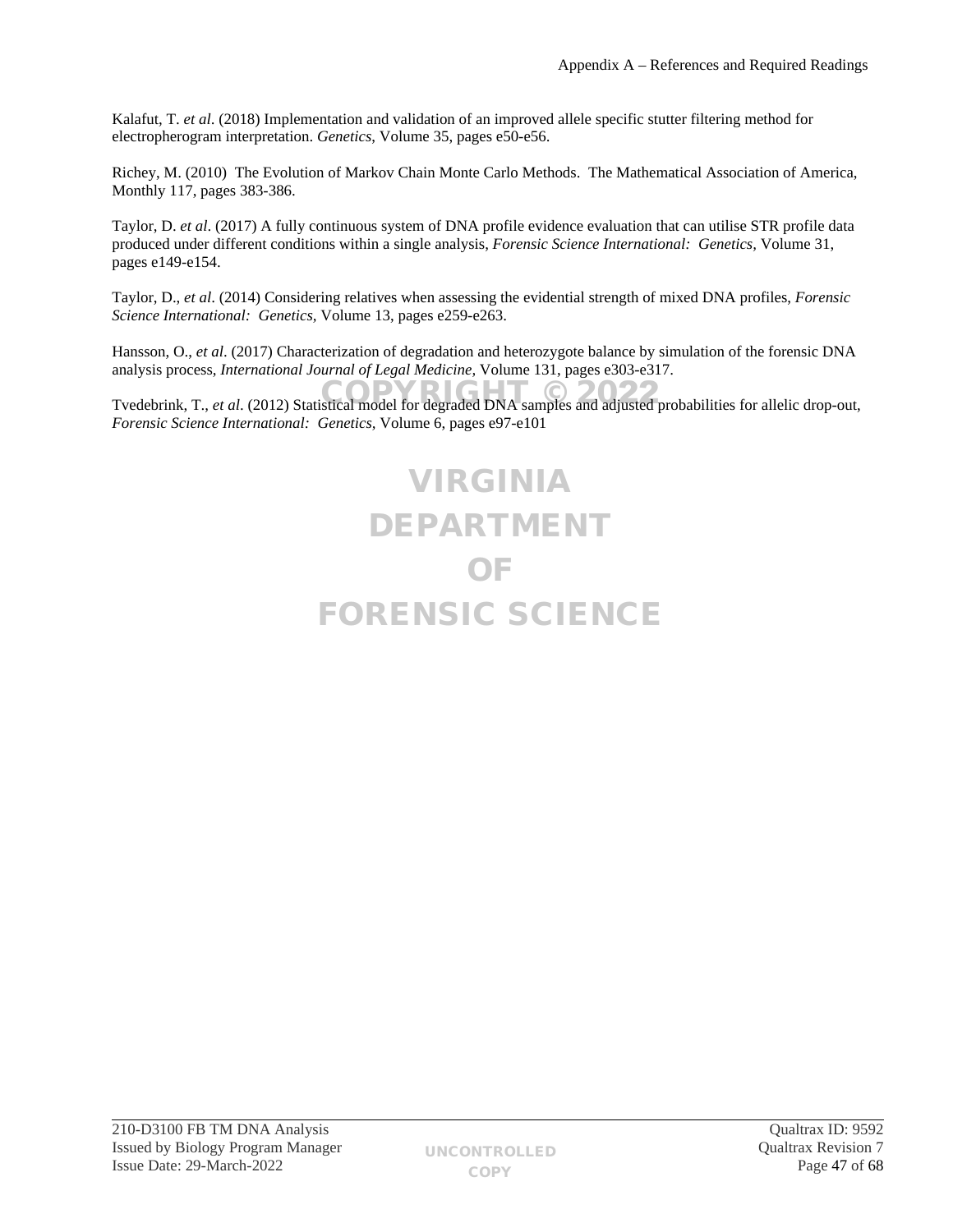# <span id="page-47-0"></span>**APPENDIX B – GLOSSARY**

# "A":

Terminal nucleotide addition occurs when Taq DNA polymerase adds a nucleotide, generally adenine, to the ends of amplified DNA fragments in a template-independent manner. The efficiency with which this occurs varies with different primer sequences. Thus, an artifact peak one base pair shorter than expected (i.e., missing the terminal addition) is sometimes seen. Use of more template than recommended can generate incomplete terminal nucleotide addition at some loci.

## ADENINE:

A purine base; one of the four molecules containing nitrogen present in the nucleic acids DNA and RNA; designated by letter A.

## ALLELE:

One of two or more alternative forms of a gene.

## ALLELE FREQUENCY:

LE FREQUENCY:<br>The proportion of a particular allele among the chromosomes carried by individuals in a population.

# ALLELIC LADDER:

An allelic ladder is an artificial mixture of common alleles present in the human population for a particular STR marker. They are generated with the same primers as tested samples and thus provide a reference DNA size for each allele included in the ladder. allele included in the ladder.

# AMINO ACIDS:

# DEPARTMENT

The building blocks of proteins. There are 20 common amino acids; they are joined together in a strictly ordered "string" that determines the character of each protein. OF

## AMPLIFICATION:

IFICATION:<br>Increasing the number of copies of a specific segment within a DNA chain. "Building" DNA. PCR DNA analysis uses this technique to amplify specimens that are too small to use for the RFLP method.

## ANNEAL:

The process by which the complementary base pairs in the strands of DNA combine.

## AUTOSOME:

A chromosome not involved in sex determination. The diploid human genome consists of 46 chromosomes, 22 pairs of autosomes, and one pair of sex chromosomes (the X and Y chromosomes).

## BASEPAIR:

Two complementary nucleotides joined by hydrogen bonds; basepairing occurs between A and T and between G and C.

## BASE SEQUENCE:

The order of nucleotide bases in a DNA molecule.

# CAPILLARY:

A tube that has an internal diameter of hairlike thinness.

## CHROMOSOME:

A discrete unit of the genome carrying many genes, consisting of proteins and a very long molecule of DNA, visible as a morphological entity only during the act of cell division. The entire human genome is tightly packaged into 23 pairs of chromosomes which are located within the nucleus of the cell.

## CLONING:

The procedure for producing identical DNA sequences.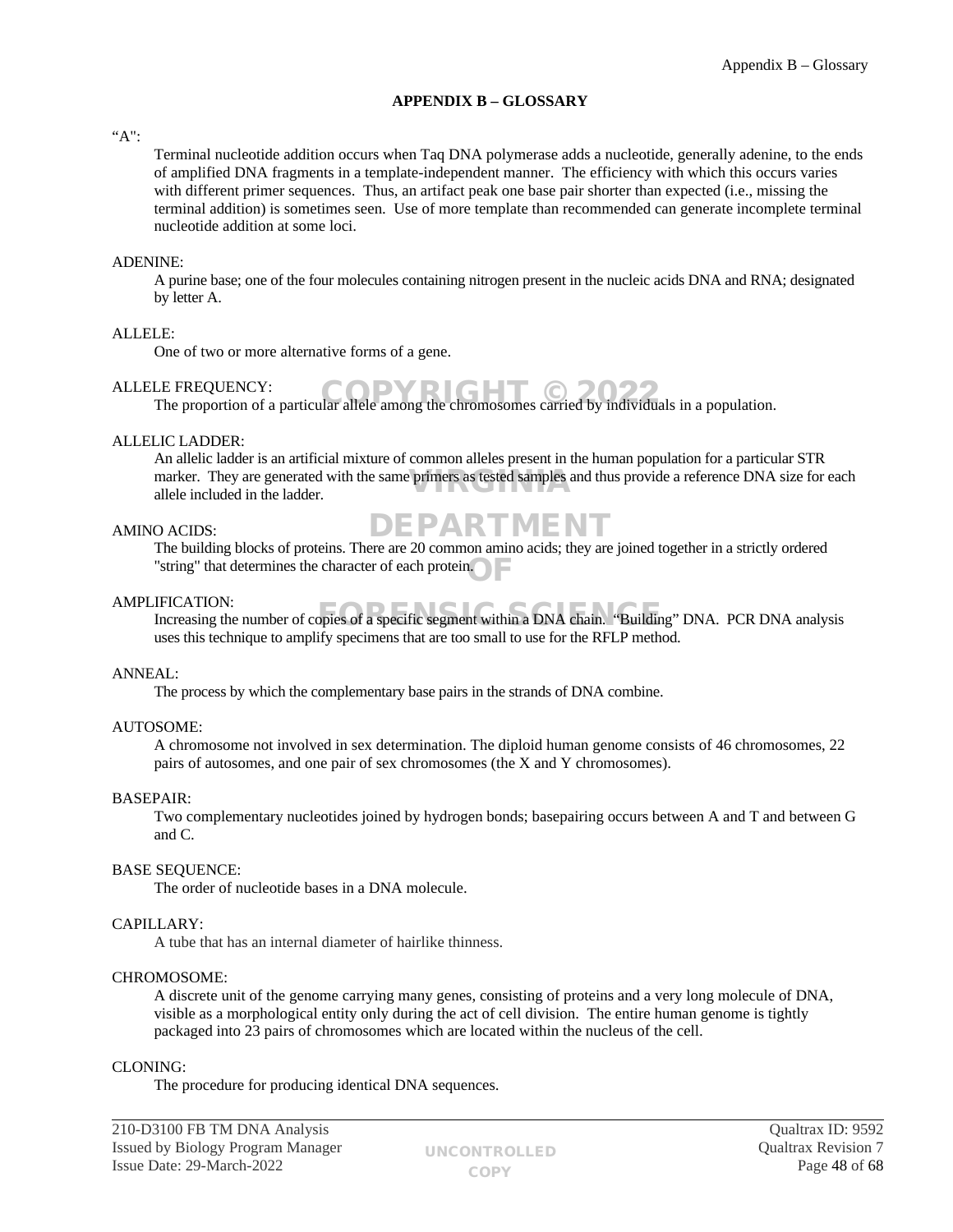## CODIS:

The COmbined DNA Index System. CODIS refers to the entire system of DNA indexes (convicted offender index, close biological relatives index, population file, forensic index, unidentified persons index, and missing persons index) maintained at the National, State, and Local levels.

#### CODON:

A group of three bases on the DNA molecule that will code for an amino acid, the chemical units of proteins.

# CROSS-HYBRIDIZATION:

An interaction of a DNA sequence with another sequence (e.g., probe) that is not perfectly complementary to it. Cross-hybridization occurs at low stringency. See also DNA heteroduplex.

#### CYTOSINE:

A pyrimidine base; one of the four molecules containing nitrogen present in the nucleic acids DNA and RNA; designated by letter C.

# DNA ADVISORY BOARD (DAB): ODVRIGHT

A board to develop standardized DNA quality assurance methods appointed by the FBI Director in accordance with  $\sim$  A board to develop standardized DNA quality assurance methods appointed by the FBI Director in accordance the DNA Identification Act of 1994.

#### DEGRADATION:

Partial or complete deterioration of a biological substance by chemical or physical means.

#### DELETIONS:

riorys.<br>Results from the removal of a sequence of DNA, the regions on either side being joined together.

#### DENATURATION:

TURATION:<br>Conversion of DNA from the double-stranded to the single-stranded state, usually accomplished by heating to destroy chemical bonds involved in base pairing. **ENSIC SCIENCE** 

## DIFFERENTIAL AMPLIFICATION (ALSO REFERRED TO AS ALLELIC DROP OUT):

The preferential amplification of one allele over another, which can result from incomplete denaturation of the target molecules of one allele. Alternatively, this may occur when one of two alleles is replicated more readily than the other, as in amplification of genetic loci in which some alleles are much longer than others (VNTR region).

## DNA HETERODUPLEX:

Double stranded DNA molecule in which the two strands do not have completely complementary base sequences.

## DNA PROFILE:

A DNA profile consists of a set of DNA identification characteristics, i.e., the particular chemical form at the various DNA locations (loci), which permit the DNA of one person to be distinguishable from that of another person.

#### ELECTROPHORESIS:

A technique in which molecules are separated by their velocity in an electric field.

## ENZYMES:

Proteins that catalyze specific biochemical reactions, such as *Taq* polymerase, which cause the addition of bases.

## EXPONENTIAL AMPLIFICATION:

Replication of DNA in which the copy number of the target sequence approximately doubles in each cycle or round of replication.

#### FLUORESCENCE:

Emission of or the property of emitting electromagnetic radiation usually as visible light resulting from and occurring only during the absorption of radiation from some other source.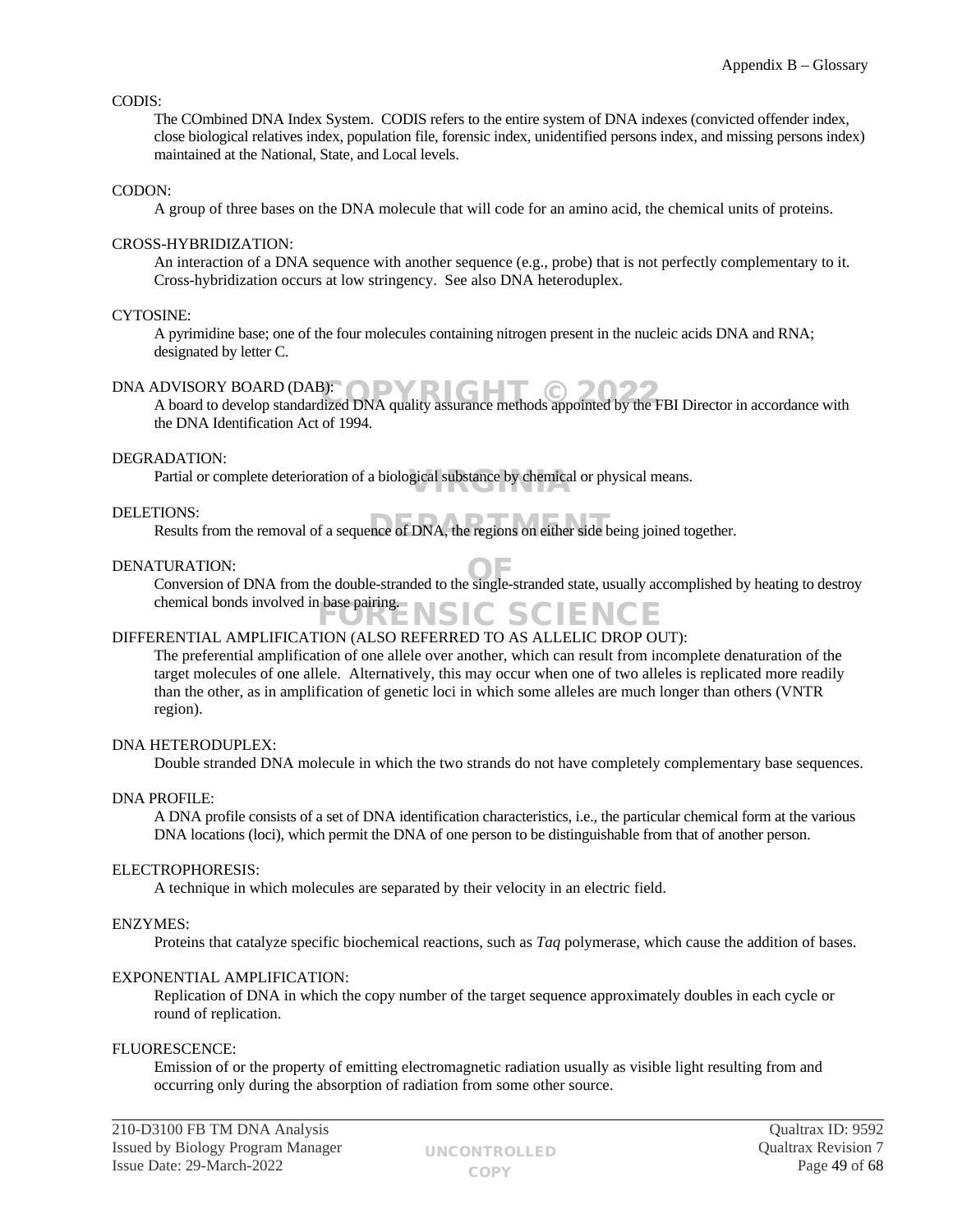#### GEL:

Semisolid matrix (usually agarose or acrylamide) used in electrophoresis to separate molecules.

#### GENE:

A stretch along a chromosome that codes for a functional product (either an RNA molecule or its translation product, a polypeptide).

#### GENOTYPE:

The total of the genetic information contained in the chromosomes of an organism; the genetic makeup of an organism.

#### GUANINE:

A purine base; one of the four molecules containing nitrogen present in the nucleic acids DNA and RNA; designated by letter G.

#### HARDY WEINBERG EQUILIBRIUM:

A principle of population genetics which states that population gene frequencies and population genotype frequencies A principle of population genetics which states that population gene frequencies and population genotype freq<br>remain constant from generation to generation if mating is random and if mutation, selection immigration and emigration do not occur. If these assumptions are true, it should be possible to calculate genotype frequencies from observed allele frequencies.

#### HETEROZYGOTE:

ROZYGOTE:<br>A fertilized egg (zygote) with two different alleles at a designated locus. An individual organism that has different alleles of a particular gene on each member of a pair of chromosomes. An organism is heterozygous to a given gene if its two alleles are different. DEPARTMEN

#### HOMOZYGOTE:

A fertilized egg with two identical alleles at a designated locus. An individual organism having identical alleles of a OF particular gene on each member of a pair of chromosomes. An organism is homozygous to a given gene if its two alleles are the same. FORENSIC SCIENCE

#### IN VITRO:

Outside a living organism

#### LINKAGE:

Describes the tendency of genes to be inherited together as a result of their location on the same chromosome; measured by percent recombination between loci.

## LOCUS:

The position on a chromosome at which the gene for a particular trait resides; locus may be occupied by any one of the alleles for the gene.

#### MENDELIAN INHERITANCE:

The passing of genes from parent to progeny according to a pattern of independent segregation of alleles and the independent assortment of unlinked genes (e.g., genes on different chromosomes) during the formation of gametes.

## MICROVARIANT:

Alleles that have a similar intensity to the other major peaks for a locus but will not align with the allelic ladder. Alleles with one, two, or three nucleotides shorter than the common four base repeat alleles which are located between two alleles on the ladder are reported in accordance with the recommendations of the DNA Commission on the International Society of Haemogenetics. The number of complete repeat units is represented by an integer and any partial repeat is designated by a decimal followed by the number of bases in the partial repeat. Therefore a peak occurring between 5 and 6 alleles and which is 1 bp from the 5 allele is designated as a 5.1.

#### MUTATION:

Any change in DNA sequence.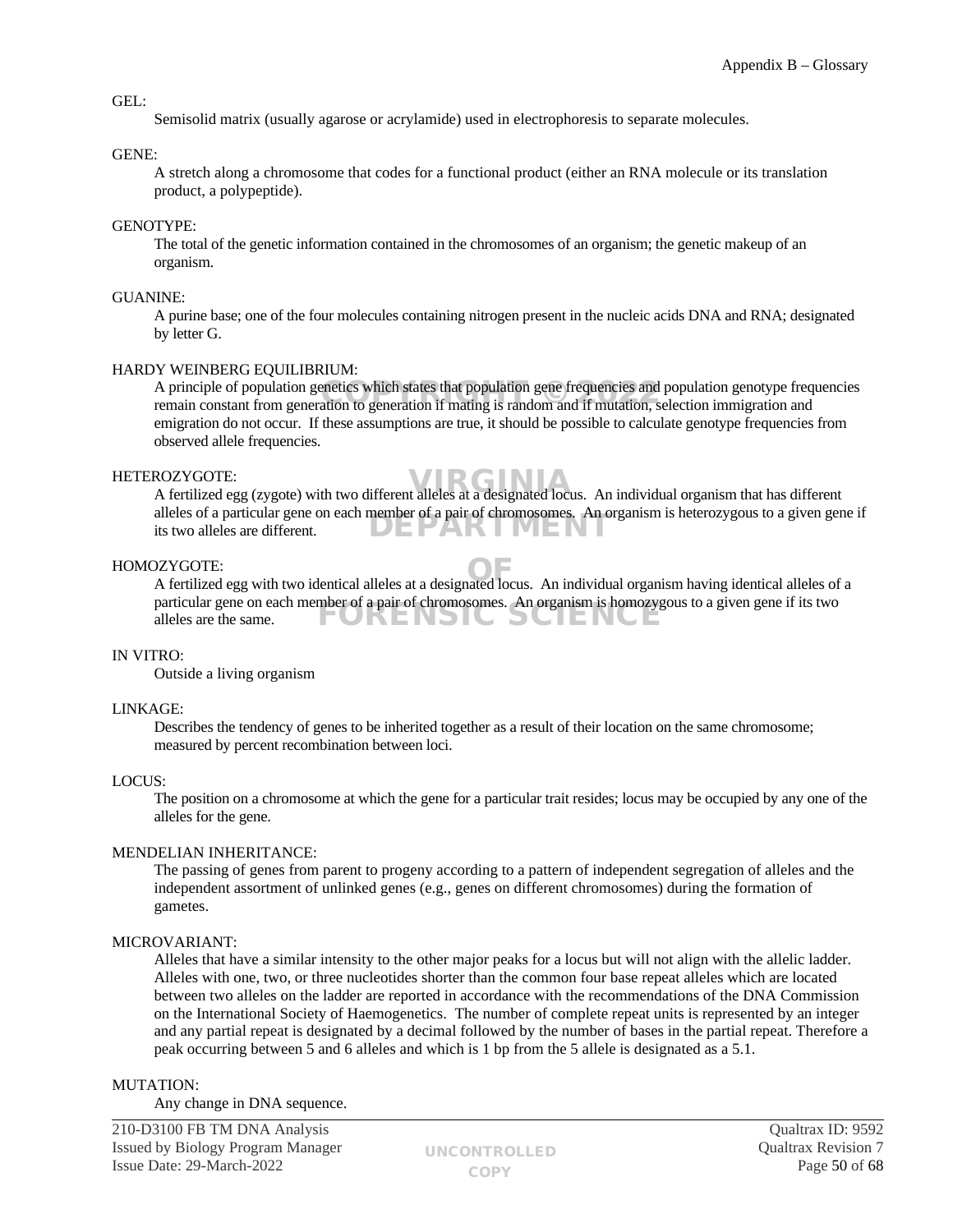## NUCLEASE:

An enzyme that cleaves the chains of nucleotides in nucleic acids into smaller units.

#### NUCLEIC ACID:

A nucleotide polymer of which DNA and RNA are major types.

#### NUCLEOTIDE:

A unit of nucleic acid composed of phosphate, ribose or deoxyribose, and a purine or pyrimidine base.

#### OLIGONUCLEOTIDE:

Single stranded DNA molecule of two or more nucleotide units in length.

#### PCR PRODUCT:

The double stranded DNA fragment of defined size and sequence which results from the PCR amplification process.

#### PLATEAU EFFECT:

EAU EFFECT:<br>A phenomenon of late stages of PCR amplification in which there is a progressive attenuation in the rate at which target sequence accumulates in each successive cycle.

#### POLYMER:

A substance that has a molecular structure consisting chiefly or entirely of a large number of similar units bonded<br>together. together.

# POLYMERASE CHAIN REACTION (PCR): PARTMENT

An in vitro process that yields millions of copies of desired DNA through repeated cycling of a reaction involving the DNA polymerase enzyme. OF

#### POLYMORPHISM:

MORPHISM:<br>Difference in DNA sequence among individuals. Genetic variations occurring in more than 1% of a population would be considered useful polymorphisms for linkage analysis.

#### POPULATION:

A group of individuals residing in a given area at a given time.

#### PRIMERS:

Oligonucleotides which serve as growing points for polymerization of a new strand of DNA along a complementary template strand.

## PULL-UP:

The phenomenon of "pull-up" (a,.k.a. "bleed through") can occur with incomplete separation of colors. Care must be taken when evaluating electropherograms to determine if off-ladder peaks or minor peaks are not a result of bleed through. This is easy to determine by checking the results at the other dyes. This phenomenon occurs most often when the amplification reaction was overloaded or the spectral needs to be re-run.

#### SEX CHROMOSOMES (X AND Y CHROMOSOMES):

Chromosomes that are different in the two sexes and involved in sex determination.

#### SHORT TANDEM REPEATS (STR):

Multiple copies of an identical DNA sequence arranged in direct succession in a particular region of a chromosome.

## STOCHASTIC FLUCTUATION:

A phenomenon occurring during the amplification of low levels of DNA resulting in an unequal sampling of the two alleles present from a heterozygous individual.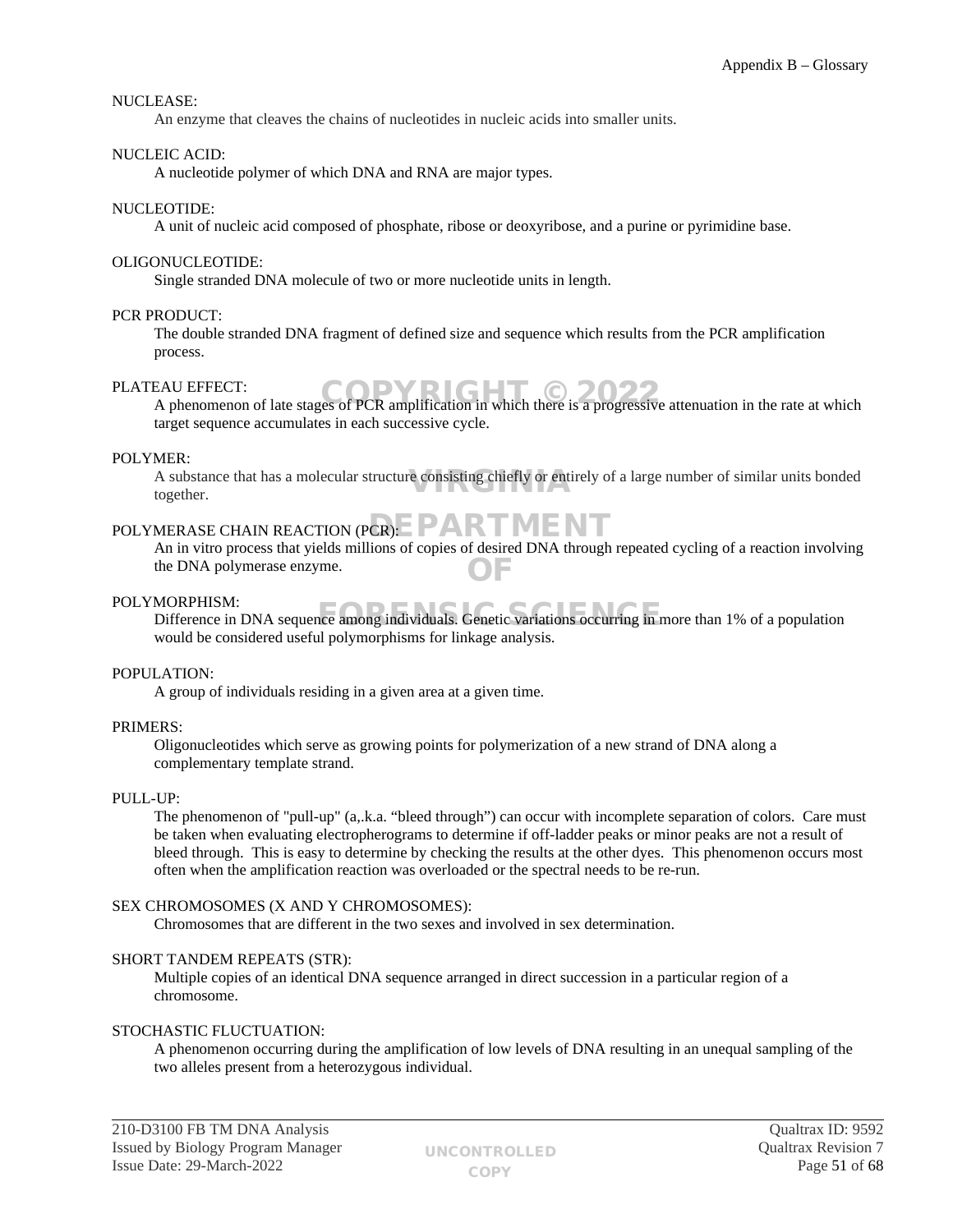# STUTTER:

Some STR loci have a tendency to produce one or more minor PCR products which are typically smaller than the major allele by 1 (n-1), 4 (n-4), or 10 (n-10) bases, depending on the locus. Generally peak height can readily distinguish true alleles from "stutter" peaks.

# THYMINE:

A pyrimidine base; one of the four molecules containing nitrogen present in the nucleic acids DNA; designated by letter T.

URACIL:

A pyrimidine base with the same chemical composition as Thymine, but lacking a methyl group, found in RNA in place of thymine. Designated by the letter U.

COPYRIGHT © 2022

# VIRGINIA DEPARTMENT OF FORENSIC SCIENCE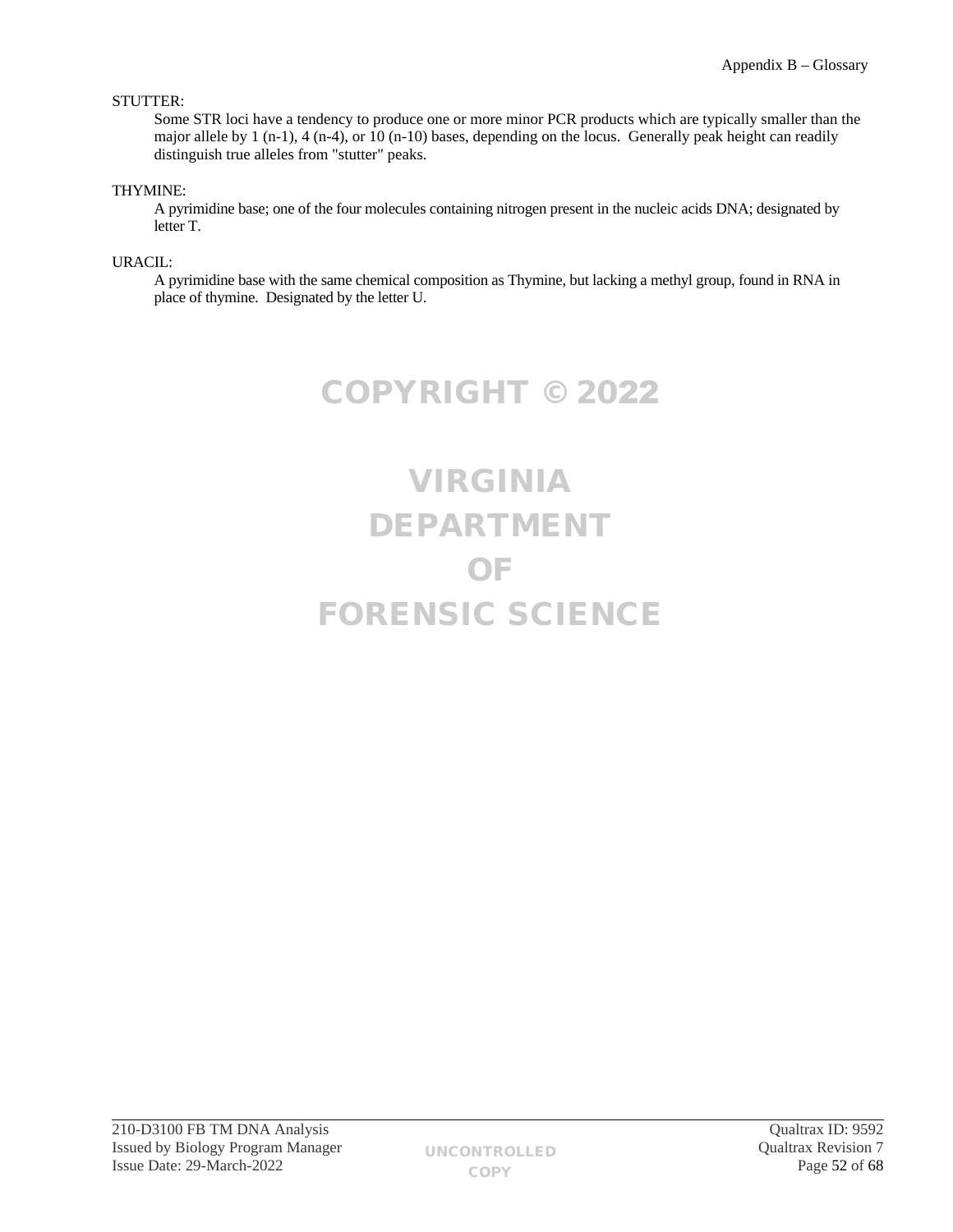# <span id="page-52-0"></span>**APPENDIX C – STUDY QUESTIONS**

# **General DNA:**

- 1. What is DNA?
- 2. Where is DNA found?
- 3. What is the role of DNA in the field of forensics?
- 4. What is the structure of DNA?
- 5. What is the composition of DNA?
- 6. What is a nucleotide?
- 7. What is a purine? COPYRIGHT © 2022
- 8. What is a pyrimidine?
- 9. What type of bonds holds the chains together?
- 10. What is complementary pairing?
- 11. What is a chromosome? gene?  $\overline{\text{codom2}}$  **RTMENT**
- 12. How many base pairs are there in a DNA molecule?
- 13. When would you expect two individuals to have the same DNA profile? FORENSIC SCIENCE
- 14. What is an allele?
- 15. What is meant by a genotype? phenotype?

## **DNA Isolation:**

1. Using the following methods, how do you extract DNA from a blood sample? a semen sample?

VIRGINIA

- a. Organically
- b. DNA IQ<sup>TM</sup> extraction method (manual and robotic)
- 2. What is stain extraction buffer and how does it work? DNA IQ<sup>TM</sup> Lysis Buffer?
- 3. What is TNE? When is it used and how does it work?
- 4. What is the function of SDS in the isolation procedure?
- 5. What is the function of Proteinase K in the isolation procedure?
- 6. What is the function of Sarkosyl in the isolation procedure?
- 7. What is the function of the organic extraction portion of the procedure? What is the function of phenol, chloroform, and isoamyl alcohol in the extraction procedure?
- 8. Explain the use of DTT in isolation.
- 9. What are histones? protamines?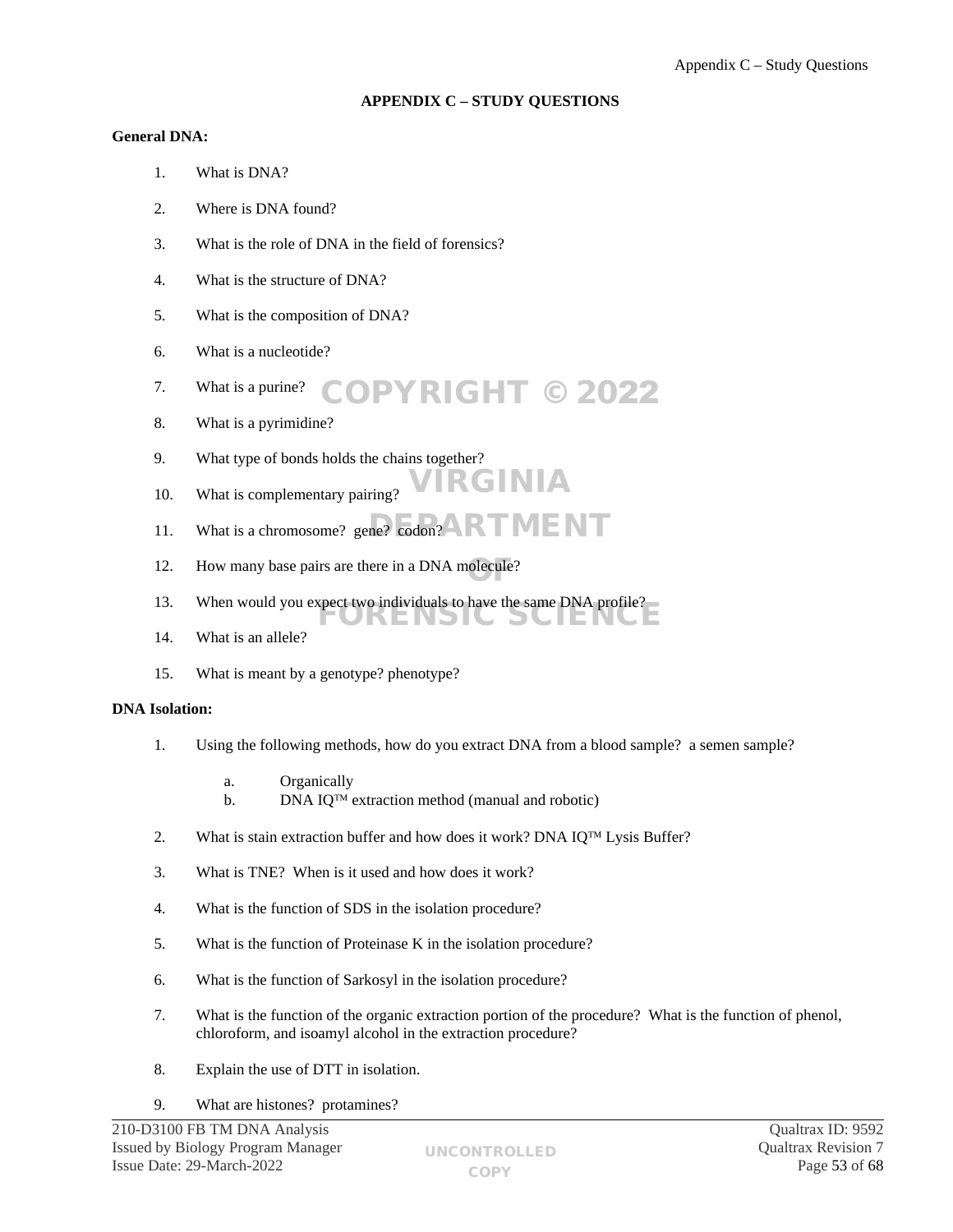- 10. Why is it important to autoclave reagents and certain supplies?
- 11. Explain the use of Microcon filters.
- 12. Why is the chelex extraction method not used for nuclear DNA analysis by the DFS?
- 13. Does the DNA IQ™ System isolate only human genomic DNA? Please explain your answer.
- 14. Is the DNA obtained using the DNA IQ™ System single-stranded or double stranded? Why?
- 15. What is the purpose for heating the DNA sample once the DNA IQ™ Elution Buffer has been added to the sample?
- 16. What may be some of the reasons why inconsistent DNA yields may be obtained with the DNA IQ™ System?
- 17. Which method is more efficient in isolating DNA from samples containing a low level of DNA versus a higher level of DNA and why? higher level of DNA and why?

# **DNA Quantitation:**

- 1. What DNA standards are used for the  $Plexor^{\circ} HY$  quantitation method?
- 2. What primers are used in the Plexor<sup>®</sup> HYquantitation method and why?
- 3. What dye is utilized to detect the human male DNA concentration? The human autosomal DNA concentration? The IPC? The background?
- 4. For what is the IPC useful? RENSIC SCIENCE
- 5. Explain how the Plexor® HY Quantitation System works.
- 6. Can the Plexor® HY Quantitation System quantitate highly degraded DNA samples? Why or why not?
- 7. Can the Plexor® HY Quantitation System quantitate DNA with inhibitors present? Why or why not?

## **Normalization Wizard and Amplification Process:**

- 1. What is a nuclease?
- 2. What is an endonuclease?
- 3. What is an exonuclease?
- 4. Explain the amplification process.
- 5. What is a DNA polymerase?
- 6. What is the name of the DNA polymerase that is used by the DFS and how does it work? Why do we use this DNA polymerase?
- 7. What is a primer?
- 8. What is the function of the primer?
- 9. What is the origin of the primer?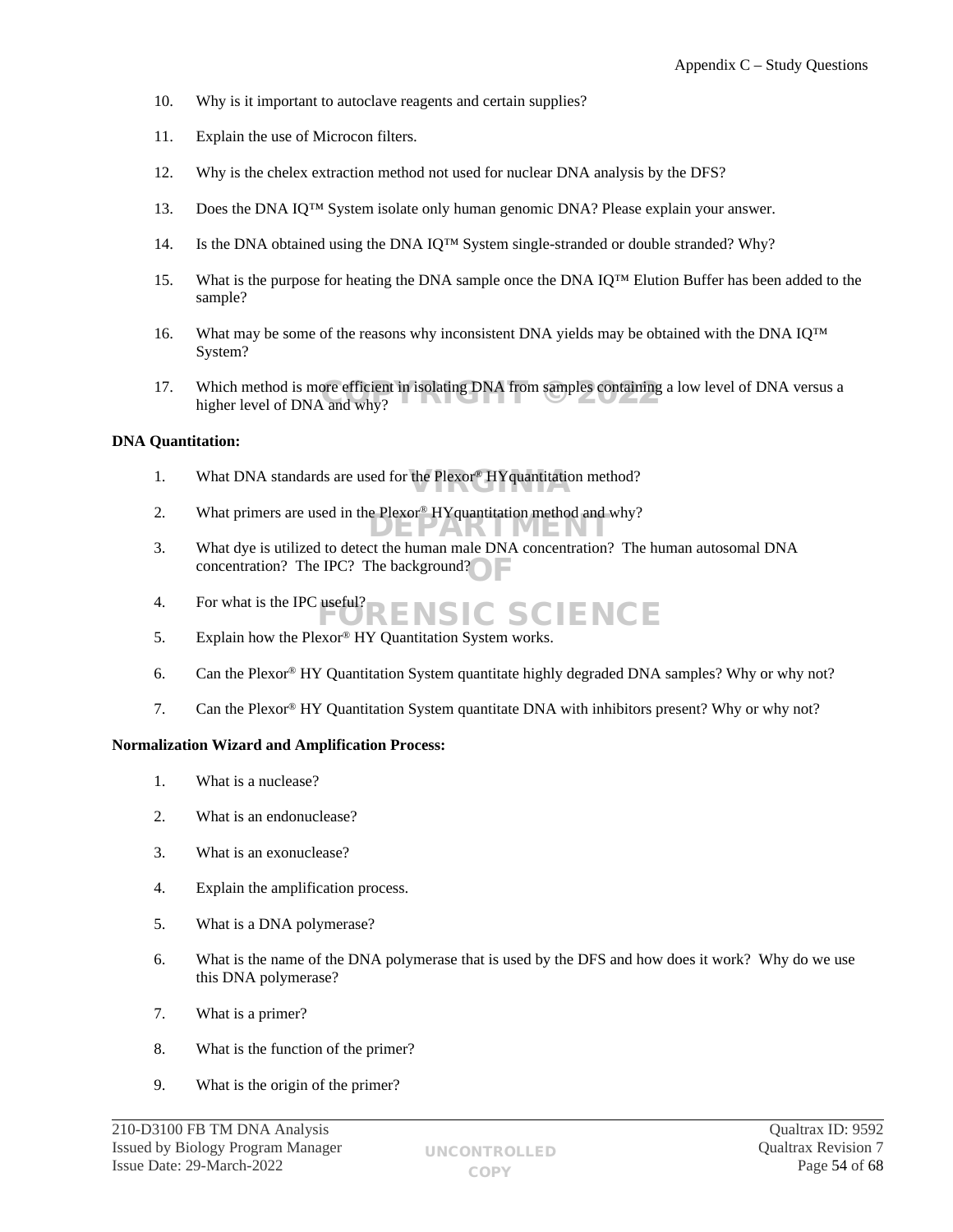- 10. What is the function of  $MgCl<sub>2</sub>$ ?
- 11. What impact does the use of AmpliTaq Gold<sup>TM</sup> have on the PCR process?
- 12. What is primer dimer?
- 13. How can primer dimer affect the results?
- 14. Explain denaturation, annealing, and extension of the DNA.
- 15. What is preferential amplification (allelic drop out) and why does this occur? Is this a problem when analyzing samples using the STR technology? Why or why not?
- 16. What precautions are used to ensure that allelic drop out has not occurred?
- 17. What is plateau effect and how does it affect the DNA sample?
- 18. What are the components of the PowerPlex® Fusion reaction mix? What is the purpose of each component?
- 19. What are some of the factors that inhibit amplification and why? What steps can the analyst take to overcome inhibition problems? VIRGINIA
- 20. What are the amplification conditions for the PowerPlex<sup>®</sup> Fusion System kit?
- 21. How many primers are used in the PowerPlex® Fusion System?
- 22. What precautions are used to prevent contamination of the sample DNA with a foreign source?
- 23. What measures are taken to ensure that the thermal cycler is working properly? What is the purpose of each quality control test?

#### **Capillary Electrophoresis:**

- 1. What is capillary electrophoresis (CE)?
- 2. What is the function of the Hi-Di<sup>TM</sup> Formamide?
- 3. What is the function of the spectral calibration?
- 4. What is the function of the spatial calibration?
- 5. What controls are used on the CE? Why are these used?
- 6. Describe the signal processing from when a DNA fragment passes the detection window until a peak is observed on the electropherogram.
- 7. Describe the sample injection into the capillary. What is the formal name for this type of injection?
- 8. What type of polymer is used to separate DNA fragments on the CE? What is it composed of?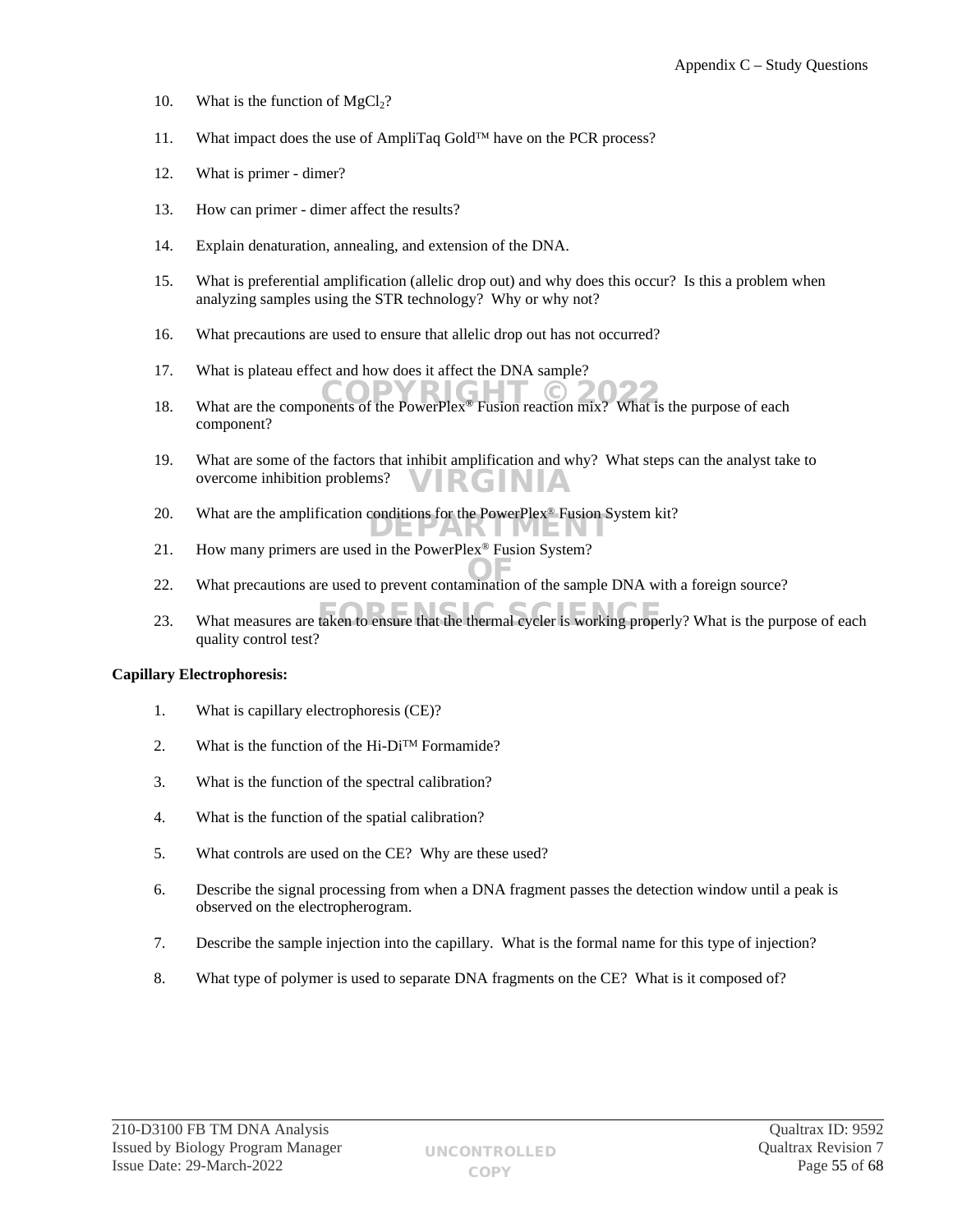# **Capillary Electrophoresis Data Analysis and Interpretation**

- 1. What are the PowerPlex® Fusion loci and on which chromosomes are they located?
- 2. The allelic ladder used to interpret the results at the PowerPlex® Fusion loci consists of how many alleles?
- 3. The internal lane standard consists of how many peaks? What is the base pair size of each?
- 4. What is meant by a heteroduplex?
- 5. What is stutter? How is stutter differentiated from a true allele?
- 6. What is a spike? How is a spike differentiated from a true allele?
- 7. What is a non-template nucleotide addition?
- 8. What is allele/locus dropout and what can cause this to  $\alpha$  cur?
- 9. What is the genotype of the positive control at each locus?
- 10. What is a microvariant? How does this differ from an off-ladder variant?
- 11. What is the base pair size range for each locus?
- 12. Some phenotypic XY males possess a deletion in the Y chromosome, resulting in the loss of AMEL Y sequence.
	- a. What is the estimated frequency of this deletion polymorphism?
	- b. What is the possible cause of this deletion polymorphism? JKENSIC SCIEI
- 13. Please explain what a complex repeat unit means. Which of the PowerPlex® Fusion loci are considered to have a complex repeat unit?
- 14. Why does Fusion include locus DYS391?

## **Statistics, Report Writing, and CODIS**

- 1. What is linkage disequilibrium and how does this affect PowerPlex® Fusion analyses? What does independence mean?
- 2. What is Hardy Weinberg Equilibrium? Is your database in Hardy Weinberg Equilibrium?
- 3. How do allele frequencies differ from genotypic frequencies? How are allele frequencies calculated? How are genotype frequencies calculated?
- 4. What are substructures or subpopulations and how does the existence of these affect your reporting of statistics?
- 5. Why do you report Caucasian, African American, and Hispanic frequencies versus reporting only one general frequency? If my client were Asian, how would you determine the frequency?
- 6. What does the Power of Discrimination mean (Pd)? How is this computed?
- 7. What is a random match probability? How is it calculated? When is it used?
- 8. What is a likelihood ratio? How is it calculated? When is it used? Why is it used instead of a random match probability?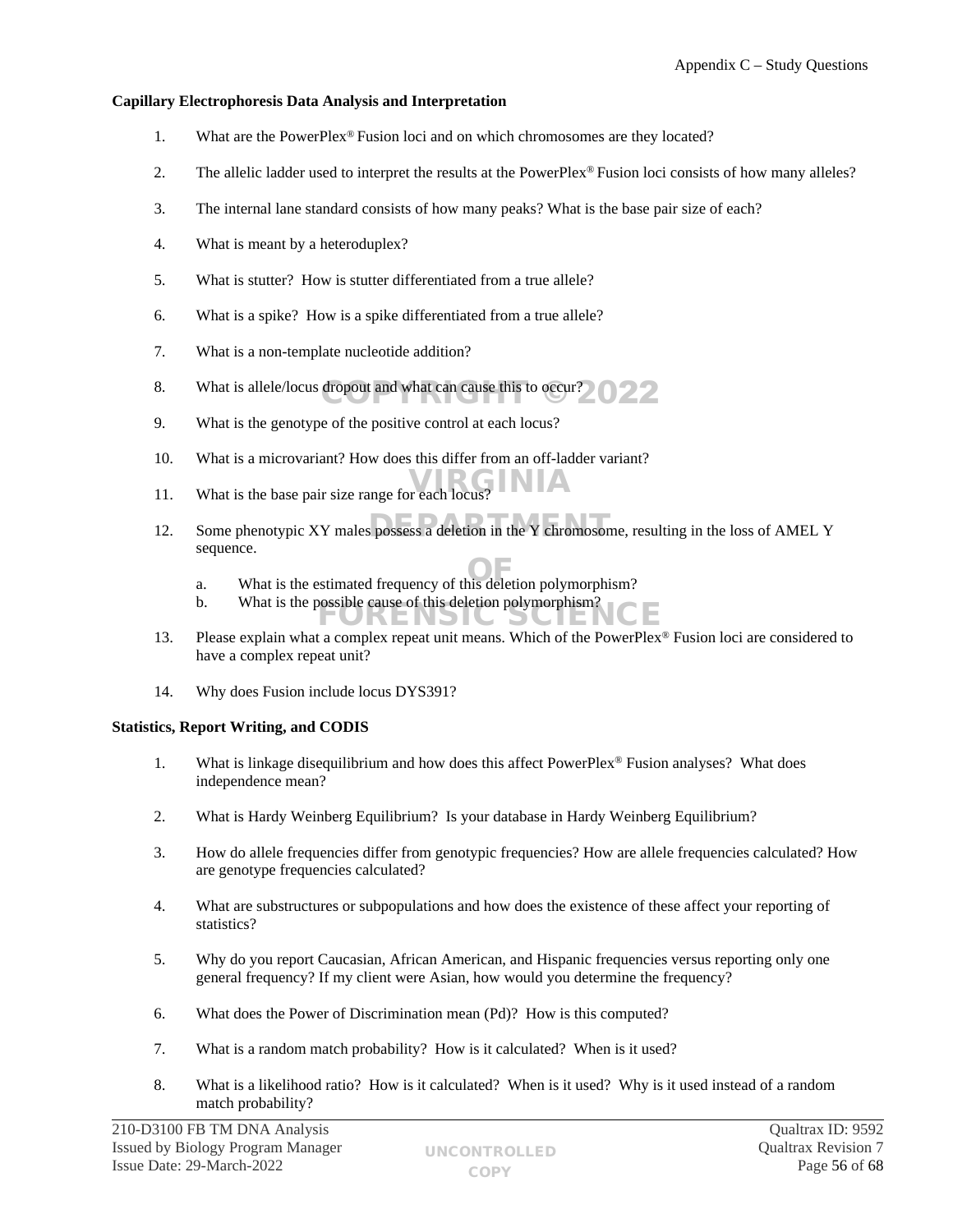- 9. What is CPE? How is it calculated? When is it used? Why is it used instead of a random match probability or a likelihood ratio?
- 10. Why is D12S391 not used in the statistical calculations?
- 11. How many loci are considered "core" for CODIS and which are they?
- 12. What is the difference between LDIS, SDIS and NDIS?
- 13. How does a search or entry into CODIS differ between a regional lab and the Central lab?

#### **Testimony and Expert Witness Qualification:**

- 1. Are you certified or do you have a license to conduct forensic DNA analyses?
- 2. Are you an expert in the field of molecular biology?
- 3. How do you become a member of a professional organization such as the AAFS? Can anyone be a member? If I pay my dues can I (Defense Attorney) be a member too?
- 4. What is a proficiency test? Do you participate in proficiency testing? What is your error rate? Do you participate in blind proficiency testing?
- 5. What does SWGDAM stand for and what is this organization's function?
- 6. Have you had any statistics courses? Are you a statistician? population geneticist?
- 7. What is a DNA audit? How often is your laboratory audited? Who performs the audit?
- 8. What is the rationale for having different laboratory areas for isolation, PCR setup, amplification and typing?
- 9. What controls do you run during your PCR analyses?
- 10. What is a null allele?
- 11. What is the difference between a genotype and a phenotype?
- 12. What is the misincorporation rate of the *Taq* enzyme?
- 13. When was the first time PCR was used in this country? in Virginia?
- 14. How were the databases that are used by you created? Explain each step in detail.
- 15. How large is your database? How can you calculate 1 in billions or trillions from a database of only 100 people for each race?
- 16. What does DAB stand for and what is its function? How was it created and why? Is it still in existence?
- 17. Explain the purpose of the FBI Quality Assurance Standards.
- 18. What does ASCLD/LAB® stand for and what is its function?
- 19. Who serves as the Department's Quality Assurance Officer?
- 20. Who serves as the Department's Safety Officer?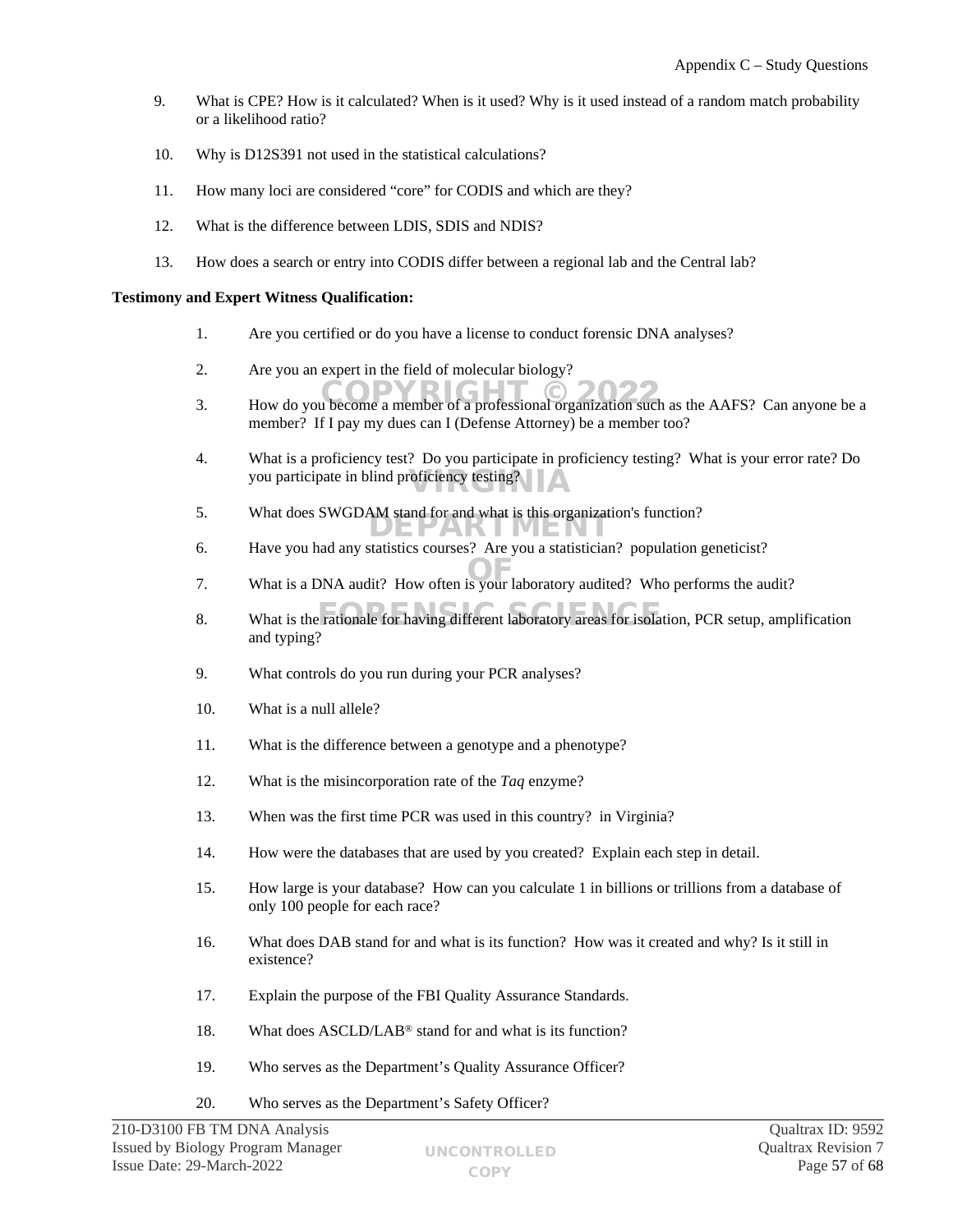21. What is the Department's Mission Statement?

# **Coordination of the Biomek® NX<sup>P</sup> Automation Workstation Study Questions**

- 1. How far in advance can the Biomek® Automation Workstation setup be performed before the 96 deep well plate containing samples is loaded onto the deck of the robot?
- 2. What is the purpose of performing the "home all axes" function? What is the purpose of framing the deck? What effect will increasing/decreasing the values for the  $X$ ,  $Y$ , and  $Z$  axes have on labware and deck positions? What is the purpose of the tool calibration? How often is each quality control measure performed?
- 3. In the case of an emergency, what is the best way to shut the Biomek® Automation Workstation down?
- 4. What is the purpose of the recovery dispense only and recovery methods?
- 5. Why is it imperative to ensure that no air bubbles exist in the sample during the Plexor® HY procedure and Normalization Wizard and amplification setup steps? Normalization Wizard and amplification setup steps?
- 6. What instrumentation is used to detect the Plexor® HY System data?
- 7. What happens to the fluorescent signal during the real-time PCR process when a sample contains DNA?
- 8. Can the Plexor® HY System detect PCR inhibitors? If so, what effect do PCR inhibitors have on the amplification plot? DEPARTMENT
- 9. Please explain the 96 deep well plate setup when more than one DNA examiner's evidence samples are isolated using the Biomek<sup>®</sup> Automation Workstation. isolated using the Biomek® Automation Workstation.
- 10. How does the 96 deep well setup differ when evidence and known samples are isolated at the same time using the Biomek® Automation Workstation?
- 11. How does the 96 deep well setup differ once the known samples have been loaded into the deep well plate and subsequently a different examiner wants to load evidence samples into the deep well plate?
- 12. If a signal is detected in a reagent blank, how does this affect the rest of the samples isolated during that particular run?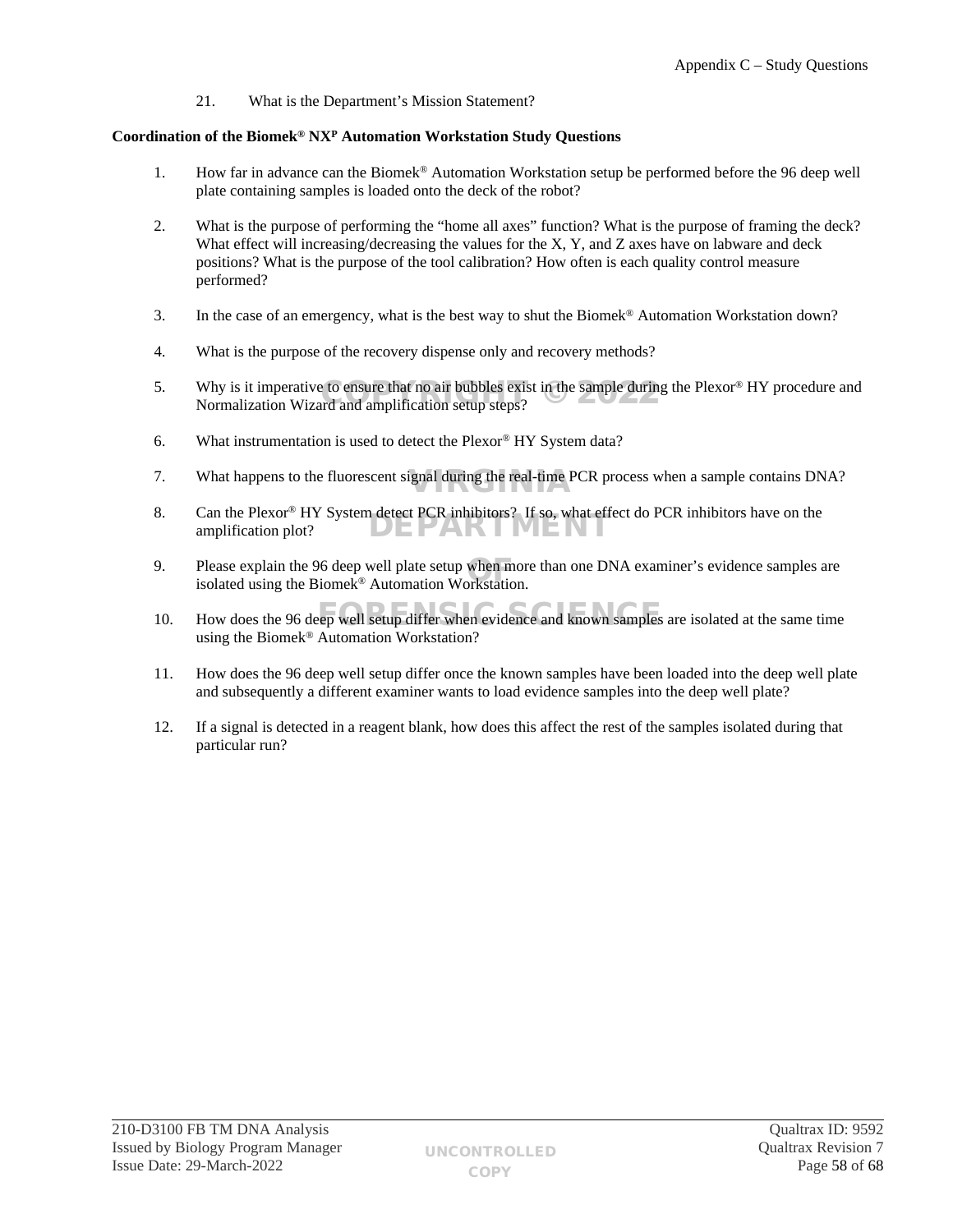# <span id="page-58-0"></span>**APPENDIX D – ADDITIONAL TRAINING AIDS**

#### **"Rapid and Efficient Resolution of Parentage by Amplification of Short Tandem Repeats," R. L. Alford, H. A. Hammond, I. Coto, and C. T. Caskey, American Journal of Human Genetics, Vol. 55: 190-195, 1994.**

STR loci occur throughout the genome at an estimated frequency of one STR every 300-500 kb.

## **"Progress in a Genome Scan for Linkage in Schizophrenia in a Large Swedish Kindred," C. L. Barr, American Journal of Medical Genetics (Neuropsychiatric Genetics), Vol. 54: 51-58, 1994.**

STRs are used in diagnostic, clinical, and genetic mapping of such medical disorders as Schizophrenia, as well as for linkage and linkage disequilibrium mapping.

#### **"Instability of Short Tandem Repeats (Microsatellites) in Human Cancers," R. Wooster and A. M. Cleton-Jansen, Nature Genetics, Vol 6: 152-156, 1994.**

The allele sizes of polymorphic microsatellite repeats in DNA from human cancers were compared to normal DNA from the same patients. In 16 out of 196 paired samples evidence of an extra allele of a different size in the tumor was found which was not present in the normal DNA.

Based on the study that was conducted the authors found that there is instability of microsatellite repeats in several human cancers (Myotonic Dystrophy, X-linked spinal and bulbar muscular atrophy [Kennedy's syndrome]. human cancers (Myotonic Dystrophy, X-linked spinal and bulbar muscular atrophy [Kennedy's syndrome], Huntington's disease, breast cancer, soft tissue sarcoma, brain cancer, and ovarian cancer). ZAR I MEN

One of the loci that was examined included the tetranucleotide vWA (found within an intron of the gene encoding von Willebrand's factor). OF

Approximately 10% of breast cancers, sarcomas and ovarian cancers exhibited additional alleles. UKENSIL SLIENLE

Because PCR amplification can sometimes generate spurious peaks, each experiment in which an extra allele was detected was repeated at least three times. The results were consistent in all the experiments.

#### **"Slippage Synthesis of Simple Sequence DNA," Christian Schlotterer and Diehthard Tautz, Nucleic Acids Research, Vol. 20: 211-215, 1992.**

Slippage synthesis occurs in vivo on a fixed template where only one strand is free to move, a situation which resembles chromosome replication. It seems therefore likely that slippage during replication is the cause of the observed length polymorphisms between individuals in a population.

As the size of the repeat unit increases from a di- or tri-, to a tetranucleotide repeat, the growth of the repeat products is slower, which suggests that the slippage rate is slower. Different possible combinations of nucleotide repeat motifs have been examined and it has been demonstrated that they all grow at different rates. AT repeats grow faster than GC repeats, indicating that slippage is potentially dependent on the AT-content of the sequences involved.

## **"The Evolutionary Dynamics of Repetitive DNA in Eukaryotes," Brian Charlesworth, Paul Sniegowski, and Wolfgang Stephen, Nature, Vol. 371, September 15, 1994.**

The behavior of repetitive sequences can result in mutations that cause genetic diseases which confer significant fitness losses on the organism.

In vitro studies suggest that strand slippage during DNA replication is the major cause of the observed length polymorphism of microsatellites within populations.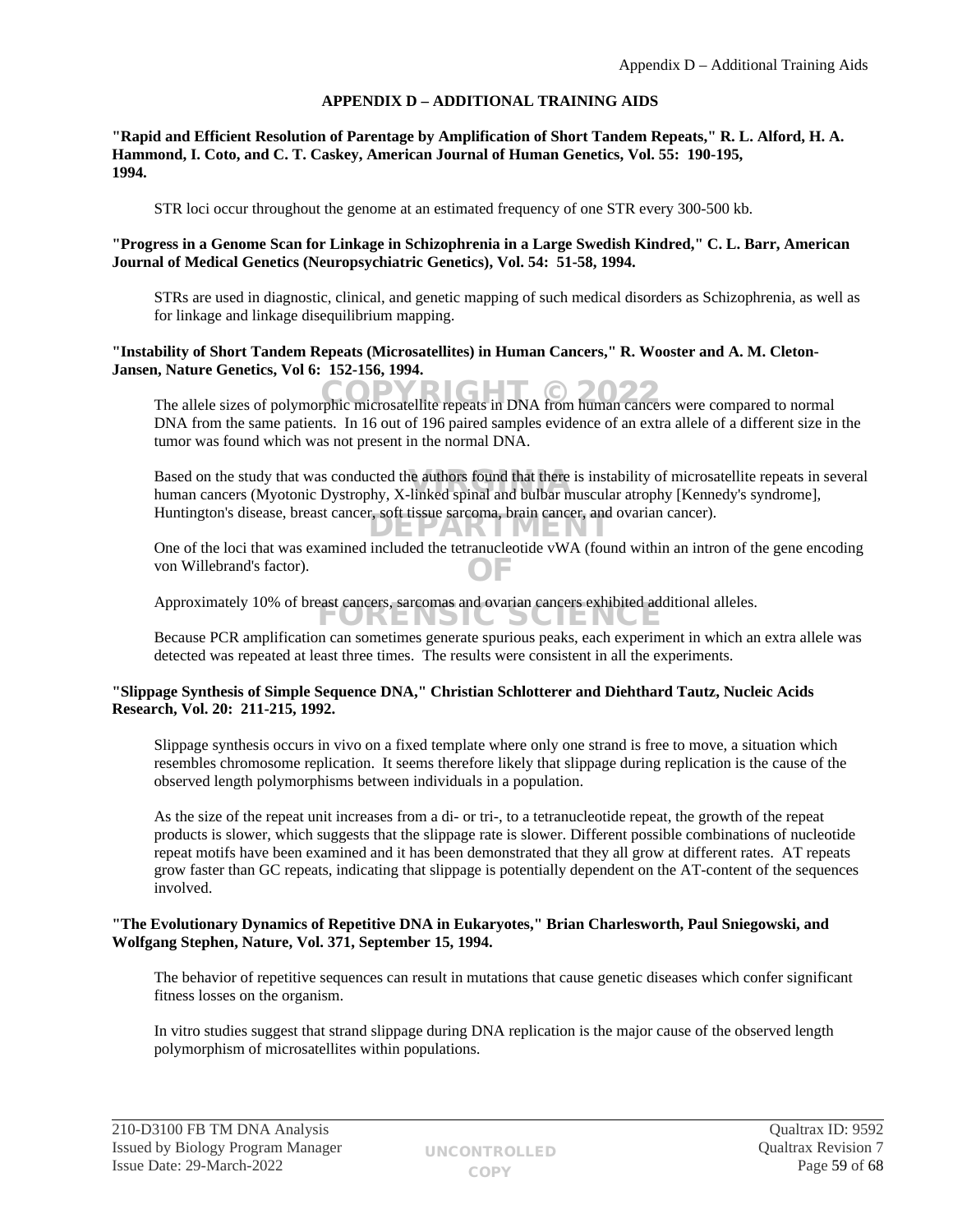# Definitions:

Microsatellite sequences: arrays of short (2-5 bp) nucleotide repeats found in vertebrate, insect and plant genomes. At least 30,000 microsatellite loci are present in the human genome. Copy numbers are characteristically variable within a population.

Minisatellite sequences: arrays of longer  $({\sim} 15 \text{ bp})$  repeats, generally involving mean array lengths of 0.5-30 kb. They are found in the genome of vertebrates, fungi, and plants, and are highly variable in size.

#### **"Substrate Nucleotide-Determined Non-Template Additions for Adenine by** *Taq* **DNA Polymerase: Implications of PCR-Based Genotyping and Cloning," V. L. Magnuson, D. S. Ally, S. J. Nylund, Z. E. Rayman, J. I. Knapp, A. L. Lowe, S. Ghosh, and F. S. Collins, BioTechniques 21: 700-709, 1996.**

Certain terminal nucleotides can either inhibit or enhance adenine addition by *Taq* and the PCR primer design can be used to modulate this activity.

Since the 5' end of the forward primer carries the fluorescent label, it is only this strand that is detected.

For some PCR products, extended time at 4<sup>0</sup>C or room temperature is enough to allow the PCR to proceed further towards the allele + A (5%-25% after 2 days at  $4^{\circ}$ C).

As a general rule, it was demonstrated that when the 5' end nucleotide of the reverse primer was replaced with a As a general rule, it was demonstrated that when the 5' end nucleotide of the reverse primer was replaced with a<br>"T", a 3' "A" terminal nucleotide would occur on the forward strand. The presence of an adenine on the 3' end the PCR product is inhibitory to adenine addition by *Taq* DNA polymerase. The removal of "A" as terminal substrate nucleotide markedly enhances the PCR product to proceed to  $\geq$  70% allele + A.

## "Sequence Analysis and Characterization of Stutter Products at the Tetranucleotide Repeat Locus vWA," P.<br>Sean Walsh, Nicola J. Fildes, and Rebecca Reynolds, Nucleic Acids Research, Vol. 24: 2807-2812, 1996. **Sean Walsh, Nicola J. Fildes, and Rebecca Reynolds, Nucleic Acids Research, Vol. 24: 2807-2812, 1996**.

FORENSIC SCIENCE

Definition:

Stutter: The PCR amplification of tetranucleotide short tandem repeat (STR) loci produces a minor product peak base pairs shorter than the corresponding main allele peak. This is also referred to in the literature as shadow peaks, DNA polymerase slippage product, or n-4 peaks.

PCR amplification results from tetranucleotide repeat loci are easier to interpret than dinucleotide repeats because only a single peak versus possible multiple peaks for dinucleotides is observed in a position four bases shorter than each allele peak, and the intensity of the stutter peak is generally <10% of the main peak.

The proportion of stutter product relative to the main allele increases as the number of uninterrupted core repeat units increases.

The most common repeat motif in the variable expansion region of a STR locus is referred to as the "core" repeat sequence.

The proportion of stutter peak can be overestimated for alleles that are 8 base pairs longer than the other alleles in the same sample (heterozygote). The overestimation is due to the fact that the stutter peak resides on the shoulder of the peak for the shorter allele. It may be possible to minimize this effect by altering the injection parameters.

*Taq* Polymerase has no  $3' \rightarrow 5'$  exonuclease (proofreading) activity, but does have a  $5' \rightarrow 3'$  exonuclease activity.

The mechanism known as slipped strand mispairing has been proposed to explain the stutter peaks that result from amplification. According to this proposal, the template strand and extending strand can break apart during synthesis through the repeat region, perhaps when/if the DNA polymerase has fallen off during PCR. A single repeat unit can then loop out in the template strand before the two strands re-anneal. The result is that the newly extended strand will have one fewer repeat unit than the template strand when synthesis is complete.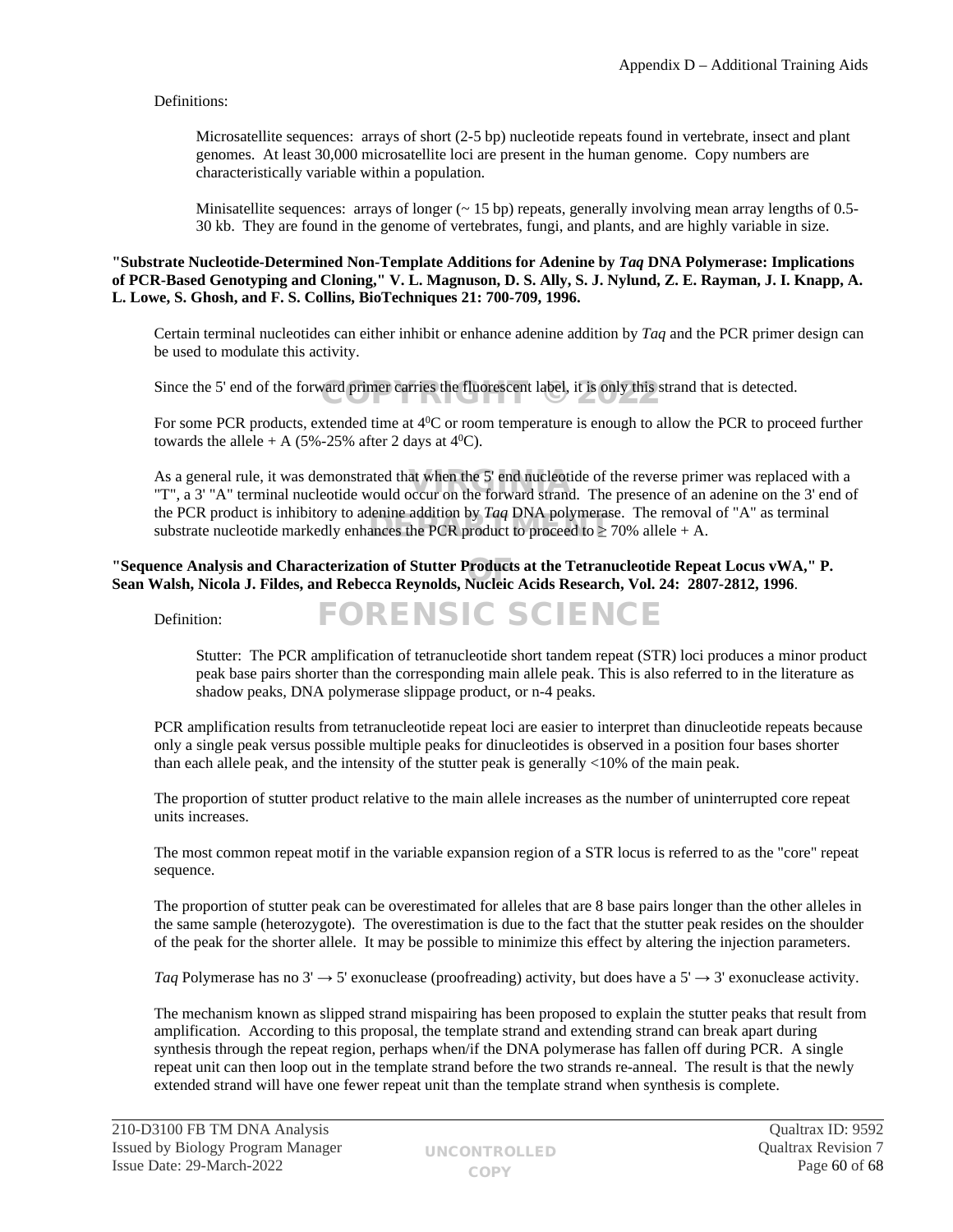It is also conceivable in slipped strand mispairing that the extending strand could loop out, thus resulting in a newly extended strand having an additional repeat unit relative to the template strand. Even though this is possible, the most prevalent stutter peaks are shorter than the main allele.

A speculative explanation for the relative lack of longer stutter peaks is that the DNA polymerase may associate with the stretch of DNA at the 3' end of the extending strand when the strands are unpaired. This association may then somehow inhibit loop out formation in the extending strand.

It is possible that the template strand has more of an opportunity and/or tendency to loop out when long stretches of core repeats are present. Also the strand alignment that exists when loop out does occur in an interrupted core repeat stretch is less likely to position the 3' end of the extending strand across from a complementary base. The polymerase then would not complete synthesis of what would otherwise become the shortened, stutter strand.

However in the case of vWA and most other tetranucleotide repeat loci, stutter peaks longer than the main allele have not been observed.

When choosing loci to incorporate into a multiplex to reduce the overall amount of stutter, it is recommended to When choosing loci to incorporate into a multiplex to reduce the overall amount of stutter, it is recommended to<br>choose loci whose alleles contain overall fewer repeat units and a core repeat that is interrupted by a four sequence substitution.

## **"Defining Microsatellite Alleles by Genotyping Global Indigenous Human Populations and Non-Human**  Primates,'' Li Jinj, Peter Underhill, Martin Buoncristiani, and James M. Robertson, Journal of Forensic Sciences,<br>Vol. 42: 496-499. 1997. **Vol. 42: 496-499, 1997.**

Chimpanzee DNA cannot be amplified at the D7S820 locus. This is either due to a nucleotide substitution(s) at priming regions or an absence of the locus in the Chimp genome.

D5S818 alleles in Chimpanzees differ by increments of two base pairs instead of four, suggesting that there may OF be a dinucleotide repeat associated with the locus. C SCIENCE

# **"Mixture Interpretation: Guidelines for Defining the Relevant Features for Assessment of Mixed DNA Profiles in Forensic Casework", Bruce Budowle, Anthony Onorato, Thomas Callaghan, et al. Journal of Forensic Sciences, Vol. 54 (3), 2009.**

All of the relevant electropherogram information (such as peak height ratios) must be considered when differentiating whether or not an individual can be included as a contributor to a mixture or not. Generally, reproducible patterns are observed, i.e. a donor contributing the majority of DNA to a mixture will generate larger peaks than the minor contributor. Peak height ratios may be used to aid in differentiating which alleles may have come from the same individual when there is a large enough disparity in the peak heights for the alleles in the mixture. Peaks that overlap from contributors will generally display an additive effect on the shared peak height. A peak amplitude threshold (PAT) should be defined for the typing system and detection platform used. A minimum interpretation threshold (MIT) is defined as the threshold above which stochastic effects are no longer observed. A lab may choose to set the PAT and MIT at the same value or choose to define different thresholds for these.

# **I GENERAL MOLECULAR BIOLOGY QUESTIONS**

- 1. Approximately how many base pairs are found in a single human diploid cell?
- 2. DNA is found both in the  $\frac{?}{ }$  and the  $\frac{?}{ }$  of a typical eukaryotic cell.
- 3. What is one difference between a prokaryote and eukaryote cell?
- 4. What is the name of the process by which a diploid parent cell gives rise to two diploid daughter cells?
- 5. A change in a wild type genetic sequence is commonly referred to as a  $\frac{?}{?}$ .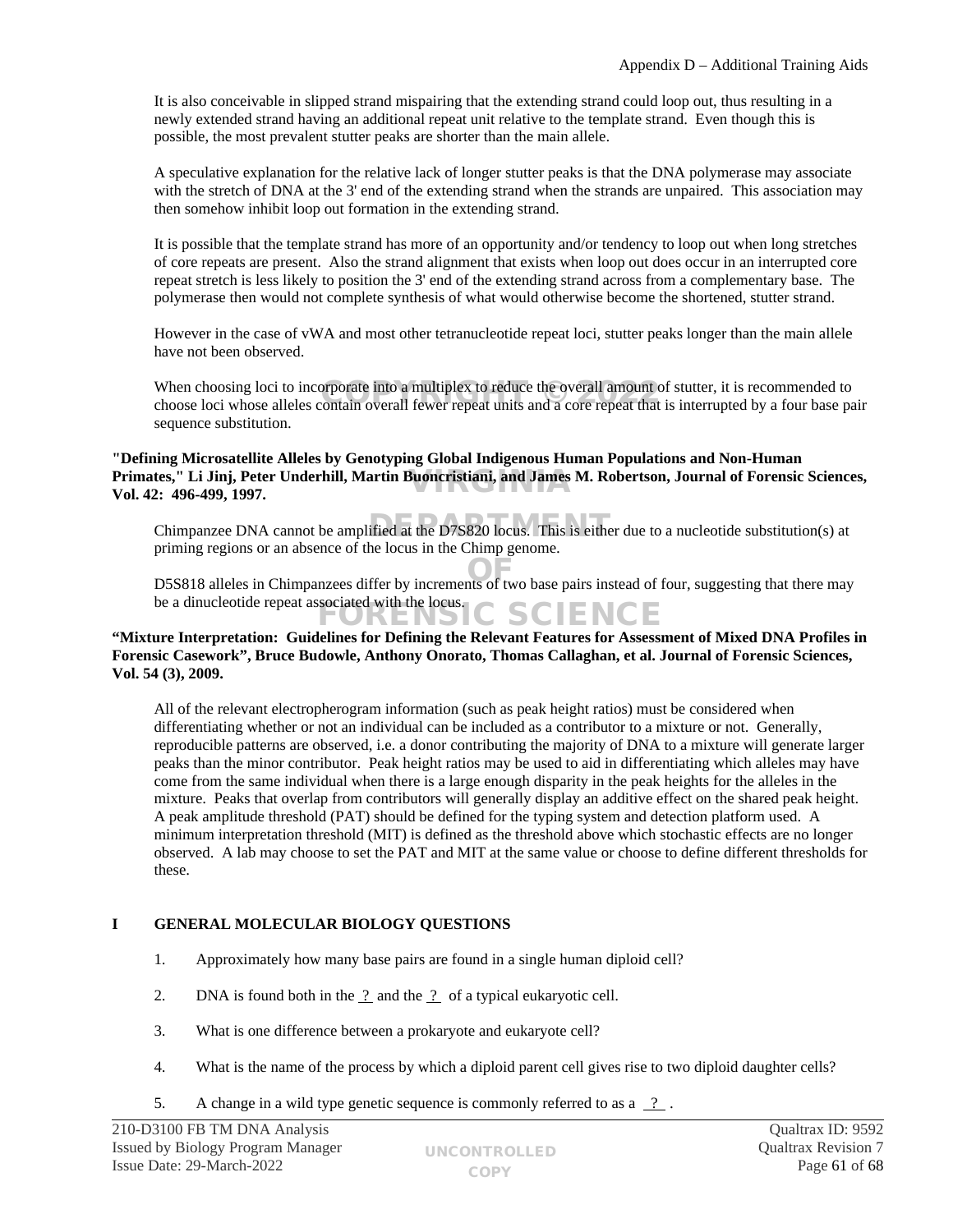- 6. Who is known as the "Father of Genetics"?
- 7. If an individual has a genetic profile consisting of the same alleles at a locus (e. g., CSF1PO 12, 12), he is said to be  $\frac{1}{2}$  at this locus.
- 8. If an individual has a genetic profile consisting of different alleles at a locus (e. g., TH01 8, 10), he is said to be ? at this locus.
- 9. Replication of DNA is accomplished using an enzyme called a  $\frac{9}{2}$ .
- 10. DNA replication involves the disruption of the double helix at a junction known as the  $\frac{1}{2}$ .
- 11. With regard to DNA replication, synthesis occurs in what direction?
- 12. The enzyme responsible for unwinding the DNA in preparation for replication is called  $\frac{?}{?}$ .
- 13. An enzyme which cleaves nucleotides from the end of a DNA chain is called a  $\frac{?}{?}$ .
- 14. A triplet of nucleotides in a DNA sequence representing an amino acid is called a  $\frac{2}{\cdot}$ .
- 15. Proteins are composed of linked organic molecules called ? .
- 16. DNA is cloned by inserting sequence fragments into circular DNA vectors called <u>?</u>

OF

17. What are the names of the four bases found in DNA?

Define the following terms:

- 18. Phenotype FORENSIC SCIENCE
- 19. Genotype
- 20. Haploid cell
- 21. Diploid cell
- 22. Gamete
- 23. Zygote
- 24. Allele
- 25. Locus
- 26. Chromosome
- 27. Genome
- 28. Base Pair
- 29. Tm
- 30. Which of the following would have a higher Tm and why?
	- A. CTGTTTTTGCAATGCAATATTAC
	- B. AGCCCCCATTTCGGGCGGCCCCG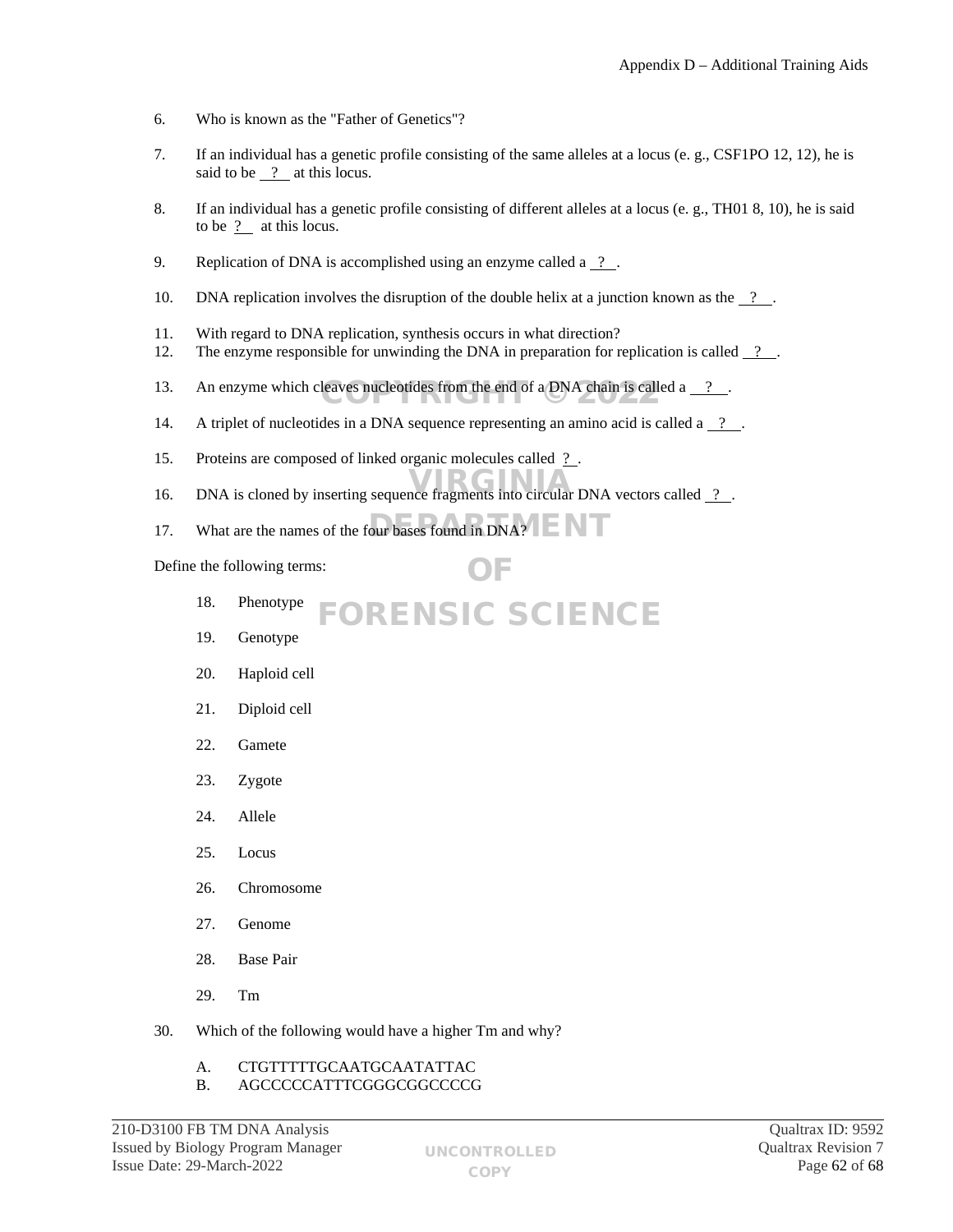- 31. What is the difference between a nucleotide and a nucleoside?
- 32. What is the basic difference between an intron and an exon?
- 33. What is the difference between mRNA sequences and their DNA counterpart sequences?

## **II GENETICS PROBLEMS AND QUESTIONS**

1. A gene for a particular genetic characteristic for hemoglobin production can be inherited in two forms: "Z" or "z". "Z" is dominant and when expressed, offspring will have normal hemoglobin levels. Recessive "z" always results in high hemoglobin levels. A second genetic characteristic for the trait "Progragy" is inherited as "X" where "X" is dominant and non-lethal. Recessive "x" homozygote is always lethal within the first decade of a child's life.

A mother is known to have the genetic profile "ZZ" and "Xx" and the father has the profile "Zz" and "Xx".

- A. Prepare a Punnet square diagram to demonstrate the possible patterns of inheritance for these two traits considering the mother's and father's profiles described above. traits considering the mother's and father's profiles described above.
- B. Based on the Punnet square data that was generated for the "Progragy" trait, what is the possible ratio of children who may die to children who will live within the first decade of life?
- C. What would it mean if the literature has reported that these two genetic traits are in linkage disequilibrium? EPARTMEN
- 2. Name at least two types of genetic mutations that can occur in the DNA strand.
- 3. What is the difference between a "mutation" and a "polymorphic sequence"? OF
- 4. The complete DNA sequence of a new species of plant has recently been found in the rain forest.
	- A. Using the conversion chart below, what would the protein sequence be if the following RNA sequence was obtained from the plant?

5' AUG UUU GCU UUU CGG GGC CUA CUA AAA UAG 3'

B. What would the DNA sequence be for the above plant RNA sequence?

| 1st      |            | 3 <sup>rd</sup>                                      |                                                        |                                                       |                                                          |
|----------|------------|------------------------------------------------------|--------------------------------------------------------|-------------------------------------------------------|----------------------------------------------------------|
| Position | U          | $\mathsf{C}$                                         | A                                                      | ${\bf G}$                                             | Position                                                 |
| U        | PHE<br>PHE | <b>SER</b><br><b>SER</b><br><b>SER</b><br><b>SER</b> | <b>TYR</b><br><b>TYR</b><br><b>STOP</b><br><b>STOP</b> | <b>CYS</b><br><b>CYS</b><br><b>STOP</b><br><b>TRP</b> | U<br>${\bf C}$<br>$\boldsymbol{\mathsf{A}}$<br>${\bf G}$ |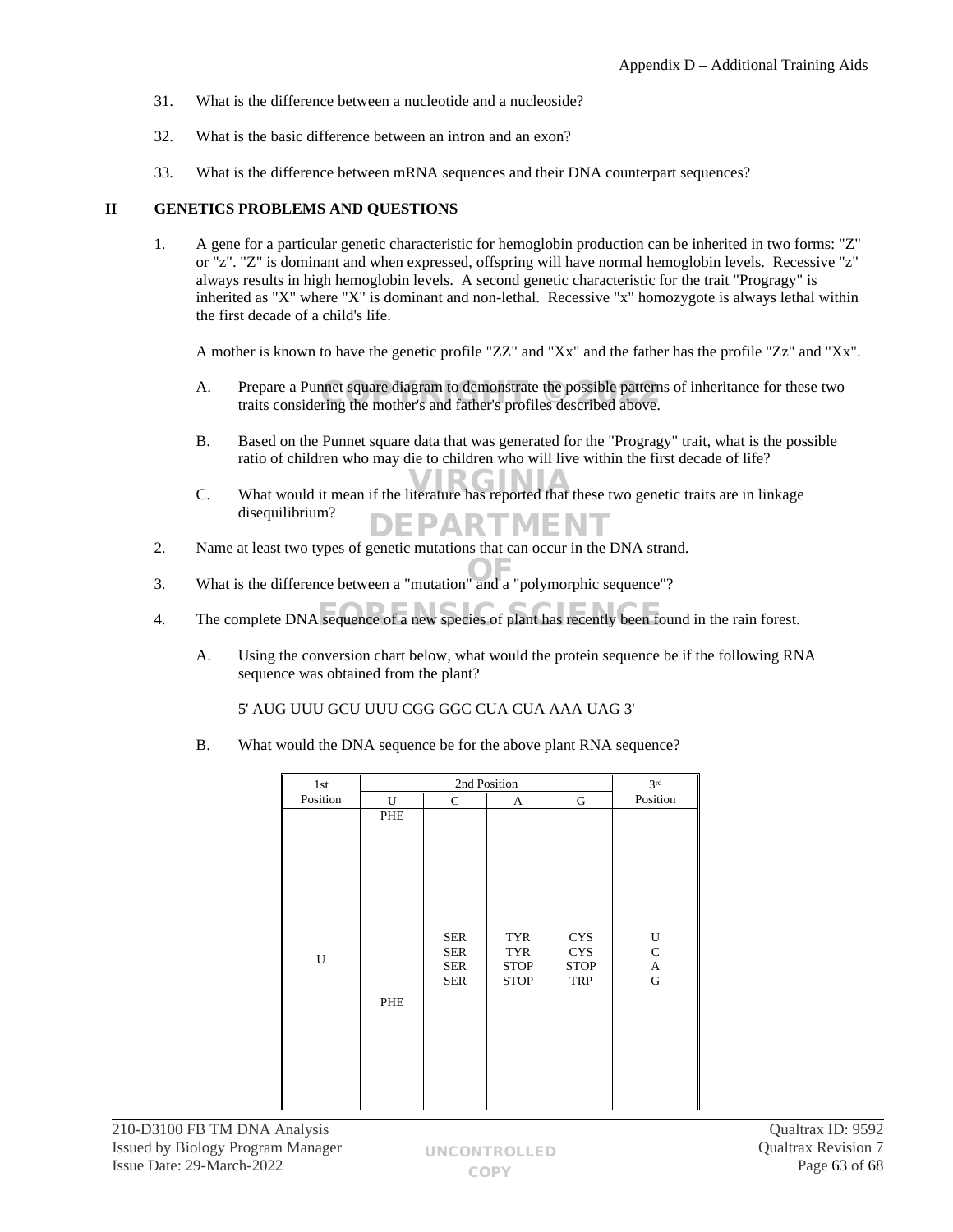|             | LEU |                          |                                                          |                                          |                                                          |
|-------------|-----|--------------------------|----------------------------------------------------------|------------------------------------------|----------------------------------------------------------|
|             |     |                          |                                                          | COPYRIGHT © 2022                         |                                                          |
|             | LEU | VIRGINIA<br>DEPARTMENT   |                                                          | <b>FORENSIC SCIENCE</b>                  |                                                          |
|             | LEU |                          |                                                          |                                          |                                                          |
| $\mathbf C$ | LEU | PRO<br>PRO<br>PRO<br>PRO | $_{\rm HIS}$<br>$_{\rm HIS}$<br><b>GLN</b><br><b>GLN</b> | ARG<br>ARG<br>${\sf ARG}$<br>${\sf ARG}$ | $\mathbf U$<br>$\mathbf C$<br>$\mathbf A$<br>$\mathbf G$ |
|             |     |                          |                                                          |                                          |                                                          |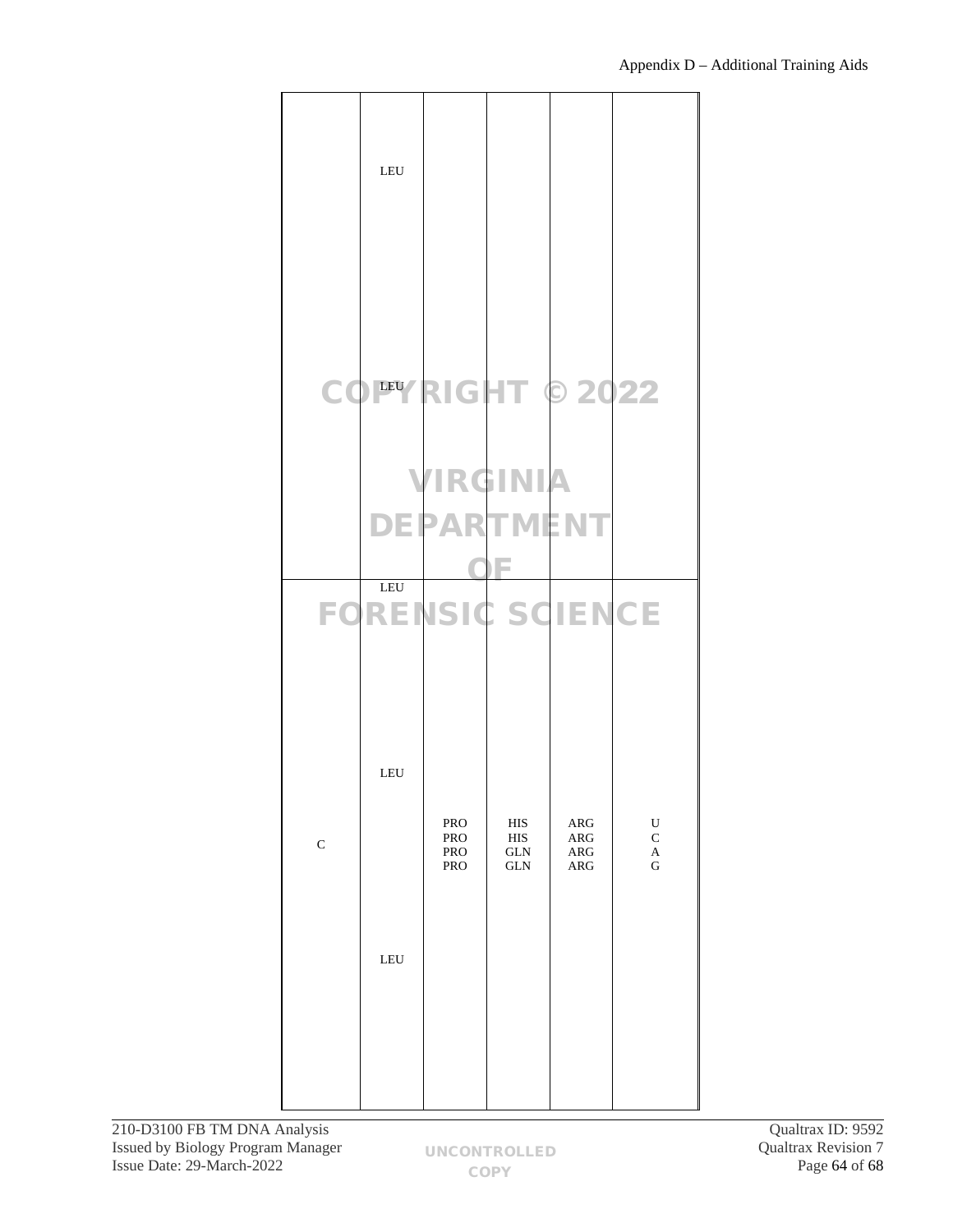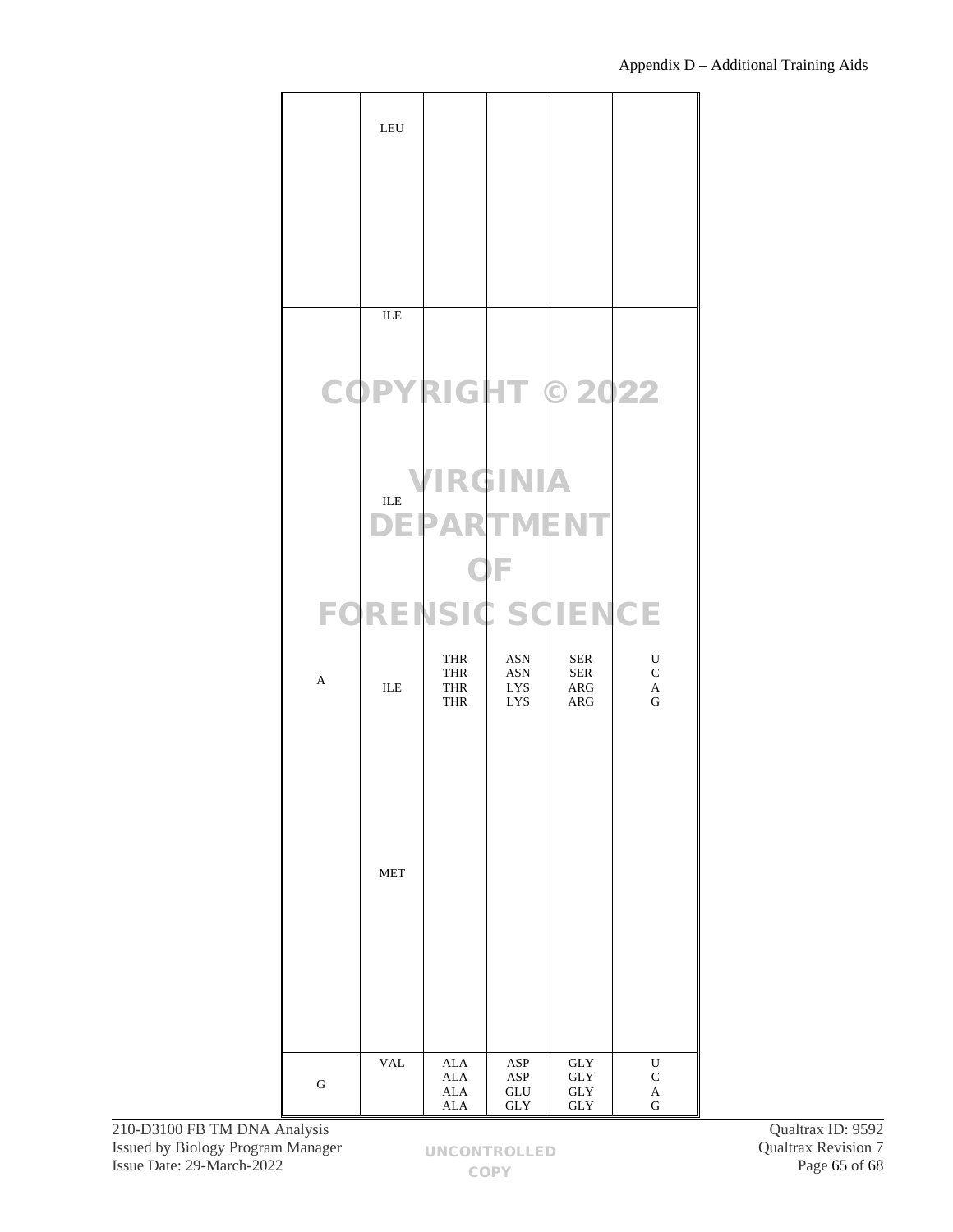

# **III CAPILLARY ELECTROPHORESIS (CE) QUESTIONS**

- 1. What is the capillary made of? Provide approximate dimensions for the capillary.
- 2. Describe the mechanism of separation of DNA fragments using CE.
- 3. Describe the function of the following components of the CE:
	- i. Polymer block
	- ii. Oven
	- iii. Laser
	- iv. Prism/spectrograph
	- v. CCD Camera
- 4. What is the name of the polymer used to separate STR fragments on the CE? What does it consist of?
- 5. What buffer is used for separation of STR fragments on the 3500*xl* for use with PPFusion?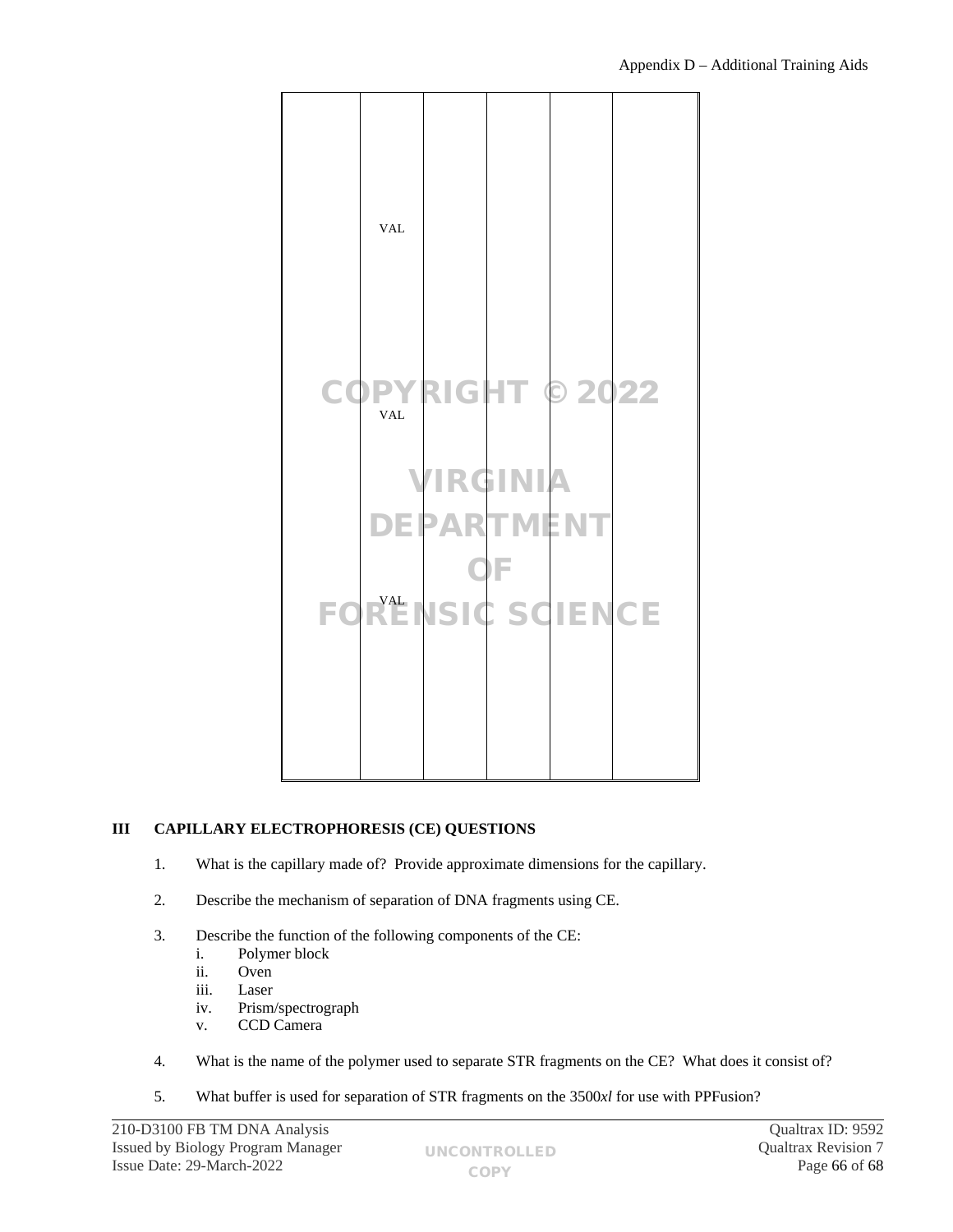- 6. What would the effect of the following be on an electropherogram:
	- i. significant change in temperature during the electrophoresis?
		- ii. decrease in injection voltage?
		- iii. POP-6 was used instead of POP-4?
		- iv. the prepared sample plate sat out for a week at room temperature prior to injection?
	- v. the polymer was left on the instrument for 3 weeks?
- 7. Briefly define or explain the significance of the following:
	- i. Excitation wavelength
	- ii. Emission wavelength
- 8. What fluorophores are used for the PowerPlex<sup>®</sup> Fusion System?
- 9. What dye is used for the internal lane standard?
- 10. You prepared your samples on Friday and forgot to run them on the CE. You realized your forgetfulness on Tuesday. What would be the best action to take?
- 11. Why do we use Hi-Di<sup>TM</sup> Formamide as opposed to non-Hi-Di<sup>TM</sup> varieties available?
- 12. What happens to the Hi-Di<sup>TM</sup> Formamide as a result of storage at room temperature for extended lengths of time? Why is this a problem?

# **IV DATA ANALYSIS AND INTERPRETATION QUESTIONS**

- 1. What is meant by the allele calling thresholds? Why are they different for each dye? How were the thresholds determined?
- 2. Is a positive control required in each injection? In each run?
- 3. How can you ensure that the sizing is correct in any injection that does not also have a positive control included in that injection?
- 4. How does the GeneMapperTM ID-X software utilize data from multiple allelic ladders in included in a single run?
- 5. What sizing algorithm is used to size the PowerPlex® Fusion data? How does that work?
- 6. Extra peaks were observed in the analysis of a single-source sample. What may they arise from?
- 7. A colleague asks you to review his STR data. Although the greater majority of the allele calls in your colleague's analysis of his data has resulted in accurate allele calls, you notice there are several "off ladder" calls for some peaks. Which of the following could be causing this? (Check all that apply.)
	- Internal size standard peaks were incorrectly identified (325 bp peak was identified as 350 bp, etc.).
	- Some peaks in the allelic ladder lanes were incorrectly identified.
	- Overloaded injection resulted in inaccurate migration distances.
	- No spectral had been performed on the instrument.
	- He has discovered new microvariants which are not present in the allelic ladder.
	- The wrong analysis file was used to evaluate an electropherogram.
	- One or more allelic ladders was not injected properly.